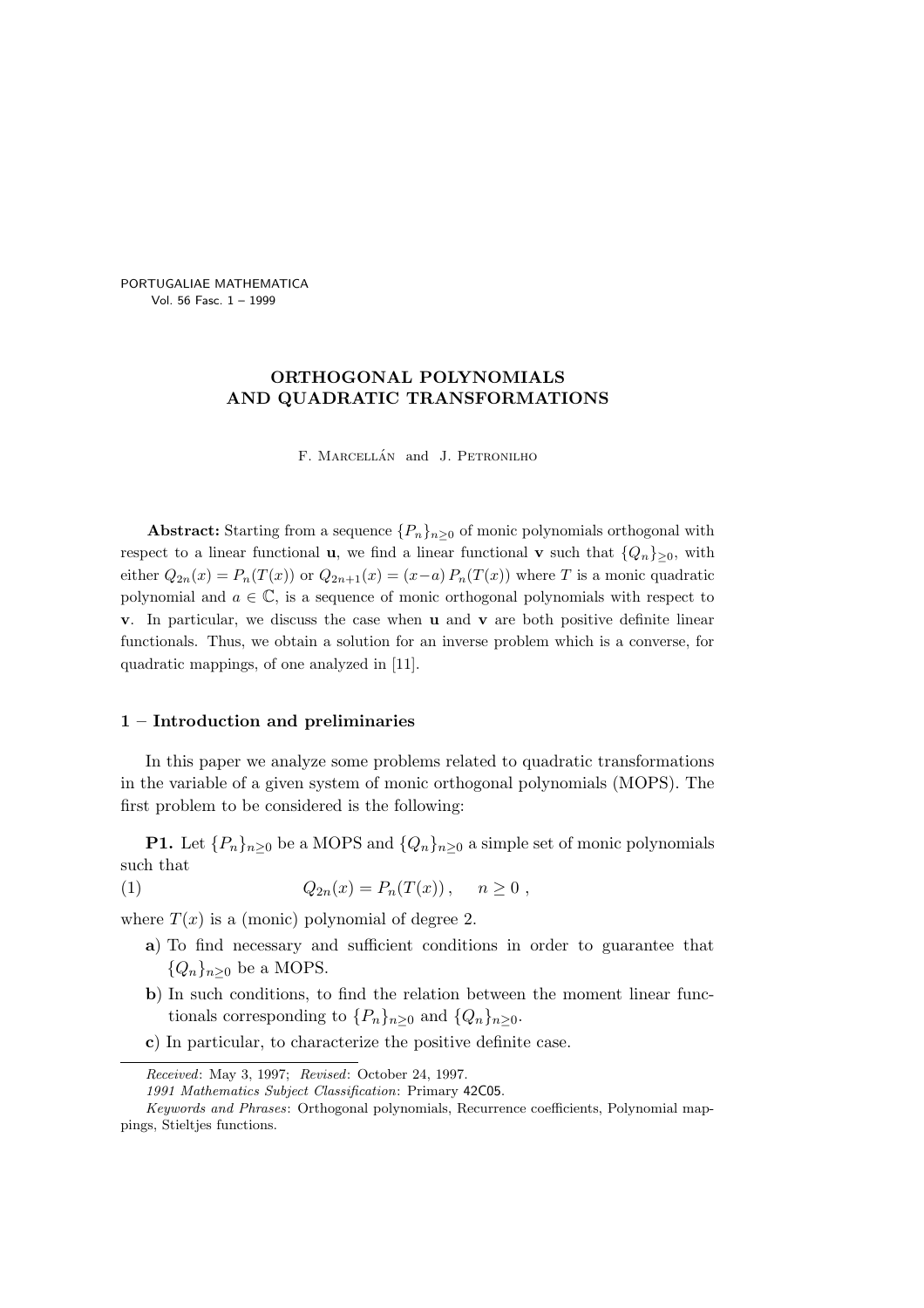The motivations to study this problem appear in several works. Among others, we refer: T.S. Chihara [6] for the case  $\{P_n\}_{n\geq 0}$  symmetric,  $T(x) = x^2$  and requiring that  $\{Q_n\}_{n\geq 0}$  were a symmetric MOPS; an important paper of Geronimo and Van Assche [11] — these authors have proved that given a sequence  $\{P_n\}_{n\geq 0}$ of polynomials orthonormal with respect to some positive measure  $\mu$  supported on the bounded interval [−1, 1] and a polynomial  $T(x)$  of fixed degree  $k \geq 2$ with distinct zeros and such that  $|T(y_i)| \geq 1$ , where  $y_j$   $(j = 1, ..., k-1)$  are the zeros of  $T'$ , then there exists always a positive measure  $\nu$  and a sequence of polynomials  $\{Q_n\}_{n\geq 0}$  orthonormal with respect to  $\nu$  such that  $Q_{kn}(x) = P_n(T(x));$ M.H. Ismail [13], J. Charris, M.H. Ismail and S. Monsalve [4] in connection with sieved orthogonal polynomials; F. Peherstorfer [22],[23] related to orthogonality on several intervals; D. Bessis and P. Moussa [3],[21] for the analysis of orthogonality properties of iterated polynomial mappings; and Gover [12] related to the eigenproblem of a tridiagonal 2-Toeplitz matrix. Another kind of quadratic transformations were studied by P. Maroni [18],[20] and L.M. Chihara and T.S. Chihara [8].

Of course, to solve problem P1 we must give the expressions for the polynomials  $Q_{2n+1}(x)$ , in order to complete the set  $\{Q_n\}_{n\geq 0}$ . This suggests us the second problem that we will consider:

P2. The same assumptions and questions as in P1, but with (1) replaced by

(2) 
$$
Q_{2n+1}(x) = (x-a) P_n(T(x)), \quad n \ge 0,
$$

(a a fixed complex number).

In the next we will recall some basic definitions and results. The space of all polynomials with complex coefficients will be denoted by  $\mathbb{P}$ . Let  $\mathbf{u}: \mathbb{P} \to \mathbb{C}$  be a linear functional. A sequence of polynomials  $\{P_n\}_{n>0}$  is called orthogonal with respect to **u** if each  $P_n$  has exact degree n and

$$
\langle \mathbf{u}, P_n P_m \rangle = k_n \, \delta_{nm} \quad (k_n \neq 0)
$$

holds for all  $n, m = 0, 1, 2, \dots$ . Given a linear functional **u**, we say that **u** is regular or quasi-definite [6, p. 16] if there exists a sequence of polynomials orthogonal with respect to it. It is a basic fact that if  $\{P_n\}_{n\geq 0}$  and  $\{Q_n\}_{n\geq 0}$  are two polynomial sequences orthogonal with respect to the same linear functional then, for each  $n, P_n(x) = c_n Q_n(x)$ , where  $\{c_n\}_{n>0}$  is a sequence of nonzero complex numbers. Therefore, in this paper we will consider monic orthogonal polynomial sequences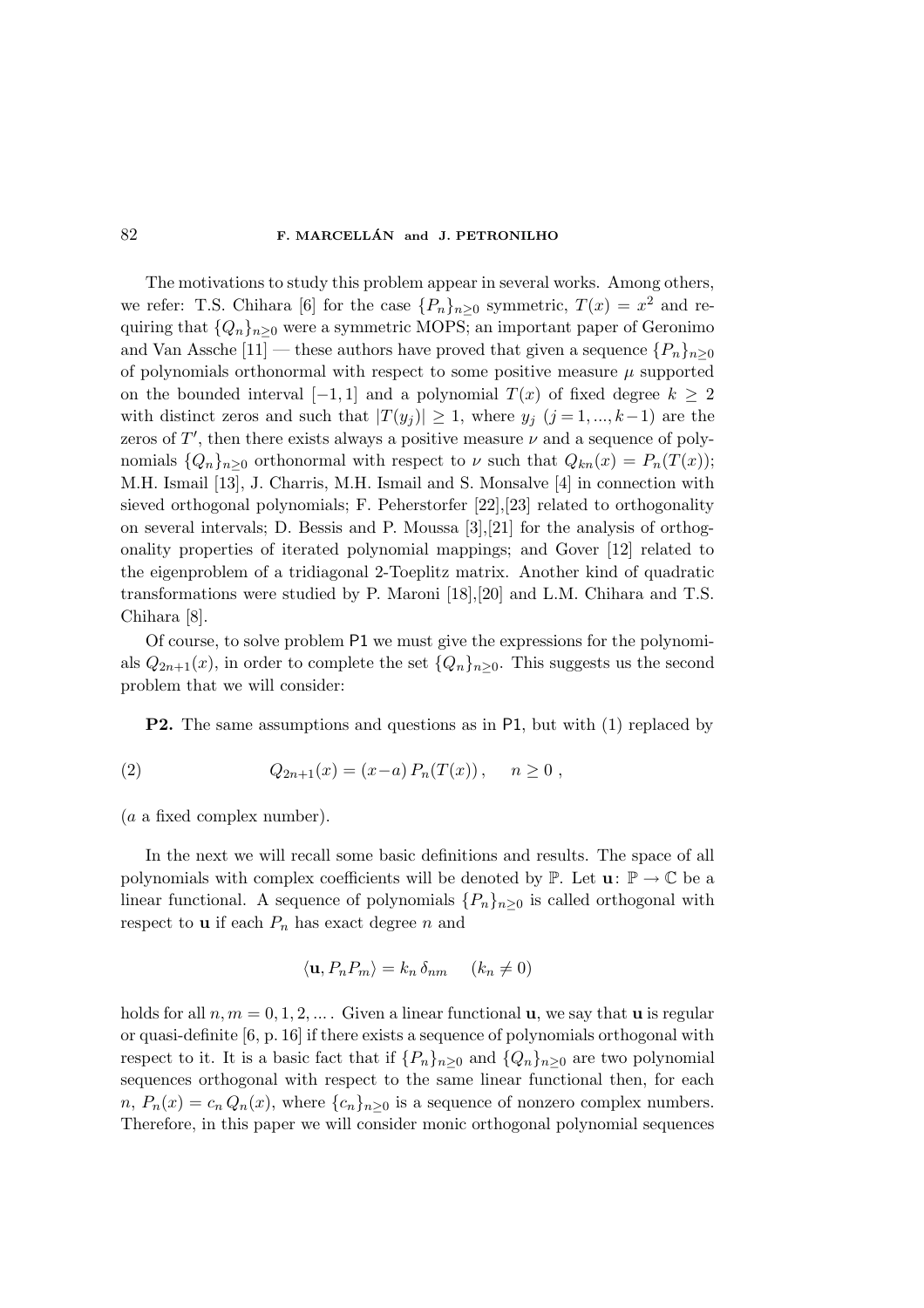(MOPS). Every MOPS  $\{P_n\}_{n>0}$  satisfies a three-term recurrence relation

(3) 
$$
P_{n+1}(x) = (x - \beta_n) P_n(x) - \gamma_n P_{n-1}(x), \quad n = 1, 2, ...,
$$

$$
P_0(x) = 1, \quad P_1(x) = x - \beta_0,
$$

with  $\beta_n \in \mathbb{C}$  and  $\gamma_n \in \mathbb{C}\backslash\{0\}$  for all n. Furthermore, according to a theorem of J. Favard, if  $\{P_n\}_{n\geq 0}$  is a sequence of polynomials which satisfies the three term recurrence relation (3), with the conditions  $\beta_n \in \mathbb{C}$  and  $\gamma_n \in \mathbb{C}\backslash\{0\}$  for all n, then it is orthogonal with respect to some linear functional.

Of course, in the previous concepts we have considered "formal orthogonality", in the sense that the orthogonal polynomials  $\{P_n\}_{n>0}$  are only related to a numerical sequence  $u_n := \langle \mathbf{u}, x^n \rangle$ ,  $n = 0, 1, 2, \dots$ , ignoring whether these numbers are actually moments of some weight or distribution function on some support or not. In order to answer question c) in problems  $P1$  and  $P2$ , we must analyze under what conditions a regular linear functional u is positive definite, i.e.,  $\langle \mathbf{u}, f \rangle > 0$  for all  $f \in \mathbb{P}$  such that  $f(x) \geq 0$ ,  $\forall x \in \mathbb{R}$  and  $f \not\equiv 0$ . In fact, a sequence of polynomials  $\{P_n\}_{n\geq 0}$  orthogonal with respect to some linear functional u is said to be orthogonal in the positive-definite sense if u is positive-definite. By a representation theorem  $[6,$  Chapter II] a linear regular functional  $\bf{u}$  is positive definite if and only if there exists an integral representation, in terms of a Stieltjes integral, of the form

$$
\langle \mathbf{u}, f \rangle = \int_{-\infty}^{+\infty} f(x) \, \mathrm{d}\sigma(x) ,
$$

for every polynomial f, where  $\sigma$  is a distribution function, i.e., a function  $\sigma: \mathbb{R} \to \mathbb{R}$  which is nondecreasing, it has infinitely many points of increase (those are the elements of the set  $S := \{x: \sigma(x+\delta) - \sigma(x-\delta) > 0, \forall \delta > 0\}$ , called the spectrum of  $\sigma$ ) and all the moments

$$
\int_{-\infty}^{+\infty} x^{2n} d\sigma(x), \quad n = 0, 1, 2, \dots,
$$

are finite. Sometimes, we also say that  $d\sigma(x)$  is a distribution function or measure, and S is also called the support of  $d\sigma$ , the notation supp $(d\sigma)$  being also used for S. A necessary and sufficient condition for  ${P_n(x)}_{n\geq 0}$  to be orthogonal in the positive-definite sense (i.e., with respect to a positive-definite linear functional) is that  ${P_n(x)}_{n\geq 0}$  satisfies a three-term recurrence relation as (3) with  $\beta_n \in \mathbb{R}$ and  $\gamma_n \in \mathbb{R}^+$  for all *n*. Notice that if a sequence of polynomials  $\{P_n(x)\}_{n\geq 0}$ satisfies such a recurrence relation, then the corresponding distribution function,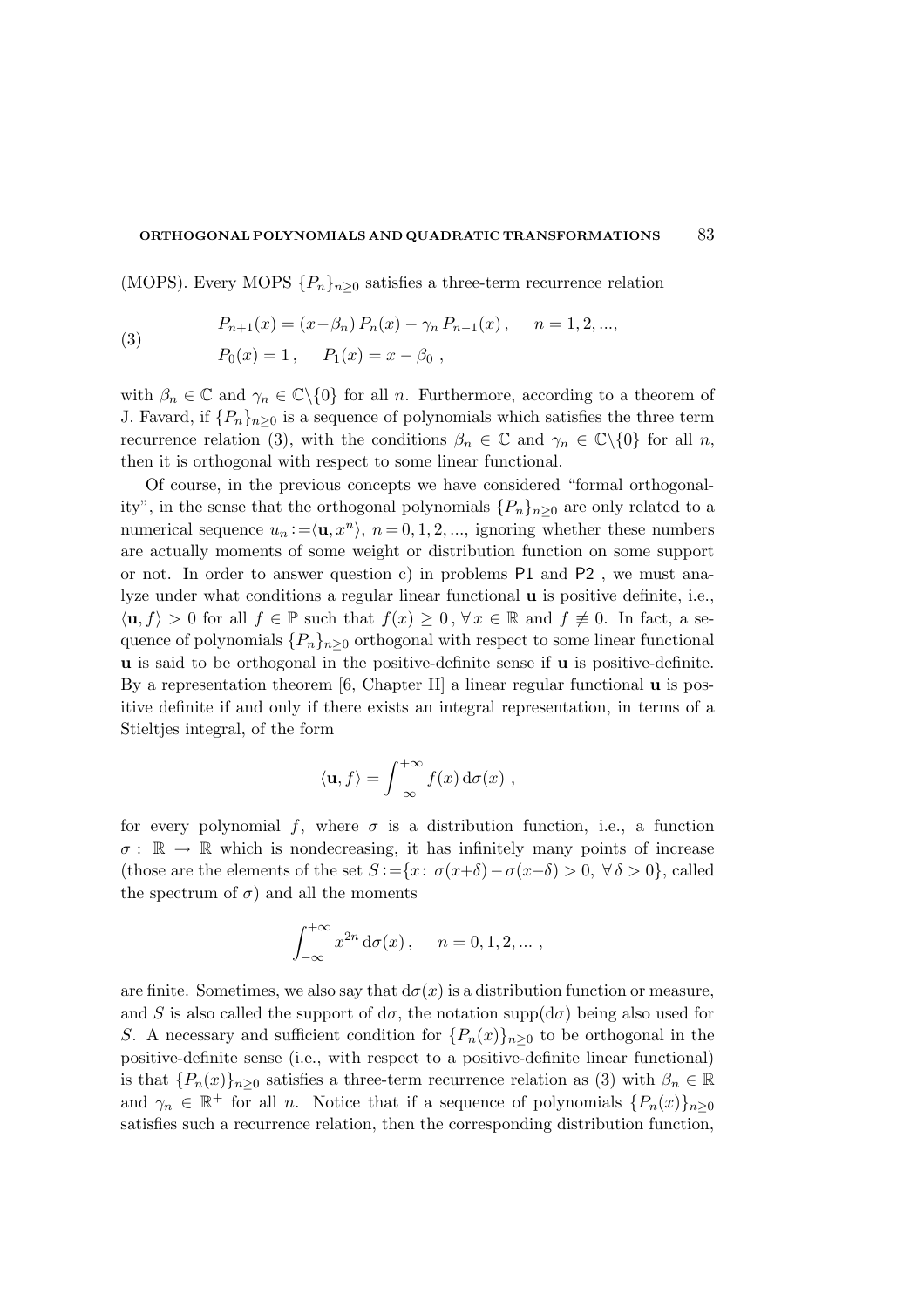σ, may not be uniquely determined. However, σ is uniquely determined, up to denumerable many points of discontinuity, if

(4) 
$$
\sum_{k=1}^{+\infty} p_k^2(x_0) = +\infty, \quad p_k(x) := (u_0 \gamma_1 \gamma_2 \cdots \gamma_k)^{-1/2} P_k(x)
$$

 $(p_k)$  is the orthonormal polynomial of degree k with positive leading coefficient) holds at a single real point  $x_0$  (Freud [10, p. 66]). Furthermore, if  $\sigma$  is uniquely determined, up to the points of discontinuity of  $\sigma(x)$ , (4) holds for every real  $x_0$ [10, p. 63].

Given a sequence of orthogonal polynomials  ${P_n(x)}_{n\geq 0}$  satisfying (3) with  $\beta_n \in \mathbb{R}$  and  $\gamma_n \in \mathbb{R}^+$  for all n, in order to obtain the corresponding distribution function  $\sigma$  — if it is unique — we introduce the associated polynomials of the first kind,  $\{P_n^{(1)}(x)\}_{n\geq 0}$ , which are defined by the shifted recurrence relation

$$
P_{n+1}^{(1)}(x) = (x - \beta_{n+1}) P_n^{(1)}(x) - \gamma_{n+1} P_{n-1}^{(1)}(x), \quad n = 1, 2, ...,
$$
  
\n
$$
P_0^{(1)}(x) = 1, \quad P_1^{(1)}(x) = x - \beta_1.
$$

They can also be described by

$$
P_n^{(1)}(x) = \frac{1}{u_0} \left\langle \mathbf{u}_y, \frac{P_{n+1}(x) - P_{n+1}(y)}{x - y} \right\rangle, \quad n = 0, 1, \dots.
$$

This sequence of polynomials is important, because the asymptotic behavior of  $P_n(x)$  and  $P_{n-}^{(1)}$  $n_{n-1}^{(1)}(x)$  gives us the Stieltjes transform of  $d\sigma(x)$ . According to a well known result due to A. Markov (see W. Van Assche [27] and C. Berg [2])

(5) 
$$
\lim_{n \to \infty} \frac{P_{n-1}^{(1)}(z)}{P_n(z)} = \frac{1}{u_0} \int_{-\infty}^{+\infty} \frac{d\sigma(t)}{z - t}, \quad z \in \mathbb{C} \setminus (X_1 \cup X_2),
$$

uniformly on compact subsets of  $\mathbb{C}\setminus (X_1 \cup X_2)$ , provided that  $\sigma$  is uniquely determined. Here, if we denote by  $x_{nj}$   $(j = 1, ..., n)$  the zeros of  $P_n$ , for each fixed number *n*, and put  $Z_1 := \{x_{nj}: j = 1, ..., n; n = 1, 2, ...\}$ , then

$$
X_1 := Z'_1 \quad \text{(set of accumulation points of } Z_1) ,
$$
  

$$
X_2 := \Big\{ x \in Z_1 \colon P_n(x) = 0 \text{ for infinitely many } n \Big\} .
$$

Notice that supp $(d\sigma) \subset X_1 \cup X_2 \subset \text{co(supp}(d\sigma))$ , where  $\text{co(supp}(d\sigma))$  is the convex hull of supp( $d\sigma$ ). Now, the function  $\sigma(x)$  can be recovered from (5) by applying the Stieltjes inversion formula. Putting

$$
F(z; \sigma) := \int_{-\infty}^{+\infty} \frac{d\sigma(t)}{t - z} ,
$$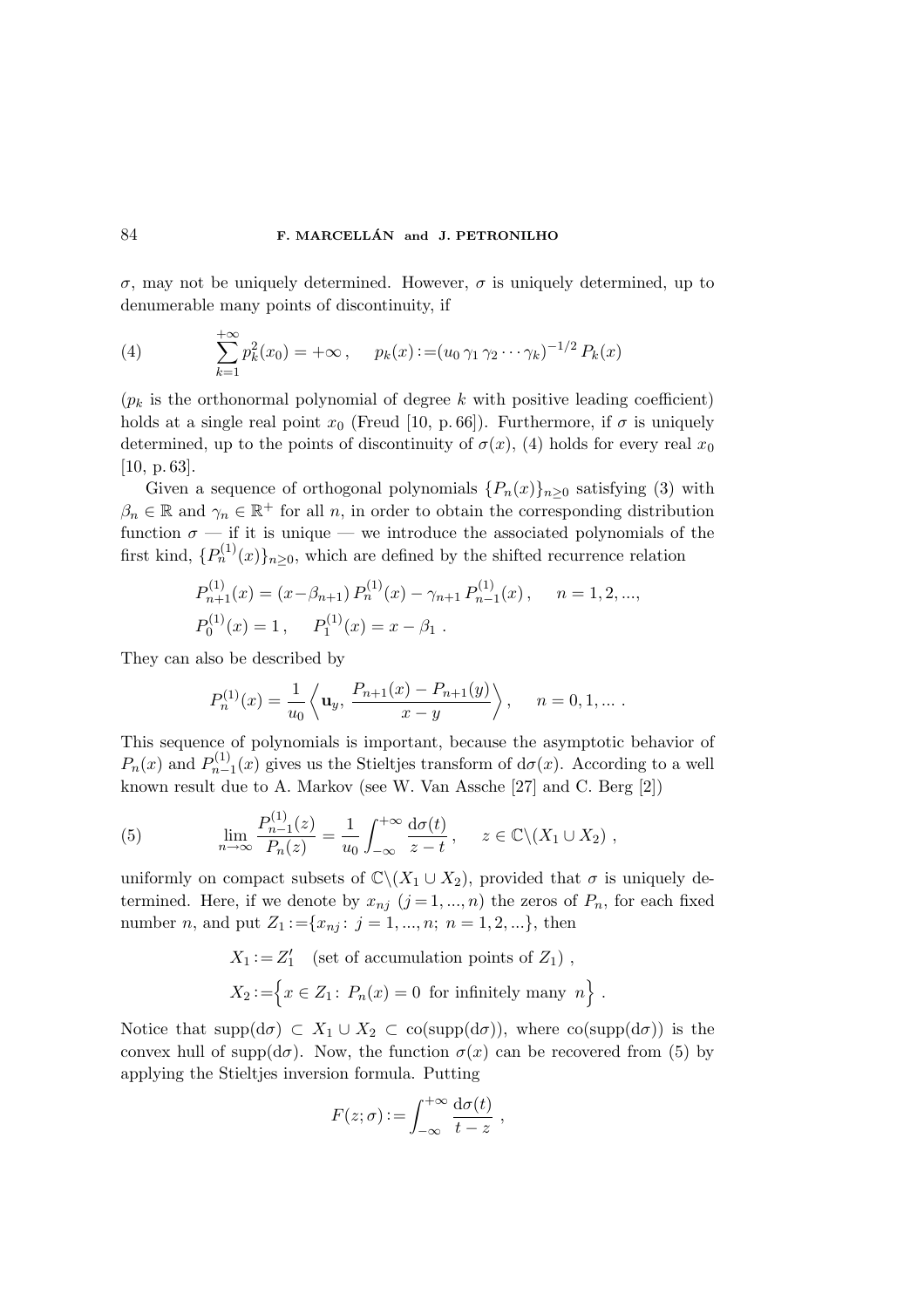then, if supp $(d\sigma)$  is contained in an half-line,

$$
\sigma(t_2) - \sigma(t_1) = \lim_{\varepsilon \to 0^+} \frac{1}{2\pi i} \int_{t_1}^{t_2} \left[ F(x + i\varepsilon; \sigma) - F(x - i\varepsilon; \sigma) \right] dx ,
$$

where we assume that  $\sigma$  is normalized in the following way:

$$
\sigma(t) = \frac{\sigma(t+0) + \sigma(t-0)}{2}.
$$

The function  $F(\cdot;\sigma)$  is called the Stieltjes function of the distribution function  $\sigma$  (or the Stieltjes transform of the corresponding measure).

Finally we recall some properties fulfilled by the zeros of the orthogonal polynomials in the positive definite case. Each  $P_n(x)$ ,  $n \geq 1$ , has n real and simple zeros  $x_{n,j}$   $(j = 1, ..., n)$ , which we will denote in increasing order by

$$
x_{n,1} < x_{n,2} < \ldots < x_{n,n}, \quad n = 1, 2, \ldots.
$$

The zeros of two consecutive polynomials  $P_n(x)$  and  $P_{n+1}(x)$ ,  $n \geq 1$ , interlace (separation theorem),

$$
x_{n+1,j} < x_{n,j} < x_{n+1,j+1} \,, \quad 1 \leq j \leq n, \quad n = 1, 2, \dots \,,
$$

so that there exist the limits

$$
\xi := \lim_{n \to \infty} x_{n,1} \geq -\infty \quad \text{and} \quad \eta := \lim_{n \to \infty} x_{n,n} \leq +\infty.
$$

The interval  $[\xi, \eta]$  is called the "true" interval of orthogonality of the sequence  ${P_n}_{n>0}$ .  $|\xi, \eta|$  is the smallest open interval containing the zeros of all the  $P_n(x)$ ,  $n \geq 1$ , and  $[\xi, \eta]$  is the smallest closed interval which is a supporting set for any distribution function  $\sigma$  with respect to which  $\{P_n\}_{n>0}$  is orthogonal (cf. [6, p. 29]). We also mention that the condition "[ $\xi, \eta$ ] compact" is sufficient in order that (4) holds [6, p. 110], hence if  $[\xi, \eta]$  is compact then  $\sigma$  is uniquely determined.

#### 2 – Problem P1

The "algebraic" properties of the solution for problem P1, i.e., the answer to the questions a) and b) in P1, have been presented in [16]. In this case, the completion of the system  $\{Q_n\}_{n\geq 0}$  is given by using the sequence  $\{P_n^*(c; \cdot)\}_{n\geq 0}$ of the monic kernel polynomials of  $K$ -parameter  $c$  corresponding to the sequence  ${P_n}_{n\geq 0}$ , defined only if  $P_n(c) \neq 0$  for all  $n = 0, 1, 2, ...$  by

$$
P_n^*(c; x) = \frac{1}{x - c} \left[ P_{n+1}(x) - \frac{P_{n+1}(c)}{P_n(c)} P_n(x) \right],
$$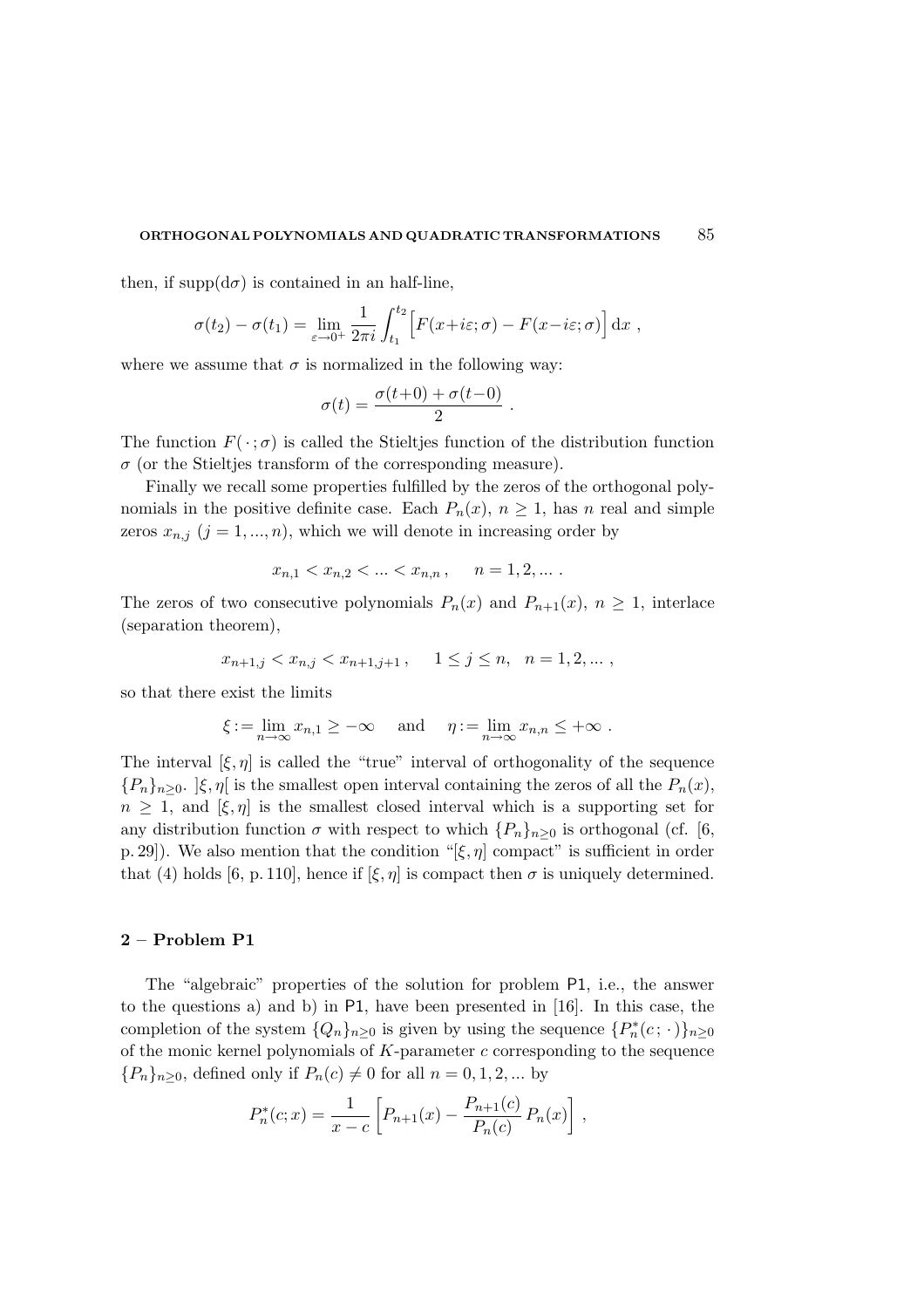{ $P_n^*(c; \cdot)$ }<sub>n≥0</sub> being a MOPS with respect to  $\mathbf{u}^* := (x-c)\mathbf{u}$  [6, p. 35]. The coefficients  $\{\beta_n^*, \gamma_{n+1}^*\}_{n\geq 0}$  of the corresponding three-term recurrence are given by

(6) 
$$
\beta_n^* = \beta_{n+1} + \frac{P_{n+2}(c)}{P_{n+1}(c)} - \frac{P_{n+1}(c)}{P_n(c)}, \quad \gamma_{n+1}^* = \gamma_{n+1} \frac{P_{n+2}(c) P_n(c)}{P_{n+1}^2(c)}
$$

for  $n = 0, 1, 2, ...$ .

**Theorem 1** ([16]). Let  $\{P_n\}_{n\geq 0}$  be a MOPS and  $\{Q_n\}_{n\geq 0}$  a simple set of monic polynomials such that

$$
Q_1(x) = x - b
$$
,  $Q_{2n}(x) = P_n(T(x))$ ,  $n \ge 0$ ,

where  $T(x)$  is a (monic) polynomial of degree 2 and  $b \in \mathbb{C}$ . Without loss of generality, write

$$
T(x) = (x - a) (x - b) + c.
$$

Then  $\{Q_n\}_{n\geq 0}$  is a MOPS if and only if

$$
P_n(c) \neq 0
$$
,  $Q_{2n+1}(x) = (x - b) P_n^*(c; T(x))$ ,  $n \geq 0$ .

In such conditions, if  $\{P_n\}_{n>0}$  satisfies the three-term recurrence relation (3) (with  $\beta_n \in \mathbb{C}$  and  $\gamma_n \in \mathbb{C}\setminus\{0\}$  for all n), then the coefficients  $\tilde{\beta}_n$  and  $\tilde{\gamma}_n$  for the corresponding three term recurrence relation satisfied by  $\{Q_n\}_{n\geq 0}$  are given by

(7) 
$$
\tilde{\beta}_{2n} = b, \quad \tilde{\beta}_{2n+1} = a, \quad n \ge 0,
$$

(8) 
$$
\tilde{\gamma}_{2n-1} = -\frac{P_n(c)}{P_{n-1}(c)}, \quad \tilde{\gamma}_{2n} = -\frac{P_{n-1}(c)}{P_n(c)}\gamma_n, \quad n \ge 1.
$$

Moreover, if  $\{P_n\}_{n>0}$  is orthogonal with respect to the moment linear functional u, then  $\{Q_n\}_{n>0}$  is orthogonal with respect to a moment linear functional v defined on the basis  $\{T^n(x), (x-b)T^n(x)\}_{n\geq 0}$  of  $\mathbb P$  by means of

(9) 
$$
\langle \mathbf{v}, T^n(x) \rangle = \langle \mathbf{u}, x^n \rangle, \quad \langle \mathbf{v}, (x - b) T^n(x) \rangle = 0, \quad n \ge 0.
$$

Corollary 2. Under the conditions of Theorem 1, the coefficients of the three-term recurrence relation verified by the MOPS's  $\{P_n\}_{n\geq 0}$ ,  $\{P_n^*(c; \cdot)\}_{n\geq 0}$ and  $\{Q_n\}_{n\geq 0}$  are related by

(10)  
\n
$$
\beta_0 = \tilde{\gamma}_1 + c, \quad \beta_n = \tilde{\gamma}_{2n+1} + \tilde{\gamma}_{2n} + c, \quad n \ge 1,
$$
\n
$$
\gamma_n = \tilde{\gamma}_{2n-1} \tilde{\gamma}_{2n}, \quad n \ge 1,
$$
\n
$$
\beta_n^* = \tilde{\gamma}_{2n+1} + \tilde{\gamma}_{2n+2} + c, \quad n \ge 0,
$$
\n
$$
\gamma_n^* = \tilde{\gamma}_{2n} \tilde{\gamma}_{2n+1}, \quad n \ge 1.
$$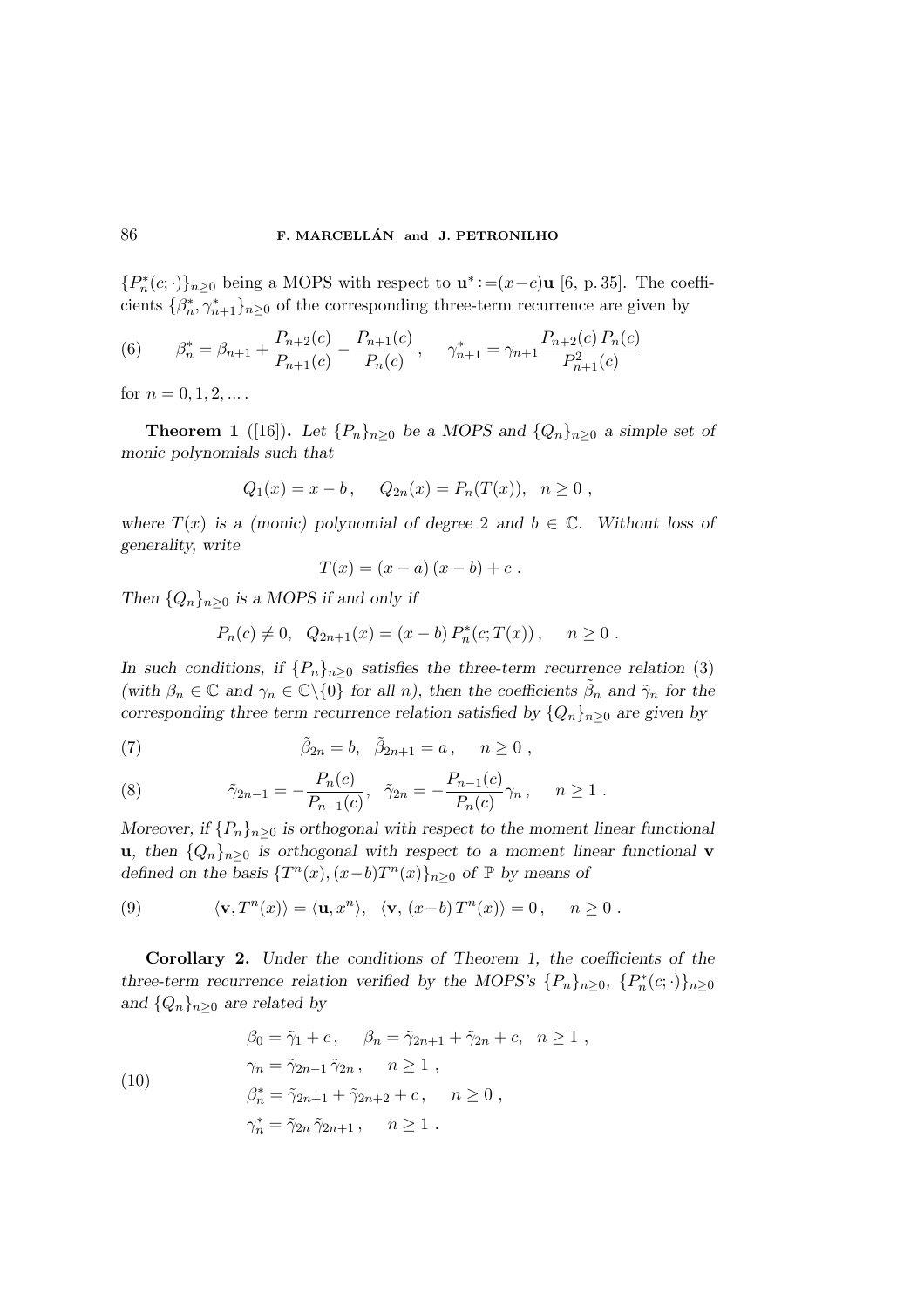In order to answer question c), we must analyze under what conditions the linear functional **v** can be represented by some distribution function  $\tilde{\sigma}$  provided that the given linear functional u is represented by some distribution function σ. In particular, we also must give the relation between the supports of dσ and  $d\tilde{\sigma}$ . We will obtain an answer for these questions via the Markov theorem and the Stieltjes inversion formula, by using the technique described in the previous section. We begin by establishing some preliminary lemmas.

Lemma 3. Under the conditions of Theorem 1,

$$
Q_{2n-1}^{(1)}(x) = (x - a) P_{n-1}^{(1)}(T(x))
$$

holds for all  $n = 1, 2, \dots$ .

**Proof:** Put  $P_n(x) \equiv \sum_{i=0}^n a_i^{(n)} x^i$ , so that

(11) 
$$
P_n(x) - P_n(y) = (x - y) \sum_{i=0}^{n-1} \sum_{j=0}^{i} a_{i+1}^{(n)} x^{i-j} y^j.
$$

Then,  $P_n(T(x)) - P_n(T(y)) = [T(x) - T(y)] \sum_{i=0}^{n-1} \sum_{j=0}^{i} a_{i+1}^{(n)} T^{i-j}(x) T^j(y)$ , and taking into account that  $T(x) - T(y) = (x - y) [(x - a) + (y - b)]$ , it follows that, for  $n \geq 1$ ,

$$
Q_{2n-1}^{(1)}(x) = \frac{1}{v_0} \left\langle \mathbf{v}_y, \frac{Q_{2n}(x) - Q_{2n}(y)}{x - y} \right\rangle = \frac{1}{u_0} \left\langle \mathbf{v}_y, \frac{P_n(T(x)) - P_n(T(y))}{x - y} \right\rangle
$$
  
\n
$$
= \frac{1}{u_0} \left\langle \mathbf{v}_y, \left[ (x - a) + (y - b) \right] \sum_{i=0}^{n-1} \sum_{j=0}^i a_{i+1}^{(n)} T^{i-j}(x) T^j(y) \right\rangle
$$
  
\n
$$
= \frac{1}{u_0} \sum_{i=0}^{n-1} \sum_{j=0}^i a_{i+1}^{(n)} T^{i-j}(x) \left[ (x - a) \langle \mathbf{v}_y, T^j(y) \rangle + \langle \mathbf{v}_y, (y - b) T^j(y) \rangle \right]
$$
  
\n
$$
= (x - a) \frac{1}{u_0} \sum_{i=0}^{n-1} \sum_{j=0}^i a_{i+1}^{(n)} T^{i-j}(x) \langle \mathbf{u}_y, y^j \rangle
$$
  
\n
$$
= (x - a) \frac{1}{u_0} \left\langle \mathbf{u}_y, \sum_{i=0}^{n-1} \sum_{j=0}^i a_{i+1}^{(n)} T^{i-j}(x) y^j \right\rangle
$$
  
\n
$$
= (x - a) \frac{1}{u_0} \left\langle \mathbf{u}_y, \frac{P_n(T(x)) - P_n(y)}{T(x) - y} \right\rangle, \quad \text{by (11)}
$$
  
\n
$$
= (x - a) P_{n-1}^{(1)}(T(x)).
$$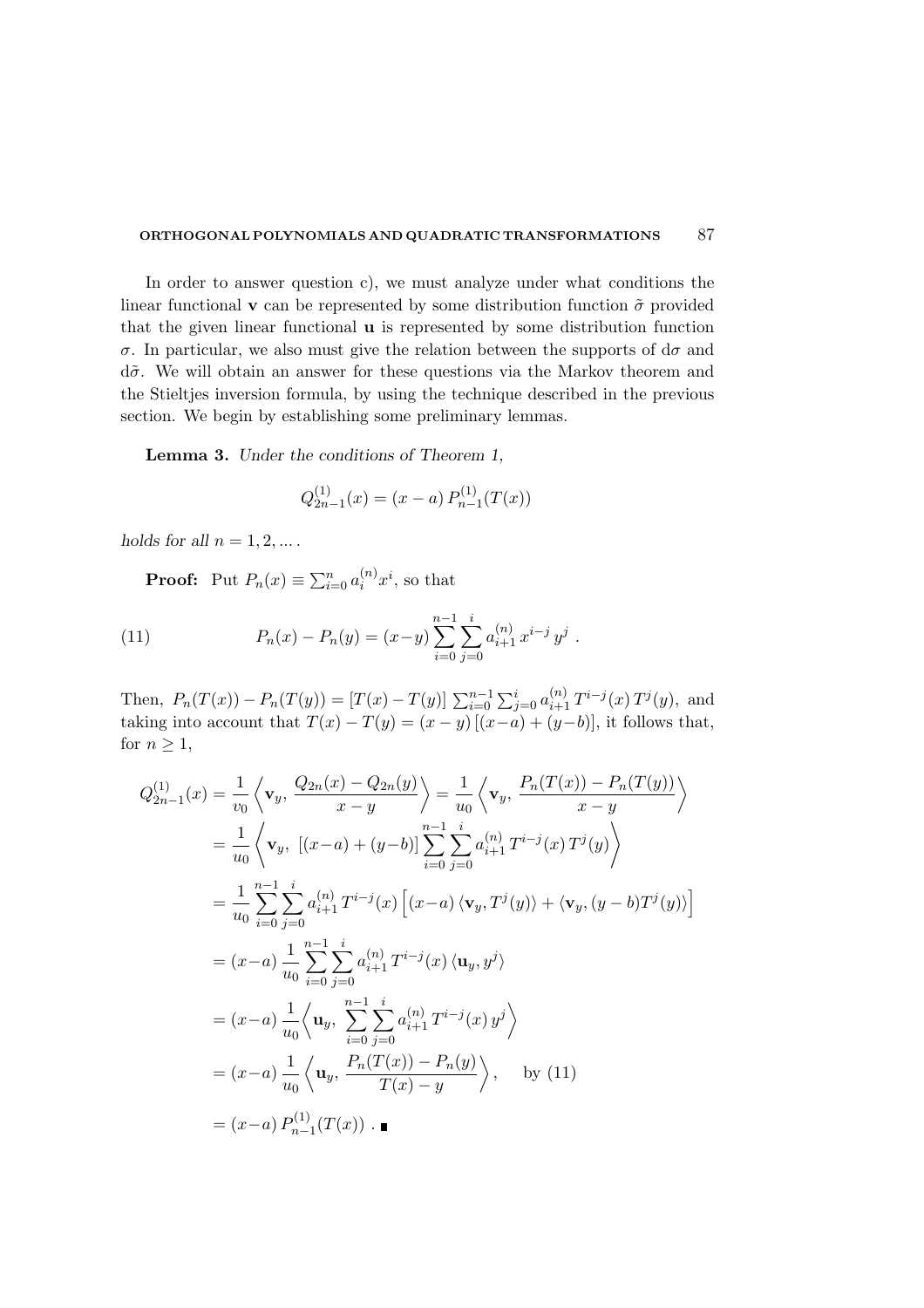**Lemma 4.** Let  $a, b, c \in \mathbb{R}$ ,  $T(x) \equiv (x-a)(x-b) + c$  and  $\sigma(x)$  a distribution function such that  $\text{supp}(\text{d}\sigma) \subset [\xi, \eta]$ , with  $-\infty < \xi < \eta \leq +\infty$ . If  $c \leq \xi$ , then

(12) 
$$
\int_{T^{-1}(\mathcal{z},\eta)} x^{2n} \frac{|x-a|}{T'(x)} d\sigma(T(x)) < +\infty, \quad n = 0, 1, 2, ...
$$

**Proof:** Put  $\sigma_T(x) := \sigma(T(x))$ ,  $\Delta := (b - a)^2 - 4c$  and notice that

$$
T^{-1}(|\xi,\eta|) = \left] \frac{a+b}{2} - s, \frac{a+b}{2} - r \right[ \cup \left] \frac{a+b}{2} + r, \frac{a+b}{2} + s \right[ ,
$$

with

$$
r := \sqrt{\xi + \frac{\Delta}{4}}, \quad s := \sqrt{\eta + \frac{\Delta}{4}}.
$$

By expanding  $x^{2n} = \sum_j [a_{nj} + b_{nj}(x - b)] T^j(x)$ , one see that, in order to prove (12) it is sufficient to show that

(13) 
$$
\int_{T^{-1}(\mathbf{r},\eta)} |T(x)|^n \frac{|x-a|}{T'(x)} d\sigma_T(x) < +\infty
$$

and

(14) 
$$
\int_{T^{-1}(\xi,\eta)} |x-b| |T(x)|^n \frac{|x-a|}{T'(x)} d\sigma_T(x) < +\infty
$$

for all  $n = 0, 1, 2, \dots$ . For a fixed n, consider the functions  $f_n^+$  and  $f_n^-$  defined by

$$
f_n^{\pm}(y) := \begin{cases} |y|^n \left(1 \pm \frac{b-a}{2\sqrt{y + \Delta/4}}\right), & y > -\frac{\Delta}{4}, \\ \left|\frac{\Delta}{4}\right|^n, & y = -\frac{\Delta}{4}. \end{cases}
$$

By hypothesis, we have  $-\frac{\Delta}{4} \leq T(a) = c \leq \xi$ . Hence, if  $\xi = -\frac{\Delta}{4}$  $\frac{\Delta}{4}$  then necessarily  $c=-\frac{\Delta}{4}$  $\frac{\Delta}{4}$ , so that  $a = b$  and  $f_n^{\pm}(y) = |y^n|$  for  $y \ge \xi \equiv -\frac{\Delta}{4}$  $\frac{\Delta}{4}$ ; if  $\xi > -\frac{\Delta}{4}$  we have  $0 < r = \sqrt{\xi + \Delta/4} \le \sqrt{y + \Delta/4}$  for  $y \ge \xi$ , so that  $1/\sqrt{y + \Delta/4} \le 1/r$  for  $y \ge \xi$ . In any case, we get

$$
|f_n^{\pm}(y)| \le \left(1 + \frac{|b-a|}{2r}\right)|y|^n \quad \text{for } y \ge \xi.
$$

Therefore, since  $y^n \in L_1(\mathcal{F}, \eta; \sigma)$  — because  $\sigma$  is a distribution function —, we conclude that also  $f_n \in L_1(\xi, \eta; \sigma)$ , and then there exists

(15) 
$$
I_n^{\pm} := \int_{\xi}^{\eta} |f_n^{\pm}(y)| d\sigma(y) = \int_{\xi}^{\eta} |y|^n \left| 1 \pm \frac{b-a}{2\sqrt{y + \Delta/4}} \right| d\sigma(y)
$$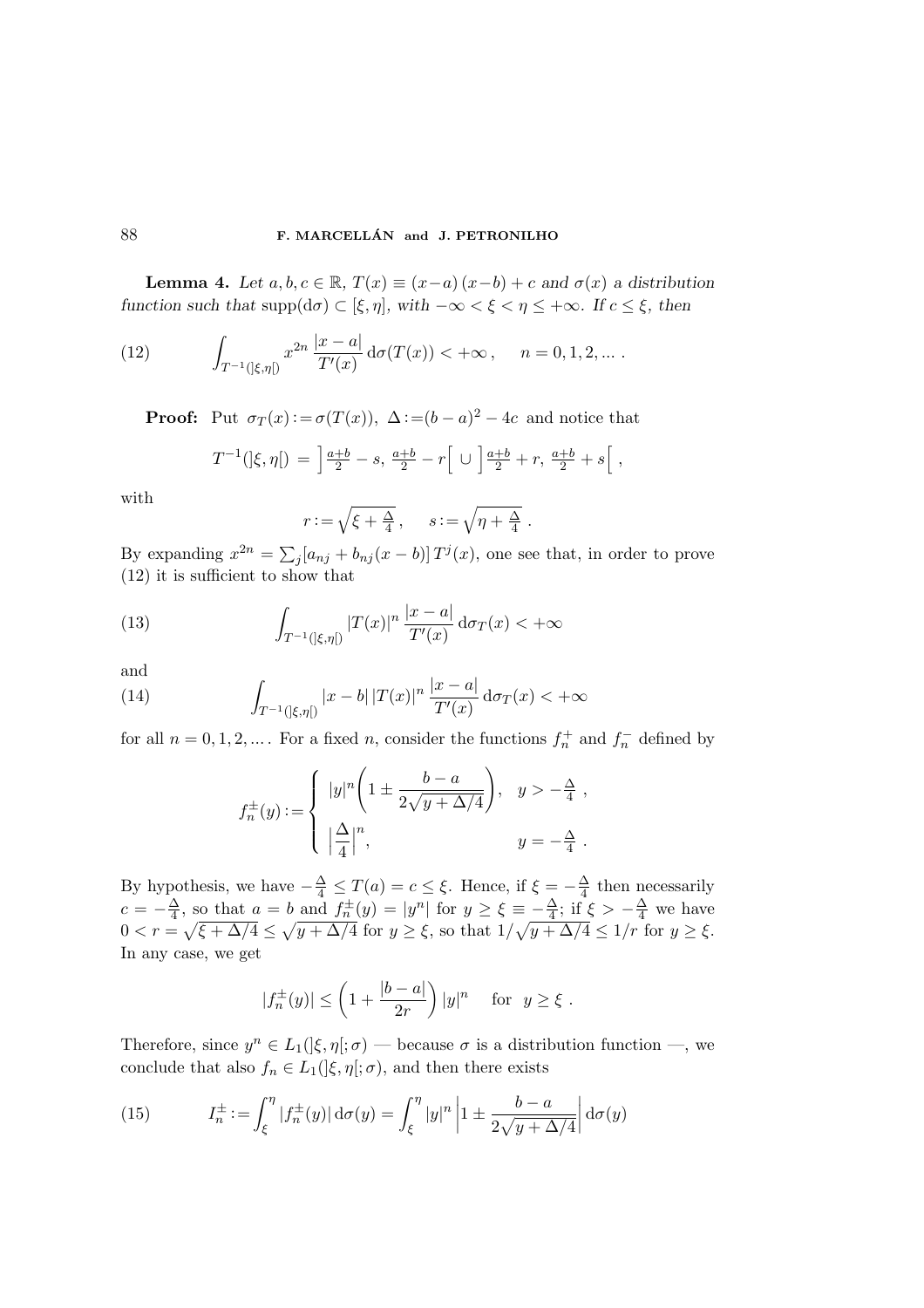(notice that  $f_n^{\pm}(y)$  is continuous for  $y \in [\xi, +\infty]$ ). Now,  $T(x)$  increases for  $x > \frac{a+b}{2}$ 2 and decreases for  $x < \frac{a+b}{2}$  $\frac{+b}{2}$ , and

$$
\frac{2(x-a)}{T'(x)} = 1 + \frac{b-a}{2\sqrt{T(x) + \Delta/4}} \quad \text{if } x > \frac{a+b}{2},
$$
  

$$
\frac{2(x-a)}{T'(x)} = 1 - \frac{b-a}{2\sqrt{T(x) + \Delta/4}} \quad \text{if } x < \frac{a+b}{2}.
$$

Hence, if we make the substitution  $x = \frac{a+b}{2} \pm \sqrt{y + \Delta/4}$  in the integral on the right-hand side of (15),

$$
+\infty > I_n^{\pm} = \int_{\frac{a+b}{2}\pm r}^{\frac{a+b}{2}\pm s} |T(x)|^n \left| \frac{2(x-a)}{T'(x)} \right| d\sigma_T(x) \ge 0,
$$

i.e., (13) follows. To prove (14), define

$$
g_n(y) := \begin{cases} \frac{(y-c) |y|^n}{2\sqrt{y + \Delta/4}}, & y > -\frac{\Delta}{4}, \\ 0, & y = -\frac{\Delta}{4}. \end{cases}
$$

Since  $c \leq \xi$ , then for  $y \geq \xi$  it holds  $|y - c| = y - c \leq y + \frac{\Delta}{4}$  $\frac{\Delta}{4}$ . Hence

$$
|g_n(y)| \le \frac{|y|^n}{2} \sqrt{y + \frac{\Delta}{4}} \le \frac{1}{4} \left(y^{2n} + y + \frac{\Delta}{4}\right) \quad \text{for } y \ge \xi.
$$

It follows that  $g_n \in L_1(|\xi, \eta|; \sigma)$  and there exists

(16) 
$$
J_n := \int_{\xi}^{\eta} |g_n(y)| d\sigma(y) = \int_{\xi}^{\eta} \frac{(y-c)|y|^n}{2\sqrt{y+\Delta/4}} d\sigma(y)
$$

(notice also that  $g_n(y)$  is continuous for  $y \in \left[-\frac{\Delta}{4}\right]$  $\frac{\Delta}{4}$ , + $\infty$ [). Now, as before, making the substitutions  $x = \frac{a+b}{2} \pm \sqrt{y + \Delta/4}$  we get

$$
+\infty > J_n = \int_{\frac{a+b}{2} \pm r}^{\frac{a+b}{2} \pm s} \frac{[T(x) - c] |T(x)|^n}{2 |x - \frac{a+b}{2}|} d\sigma(T(x))
$$
  
= 
$$
\int_{\frac{a+b}{2} \pm r}^{\frac{a+b}{2} \pm s} |x - b| |T(x)|^n \left| \frac{x - a}{T'(x)} \right| d\sigma_T(x) ,
$$

which completes the proof.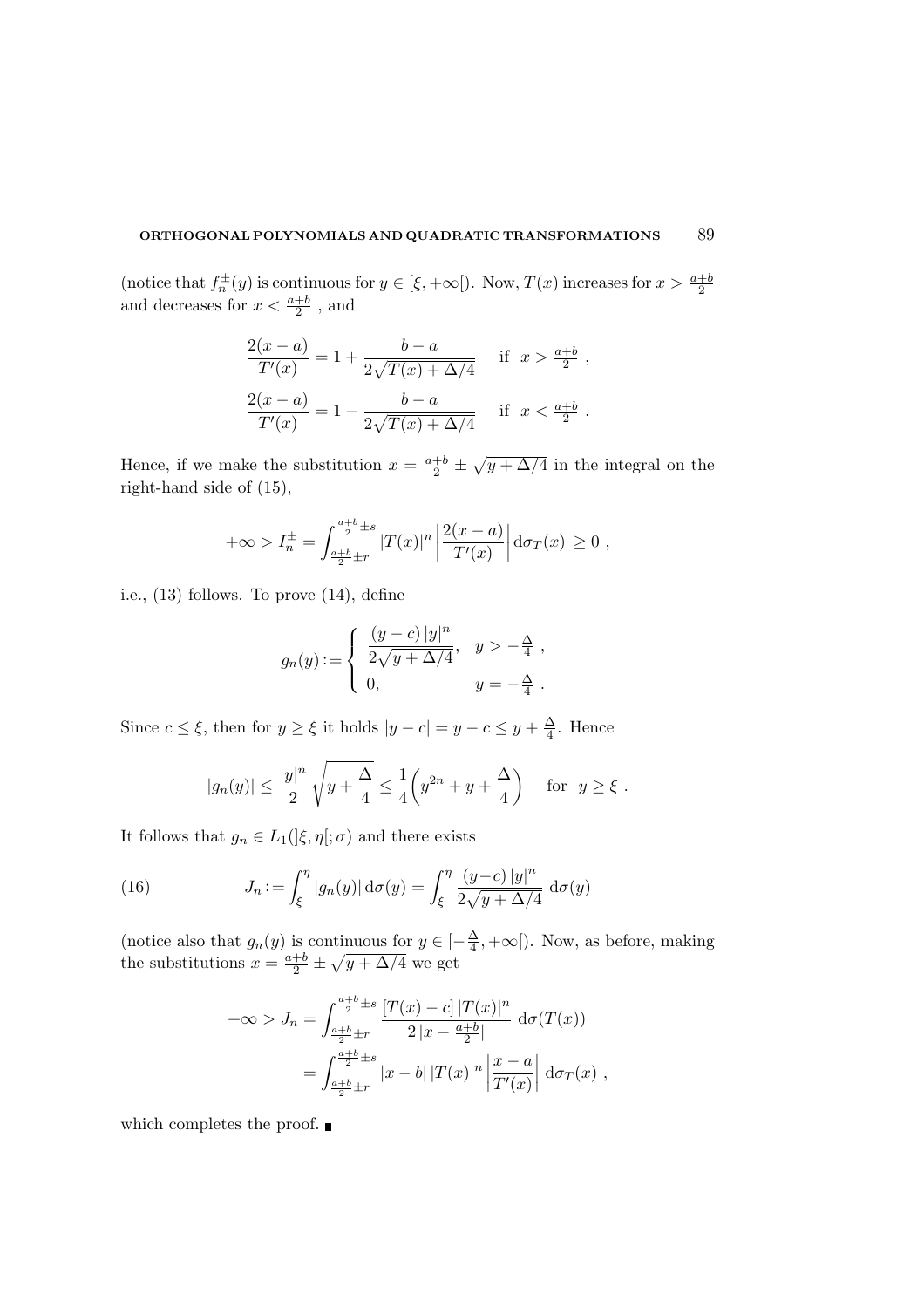Assume now that the moment sequence  ${u_n}_{n>0}$ , corresponding to the linear functional u in Theorem 1, is uniquely determined by some distribution function σ. Then, up to the points of discontinuity of  $σ(x)$ , for every real  $x_0$ 

$$
\sum_{k=1}^{+\infty} p_k^2(x_0) = +\infty
$$

holds. Now, using the relations in Corollary 2, for every real number  $t_0$  we have

$$
\sum_{k=1}^{+\infty} q_k^2(t_0) \ge \sum_{k=1}^{+\infty} q_{2k}^2(t_0) = \sum_{k=1}^{+\infty} p_k^2(T(t_0)) ,
$$

where  $q_k(x) := (v_0 \tilde{\gamma}_1 \tilde{\gamma}_2 \cdots \tilde{\gamma}_k)^{-1/2} Q_k(x)$ . Hence if  $x_0$  is a point of continuity of  $\sigma$  and it is known a priori that  $\{Q_n\}_{n\geq 0}$  is orthogonal with respect to some distribution function  $\tilde{\sigma}$ , then the points  $t_0$  such that  $x_0 = T(t_0)$  are points of continuity of  $\tilde{\sigma}$ . Therefore, we conclude that if  $\sigma(t)$  is uniquely determined by the moment sequence  $\{u_n\}_{n\geq 0}$  then  $\tilde{\sigma}(t)$  is also uniquely determined by the moment sequence  $\{v_n\}_{n\geq 0}$  corresponding to **v**. In these conditions, by Markov Theorem and Lemma 3, we can write

(17) 
$$
F(z; \tilde{\sigma}) = -v_0 \lim_{n \to \infty} \frac{Q_{2n-1}^{(1)}(z)}{Q_{2n}(z)}
$$

$$
= -u_0 \lim_{n \to \infty} \frac{(z-a) P_{n-1}^{(1)}(T(z))}{P_n(T(z))} = (z-a) F(T(z); \sigma) ,
$$

which gives the relation between  $F(\cdot; \tilde{\sigma})$  and  $F(\cdot; \sigma)$ .

We are now able to give an answer to the question c).

**Theorem 5.** Let  $\{P_n\}_{n\geq 0}$  be a MOPS with respect to some uniquely determined distribution function  $\sigma(x)$  and let  $[\xi, \eta]$  (bounded or not) be the true interval of orthogonality of  $\{P_n\}_{n>0}$ . Let b be a fixed real number,  $T(x) \equiv$  $(x-a)(x-b)+c$  a real polynomial of degree two and put  $\Delta := (b-a)^2 - 4c$ . Let  ${Q_n}_{n\geq 0}$  be a sequence of polynomials such that

$$
Q_1(x) = x - b
$$
,  $Q_{2n}(x) = P_n(T(x))$ 

for all  $n = 0, 1, 2, ...$  Then,  $\{Q_n\}_{n>0}$  is a MOPS with respect to a positive definite linear functional if and only if

(18) 
$$
c \le \xi, \quad Q_{2n+1}(x) = (x-b) P_n^*(c;T(x))
$$

holds for all  $n = 0, 1, 2, \dots$ .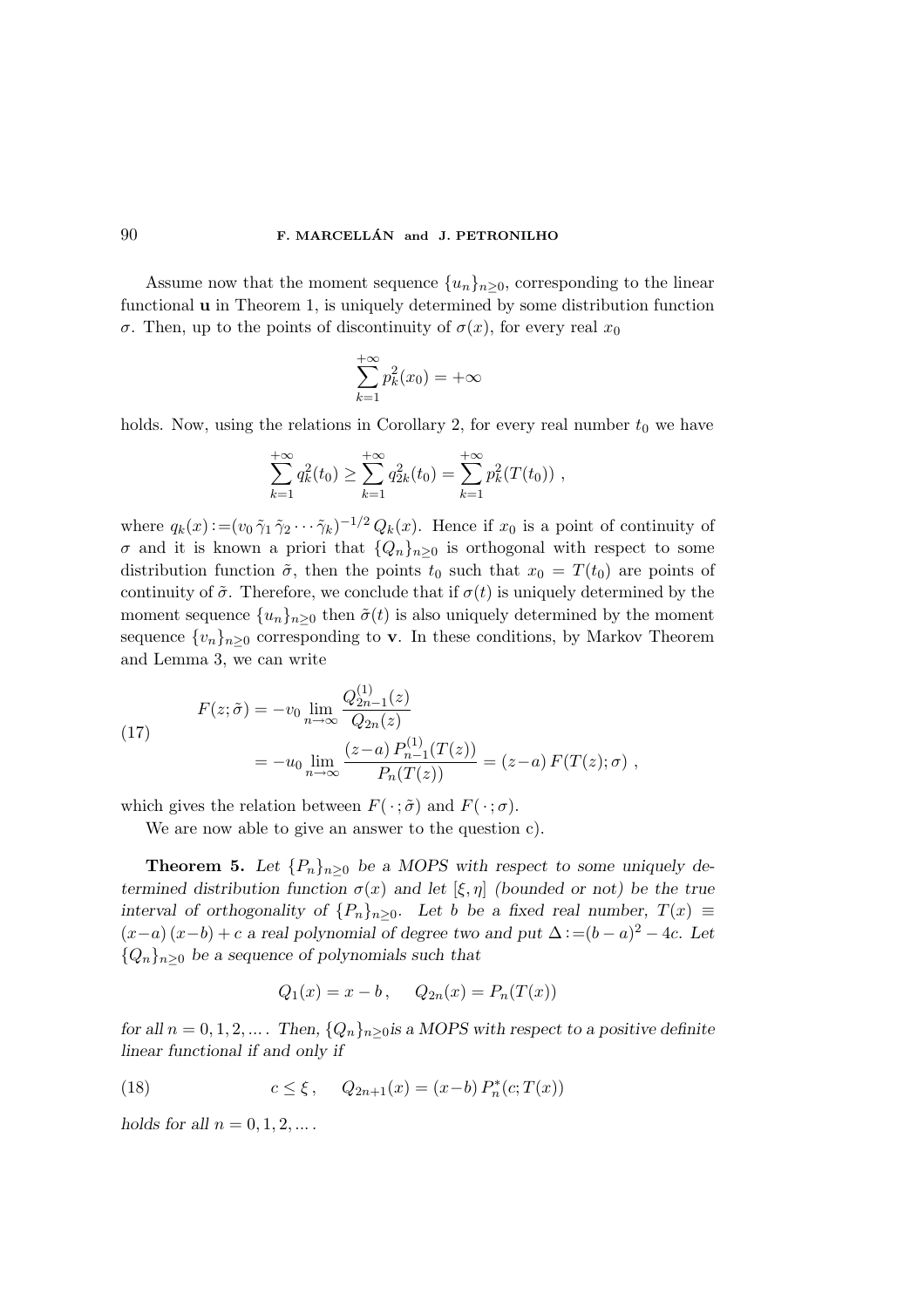In these conditions,  $\{Q_n\}_{n\geq 0}$  is orthogonal with respect to the uniquely determined distribution function  $d\tilde{\sigma}$ 

(19) 
$$
\mathrm{d}\tilde{\sigma}(x) = \frac{|x-a|}{T'(x)} \mathrm{d}\sigma(T(x)), \quad r \le |x - \frac{a+b}{2}| \le s,
$$

where

$$
r := \sqrt{\xi + \frac{\Delta}{4}}, \quad s := \sqrt{\eta + \frac{\Delta}{4}}.
$$

Proof: First assume that conditions (18) hold. Since, for each positive integer number *n*, the zeros of  $P_n$  are in  $|\xi, \eta|$ , then the condition  $c \leq \xi$  implies that  $P_n(c) \neq 0$  for all  $n = 0, 1, 2, ...$  From Theorem 1 it follows that  $\{Q_n\}_{n\geq 0}$ is a MOPS. To conclude that it is a MOPS with respect to a positive measure, we only need to show that  $\tilde{\beta}_n$  is real and  $\tilde{\gamma}_{n+1}$  is positive for every  $n = 0, 1, 2, ...$ (these notations are in accordance with Theorem 1). It is clear from (7) that  $\tilde{\beta}_n$ is real and, since  $\text{sgn } P_n(x) = (-1)^n$  for  $x \le \xi$ , so that  $P_n(c)/P_{n-1}(c) < 0$ , then from (8) we deduce  $\tilde{\gamma}_n > 0$  for all  $n = 1, 2, ...$ .

Conversely, assume that  ${Q_n}_{n>0}$  is a MOPS with respect to a positive definite linear functional. From Theorem 1 it follows that  $Q_{2n+1}(x)$  is given as in (18). Furthermore, Theorem 1 also gives  $P_n(c) \neq 0$  for all  $n = 0, 1, 2, ...$  and the relations in Corollary 2 hold. They will be used to show that  $c \leq \xi$ . In fact, we will prove [6, p. 108]

(i) 
$$
c < \beta_n
$$
 for  $n = 0, 1, 2, ...$ ,  
(ii)  $\{\alpha_n(c)\}_{n \ge 1}$  is a chain sequence,

where

$$
\alpha_n(x) := \frac{\gamma_n}{(\beta_{n-1} - x)(\beta_n - x)}, \quad n = 1, 2, \dots.
$$

Since, by hypothesis,  $\{Q_n\}_{n>0}$  is a MOPS with respect to a positive definite linear functional, then  $\tilde{\gamma}_n > 0$   $(n \geq 1)$ , and (i) follows from Corollary 2. In order to prove (ii) define a sequence of parameters  $\{m_n(c)\}_n>0$  by

$$
m_n(c) := 1 - \frac{P_{n+1}(c)}{(c - \beta_n) P_n(c)} \equiv \frac{\gamma_n P_{n-1}(c)}{(c - \beta_n) P_n(c)}, \quad n = 0, 1, \dots \ (P_{-1} \equiv 0)
$$

(which is well defined according to (i) and the conditions  $P_n(c) \neq 0$  for all  $n \geq 0$ ). Now, we get

(20) 
$$
\alpha_n(c) = m_n(c) [1 - m_{n-1}(c)], \quad n = 1, 2, ...
$$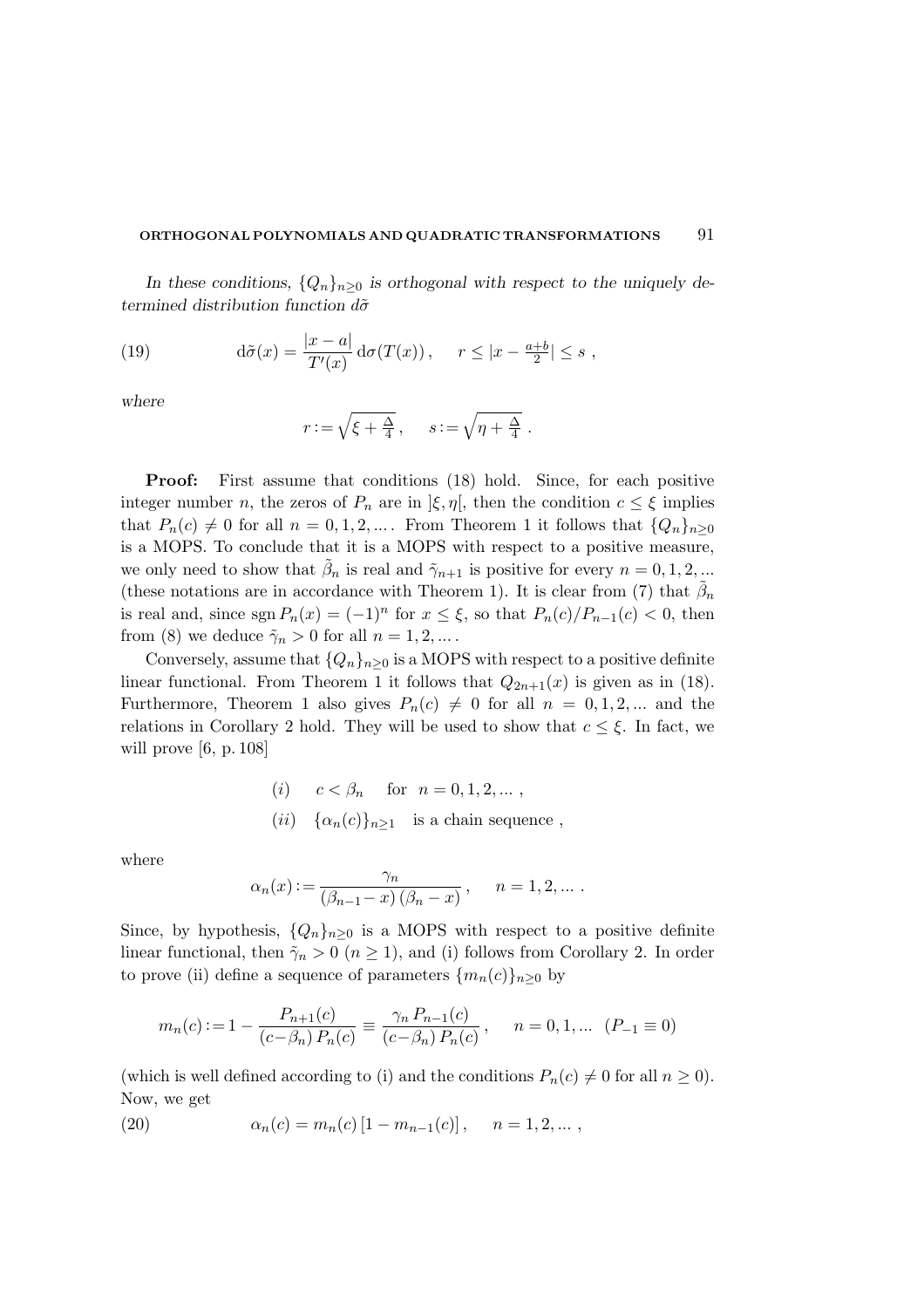and also, by (8) and (i), for  $n \ge 1$  it holds  $m_n(c) = 1 - P_{n+1}(c) / [(c - \beta_n)P_n(c)] =$  $1-\tilde{\gamma}_{2n+1}/(\beta_n-c) < 1$  and  $m_n(c) = \gamma_n P_{n-1}(c) / [(c-\beta_n) P_n(c)] = \tilde{\gamma}_{2n}/(\beta_n-c) > 0$ , so that (21)  $m_0(c) = 0, \quad 0 < m_n(c) < 1, \quad n = 1, 2, \dots$ 

It follows from (20) and (21) that  $\{\alpha_n(c)\}_{n\geq 1}$  is a chain sequence,  $\{m_n(c)\}_{n\geq 0}$ being the corresponding minimal parameter sequence (cf. [6, p. 110]). Thus  $c \leq \xi$ .

Now, under such conditions, let  $d\tilde{\sigma}$  be the distribution function with respect to which  $\{Q_n\}_{n\geq 0}$  is orthogonal. According to (17), for fixed  $\varepsilon > 0$  and  $x \in \mathbb{R}$ , we have

$$
F(x + i\varepsilon; \tilde{\sigma}) - F(x - i\varepsilon; \tilde{\sigma}) = \int_{\xi}^{\eta} \left( \frac{x - a + i\varepsilon}{t - T(x + i\varepsilon)} - \frac{x - a - i\varepsilon}{t - T(x - i\varepsilon)} \right) d\sigma(t)
$$
  
=  $i \int_{\xi}^{\eta} f_{\varepsilon}(t, x) d\sigma(t)$ ,

where

$$
f_{\varepsilon}(t,x) := \frac{2\varepsilon[(x-a)^2 - c + \varepsilon^2 + t]}{[T(x) + \varepsilon^2 - t]^2 + 4\,\varepsilon^2(t + \Delta/4)}.
$$

Thus

$$
f_{\varepsilon}(t,x) = \left(1 + \frac{b-a}{2\sqrt{t + \Delta/4}}\right) \frac{\varepsilon}{\left(x - \frac{a+b}{2} - \sqrt{t + \Delta/4}\right)^2 + \varepsilon^2} + \left(1 - \frac{b-a}{2\sqrt{t + \Delta/4}}\right) \frac{\varepsilon}{\left(x - \frac{a+b}{2} + \sqrt{t + \Delta/4}\right)^2 + \varepsilon^2} \quad \text{for } t > -\frac{\Delta}{4},
$$

and

$$
f_{\varepsilon}(-\frac{\Delta}{4}, x) = 2 \varepsilon \left[ \frac{\left(b-a\right)\left(x - \frac{a+b}{2}\right)}{\left[\left(x - \frac{a+b}{2}\right)^2 + \varepsilon^2\right]^2} + \frac{1}{\left(x - \frac{a+b}{2}\right)^2 + \varepsilon^2} \right].
$$

Hence, since  $\xi \geq c \geq -\frac{\Delta}{4}$  $\frac{\Delta}{4}$ , we have

$$
\int_{\xi}^{\eta} f_{\varepsilon}(t, x) d\sigma(t) = \int_{\xi}^{\eta} \left( 1 + \frac{b - a}{2\sqrt{t + \Delta/4}} \right) \frac{\varepsilon}{\left( x - \frac{a + b}{2} - \sqrt{t + \Delta/4} \right)^2 + \varepsilon^2} d\sigma(t) + \int_{\xi}^{\eta} \left( 1 - \frac{b - a}{2\sqrt{t + \Delta/4}} \right) \frac{\varepsilon}{\left( x - \frac{a + b}{2} + \sqrt{t + \Delta/4} \right)^2 + \varepsilon^2} d\sigma(t) ,
$$

where it must be understood that the terms  $\frac{b-a}{2\sqrt{t+\Delta/4}}$  do not appear in this expression if  $\xi = -\frac{\Delta}{4}$  $\frac{\Delta}{4}$  (remark that the condition  $c \leq \xi = -\frac{\Delta}{4}$  $\frac{\Delta}{4}$  also implies  $a = b$ ).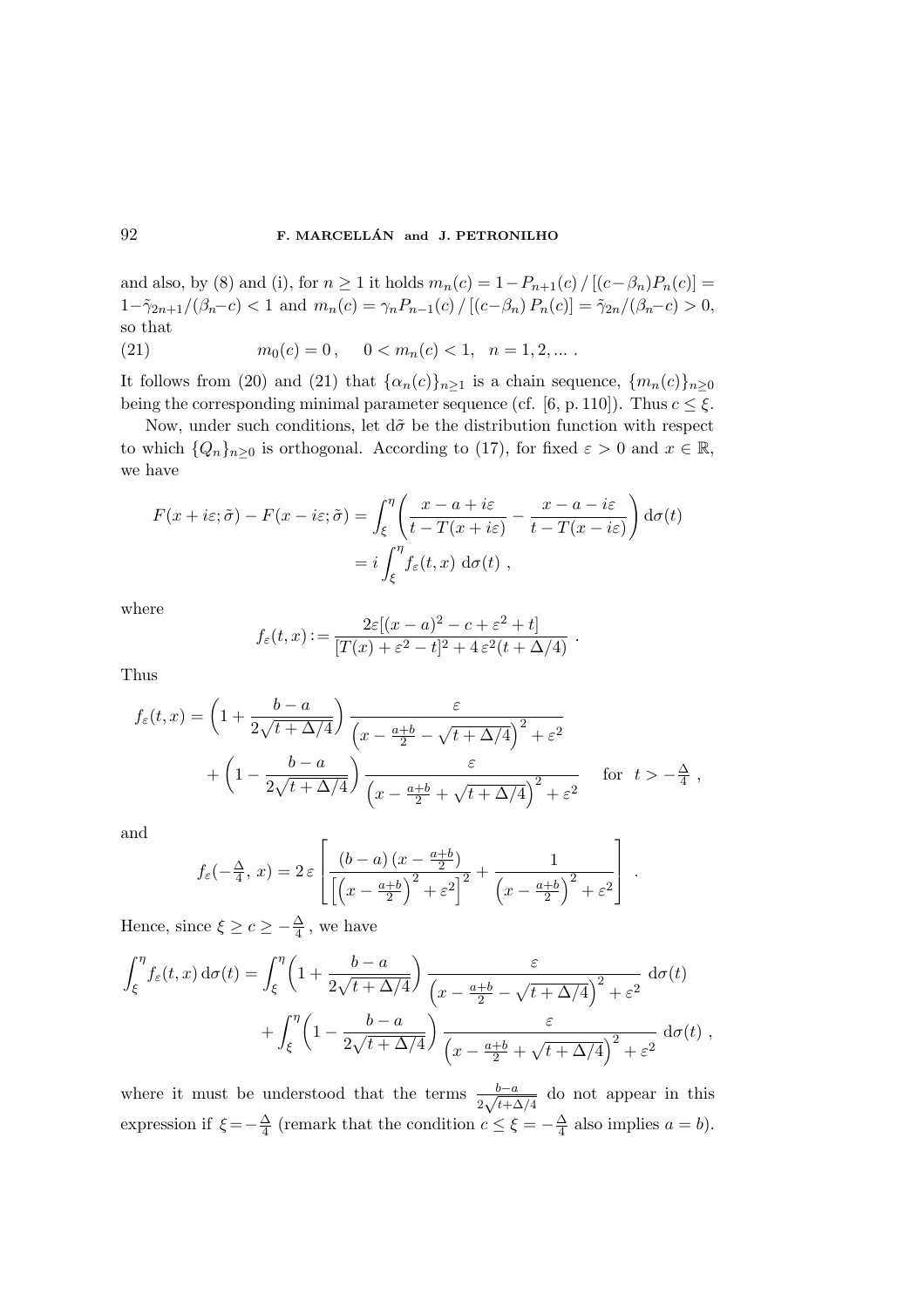In each of these integrals, we make the change of variables  $u = \sqrt{t + \Delta/4}$ , so that  $t = T(\frac{a+b}{2} \pm u)$ . Thus

$$
\int_{\xi}^{\eta} f_{\varepsilon}(t, x) d\sigma(t) = \int_{r}^{s} \left(1 + \frac{b - a}{2u}\right) \frac{\varepsilon}{\left(x - \left(\frac{a+b}{2} + u\right)\right)^{2} + \varepsilon^{2}} d\sigma \left(T\left(\frac{a+b}{2} + u\right)\right) + \int_{r}^{s} \left(1 - \frac{b - a}{2u}\right) \frac{\varepsilon}{\left(x - \left(\frac{a+b}{2} - u\right)\right)^{2} + \varepsilon^{2}} d\sigma \left(T\left(\frac{a+b}{2} - u\right)\right).
$$

Now, in the first of these integrals we make the substitution  $v = \frac{a+b}{2} + u$  and in the second one  $v = \frac{a+b}{2} - u$ , which leads to

$$
(22)\ \int_{\xi}^{\eta} f_{\varepsilon}(t,x) d\sigma(t) = 2 \int_{\frac{a+b}{2}+r}^{\frac{a+b}{2}+s} g_{\varepsilon}(x,v) d\sigma_T(v) - 2 \int_{\frac{a+b}{2}-s}^{\frac{a+b}{2}-r} g_{\varepsilon}(x,v) d\sigma_T(v)
$$

where

$$
\sigma_T(v) := \sigma(T(v)), \quad g_{\varepsilon}(x,v) := \frac{\varepsilon}{(x-v)^2 + \varepsilon^2} \frac{v-a}{T'(v)}
$$

(notice that if  $\xi = -\frac{\Delta}{4}$  $\frac{\Delta}{4}$ , i.e.,  $r = 0$ , then the factor  $(v - a)/T'(v)$  does not appear in the definition of  $g_{\varepsilon}$ ). Denote

$$
S_{+} := \left[ \frac{a+b}{2} + r, \frac{a+b}{2} + s \right], \quad S_{-} := \left[ \frac{a+b}{2} - s, \frac{a+b}{2} - r \right]
$$

and let  $]t_1,t_2[$  (with  $t_1 < t_2$ ) be an open interval (bounded or not) such that either

$$
\frac{a+b}{2} + r \le t_1 < t_2 \le \frac{a+b}{2} + s \quad \text{or} \quad \frac{a+b}{2} - s \le t_1 < t_2 \le \frac{a+b}{2} - r \; .
$$

Then the following holds:

- (i) for almost all values of v in  $S_{\pm}$ , the function  $g_{\varepsilon}(x, v)$  is continuous with respect to x in the open interval  $|t_1,t_2|$ ;
- (ii)  $|g_{\varepsilon}(x,v)| \leq G_{\varepsilon}(v) := (v-a)/\varepsilon T'(v)$  for all  $x \in [t_1,t_2]$  and  $G_{\varepsilon}(v)$  is an integrable function over  $S_{\pm}$  with respect to  $\sigma_T(v)$  (by Lemma 4); and
- (iii) if  $t_1$  or  $t_2$  is infinite (which can occur only if  $s = +\infty$ , i.e.,  $\eta = +\infty$ ), so that  $]t_1,t_2[$  =  $]t_1,+\infty[$  if  $\frac{a+b}{2}+r \le t_1 < t_2$ , or  $]t_1,t_2[$  =  $]-\infty,t_2[$  if  $t_1 < t_2 \leq \frac{a+b}{2} - r$ , we have, in the first case,

$$
\int_{t_1}^{+\infty} |g_{\varepsilon}(x,v)| dx = \lim_{t_2 \to +\infty} \int_{t_1}^{t_2} \frac{\varepsilon}{(x-v)^2 + \varepsilon^2} dx \frac{v-a}{T'(v)}
$$
  
=  $\left(\frac{\pi}{2} - \arctan \frac{t_1 - v}{\varepsilon}\right) \frac{v-a}{T'(v)} \le \pi \frac{v-a}{T'(v)} =: G_1(v),$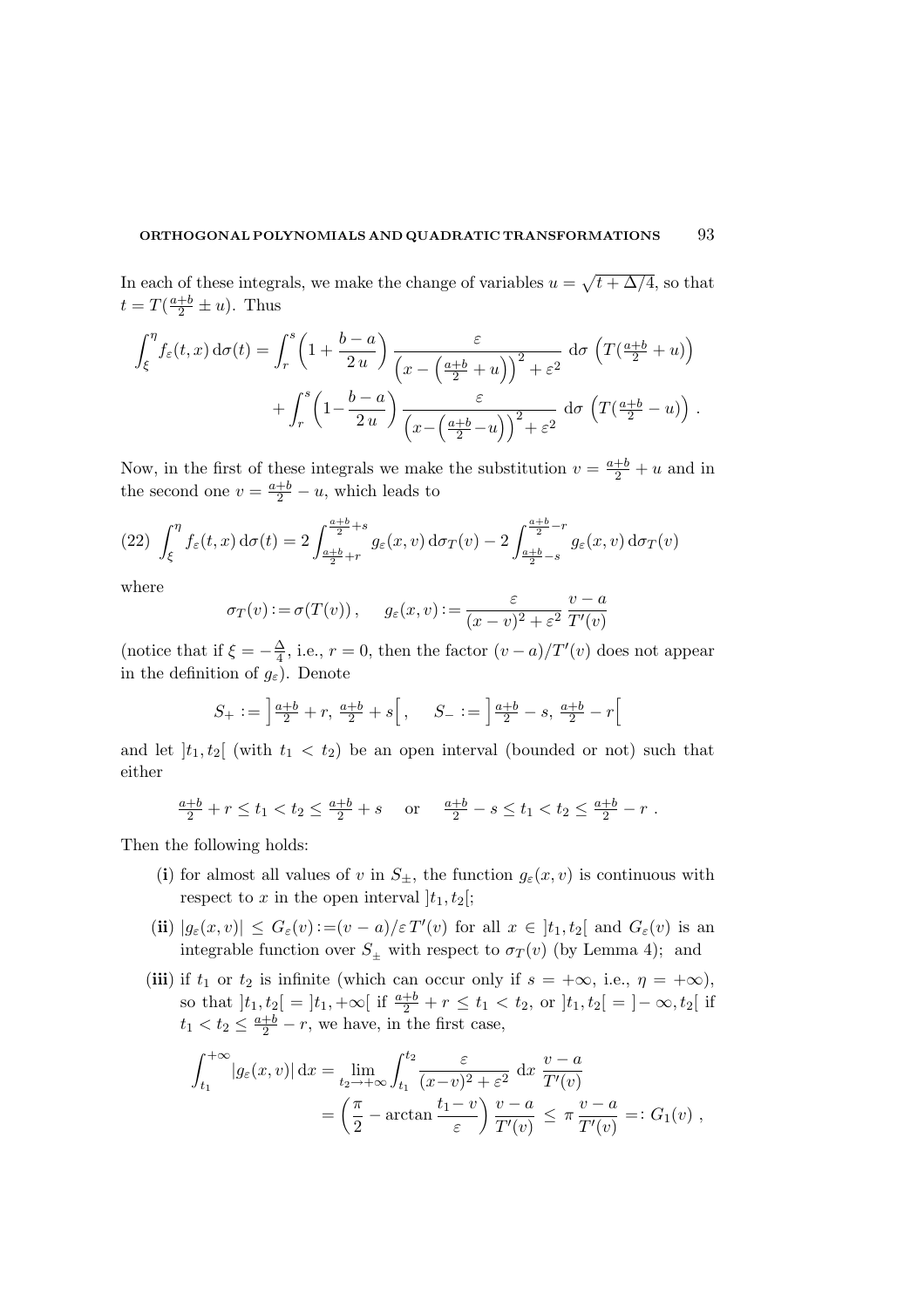with  $G_1(v)$  an integrable function over  $S_+$  with respect to  $\sigma_T(v)$ , and, in the same way, for the second case

$$
\int_{-\infty}^{t_2} |g_{\varepsilon}(x,v)| dx \le G_1(v) ,
$$

 $G_1(v)$  being also an integrable function over  $S_$  with respect to  $\sigma_T(v)$ .

Therefore, integrating from  $t_1$  to  $t_2$  both sides of (22) with respect to x,  $(i)$ –(iii) can be used to justify a change in the order of integration (cf. Cramér [9, pp. 68,69]), and in this way we get

$$
\int_{t_1}^{t_2} \left[ \int_{\xi}^{\eta} f_{\varepsilon}(t, x) \, d\sigma(t) \right] dx = 2 \int_{S_+} h_{t_1, t_2}(\varepsilon, v) \, d\sigma_T(v) - 2 \int_{S_-} h_{t_1, t_2}(\varepsilon, v) \, d\sigma_T(v) ,
$$

where

$$
h_{t_1,t_2}(\varepsilon,v) := \int_{t_1}^{t_2} g_{\varepsilon}(x,v) dx = \left(\arctan \frac{t_2-v}{\varepsilon} - \arctan \frac{t_1-v}{\varepsilon}\right) \frac{v-a}{T'(v)}.
$$

Notice that

(23) 
$$
\lim_{\varepsilon \to 0^+} h_{t_1,t_2}(\varepsilon, v) = \left(\pi \chi_{]t_1,t_2[}(v) + \frac{\pi}{2} \chi_{\{t_1,t_2\}}(v)\right) \frac{v-a}{T'(v)},
$$

so that the functions  $h_{t_1,t_2}^+(\varepsilon,v)$  and  $h_{t_1,t_2}^-(\varepsilon,v)$  defined by

$$
h_{t_1,t_2}^{\pm}(\varepsilon,v) := \begin{cases} h_{t_1,t_2}(\varepsilon,v), & v \in S_{\pm} \varepsilon > 0, \\ \lim_{\varepsilon \to 0^+} h_{t_1,t_2}(\varepsilon,v), & v \in S_{\pm} \varepsilon = 0. \end{cases}
$$

satisfy:

- (i) for almost all values of v in  $S_{\pm}$ ,  $h_{t_1,t_2}^{\pm}(\varepsilon, v)$  is right-continuous with respect to  $\varepsilon$  in the point  $\varepsilon = 0$ ; and
- (ii)  $|h_{t_1,t_2}^{\pm}(\varepsilon,v)| \leq G_2(v) := \pi(v-a)/T'(v)$  for all  $\varepsilon \geq 0$  and  $v \in S_{\pm}$ ,  $G_2(v)$ being an integrable function over  $S_{\pm}$  with respect to  $\sigma_T(v)$ .

Therefore, it holds [9, p. 67]

$$
\lim_{\varepsilon \to 0^+} \int_{S_\pm} h_{t_1,t_2}(\varepsilon, v) d\sigma_T(v) = \lim_{\varepsilon \to 0^+} \int_{S_\pm} h_{t_1,t_2}^\pm(\varepsilon, v) d\sigma_T(v) = \int_{S_\pm} h_{t_1,t_2}^\pm(0, v) d\sigma_T(v) .
$$

Now, if  $t_1$  and  $t_2$  are points of continuity of the distribution function defined by  $|v-a|$  $\frac{v-a_1}{T'(v)} d\sigma_T(v)$  (which is a distribution function by Lemma 4), then, according to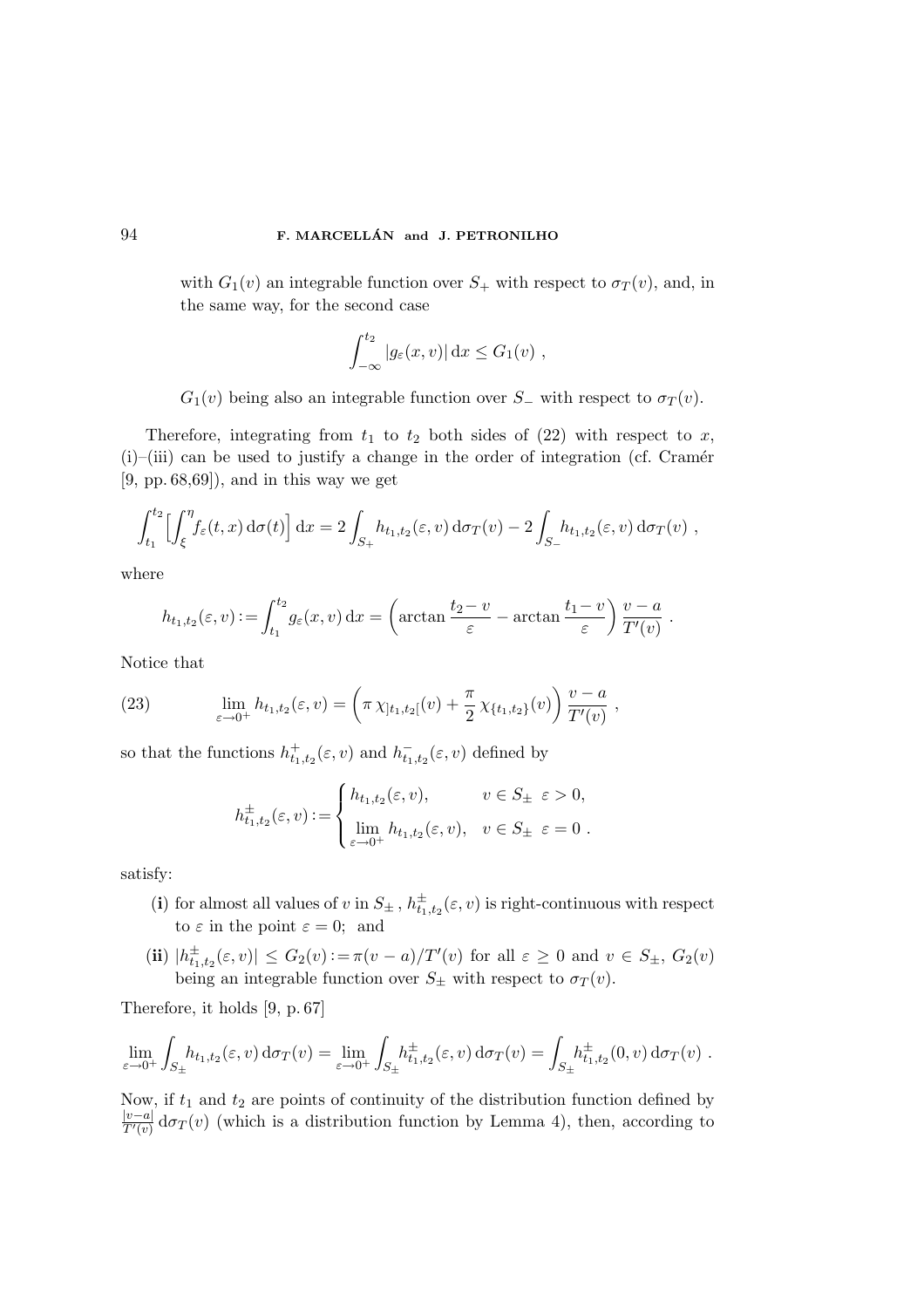$(23)$ , we have

$$
\int_{S_+} h^+_{t_1,t_2}(0,v) d\sigma_T(v) = \int_{S_+} \pi \chi_{]t_1,t_2[}(v) \frac{v-a}{T'(v)} d\sigma_T(v)
$$
  
= 
$$
\begin{cases} 0 & \text{if } \frac{a+b}{2} - s \le t_1 < t_2 \le \frac{a+b}{2} - r, \\ \pi \int_{t_1}^{t_2} \frac{v-a}{T'(v)} d\sigma_T(v) & \text{if } \frac{a+b}{2} + r \le t_1 < t_2 \le \frac{a+b}{2} + s, \end{cases}
$$

and

$$
\int_{S_{-}} h_{t_1,t_2}^-(0,v) d\sigma_T(v) = \begin{cases} \pi \int_{t_1}^{t_2} \frac{v-a}{T'(v)} d\sigma_T(v) & \text{if } \frac{a+b}{2} - s \le t_1 < t_2 \le \frac{a+b}{2} - r, \\ 0 & \text{if } \frac{a+b}{2} + r \le t_1 < t_2 \le \frac{a+b}{2} + s \end{cases}
$$

Thus, from the Stieltjes inversion formula and using the previous conclusions, at the points  $t_1$  and  $t_2$  of continuity of  $\tilde{\sigma}$  and  $\frac{|v-a|}{T'(v)} d\sigma_T(v)$ , we get

$$
\tilde{\sigma}(t_2) - \tilde{\sigma}(t_1) = \lim_{\varepsilon \to 0^+} \frac{1}{2\pi i} \int_{t_1}^{t_2} \left[ F(x + i\varepsilon; \tilde{\sigma}) - F(x - i\varepsilon; \tilde{\sigma}) \right] dx
$$
  
\n
$$
= \lim_{\varepsilon \to 0^+} \frac{1}{2\pi} \int_{t_1}^{t_2} \left[ \int_{\xi}^{\eta} f_{\varepsilon}(t, x) d\sigma(t) \right] dx
$$
  
\n
$$
= \lim_{\varepsilon \to 0^+} \frac{1}{\pi} \int_{S_+} h_{t_1, t_2}(\varepsilon, v) d\sigma_T(v) - \frac{1}{\pi} \int_{S_-} h_{t_1, t_2}(\varepsilon, v) d\sigma_T(v)
$$
  
\n
$$
= \frac{1}{\pi} \int_{S_+} h_{t_1, t_2}^+(0, v) d\sigma_T(v) - \frac{1}{\pi} \int_{S_-} h_{t_1, t_2}^-(0, v) d\sigma_T(v)
$$
  
\n
$$
= \begin{cases} \int_{t_1}^{t_2} \frac{v - a}{T'(v)} d\sigma_T(v), & \text{if } \frac{a+b}{2} + r \le t_1 < t_2 \le \frac{a+b}{2} + s, \\ -\int_{t_1}^{t_2} \frac{v - a}{T'(v)} d\sigma_T(v) & \text{if } \frac{a+b}{2} - s \le t_1 < t_2 \le \frac{a+b}{2} - r \end{cases}
$$

and formula (19) follows.

**Remark 1.** The support of  $d\tilde{\sigma}$  is contained in the union of two intervals (eventually a unique interval if  $\xi = -\frac{\Delta}{4}$  $\frac{\Delta}{4}$ ):

$$
\text{supp}(\text{d}\tilde{\sigma}) \subset \left[\frac{a+b}{2} - s, \frac{a+b}{2} - r\right] \cup \left[\frac{a+b}{2} + r, \frac{a+b}{2} + s\right] = T^{-1}([\xi, \eta]) \; .
$$

Corollary 6. Under the conditions of Theorem 5, if  $\sigma$  is absolutely continuous, so that  $d\sigma(x) = w(x) dx$ , then  $\tilde{\sigma}$  is absolutely continuous and  $d\tilde{\sigma}(x) =$  $\tilde{w}(x) dx$  where

(24) 
$$
\tilde{w}(x) := |x - a| w(T(x)), \quad r \le |x - \frac{a+b}{2}| \le s.
$$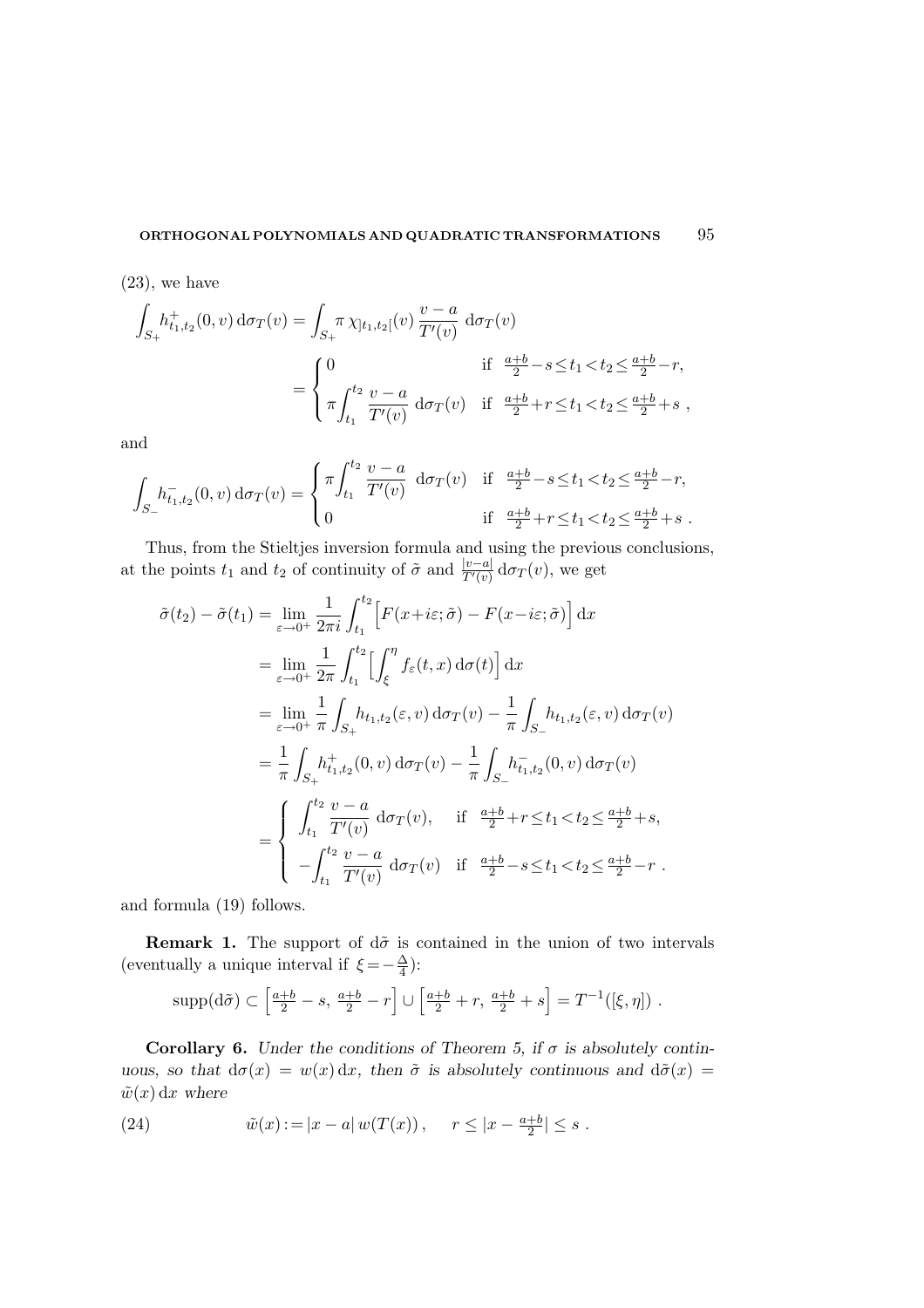**Proof:** By  $(19)$  we get

$$
\frac{d\tilde{\sigma}}{dx}(x) = \begin{cases} (x-a) \, w(T(x)) & \text{if } \frac{a+b}{2} + r < x < \frac{a+b}{2} + s, \\ -(x-a) \, w(T(x)) & \text{if } \frac{a+b}{2} - s < x < \frac{a+b}{2} - r \end{cases}
$$

Taking into account that  $c \leq \xi$ , we deduce (24).

Remark 2. Theorem 5 agrees with the results of Geronimo and Van Assche. In fact, consider the Borel measures  $\mu_0$  and  $\mu$  induced, respectively, by  $\sigma$  and  $\tilde{\sigma}$ , and let A be a Borel set in  $S \equiv \text{supp}(\text{d}\sigma)$ . Then, if  $T_1^{-1}(x)$  and  $T_2^{-1}(x)$  stand for the two possible inverse functions for appropriate restrictions of  $T(x)$ , so that  $T_1(x) = T(x)$  for  $x \in ]-\infty, \frac{a+b}{2}$  $\frac{1}{2}$  and  $T_2(x) = T(x)$  for  $x \in \left[\frac{a+b}{2}\right]$  $\frac{+b}{2}$ ,  $+\infty$ [, then we have

$$
\mu(T_i^{-1}(A)) = \int_{T_i^{-1}(A)} d\tilde{\sigma}(x) = \int_{T_i^{-1}(A)} (-1)^i \frac{x-a}{T'(x)} d\sigma(T(x)), \quad i = 1, 2,
$$

which leads, by means of the change of variable  $t = T_i(x)$  (notice that  $T_1(x)$  is decreasing and  $T_2(x)$  is increasing), to

(25) 
$$
\mu(T_i^{-1}(A)) = \int_A w_i(t) d\mu_0(t), \quad w_i(t) := \frac{T_i^{-1}(t) - a}{T'(T_i^{-1}(t))}, \quad i = 1, 2.
$$

This was the formula (corresponding to the quadratic case) used by Geronimo and Van Assche to start with the approach presented in [11, p. 561].

Remark 3. One see that, at least for the quadratic case, it is not need to impose, a priori, the restrictions "T with distinct zeros" and "supp( $d\sigma$ ) compact", considered in [11]. Furthermore, in [11] it is assumed the condition  $|T(y_i)| \geq 1$  on the zeros  $y_i$  of  $T'$ , which in our case corresponds to the condition  $T(\frac{a+b}{2})$  $\frac{+b}{2}$ )  $\equiv -\frac{\Delta}{4}$  $rac{\Delta}{4} \notin$  $\vert \xi, \eta \vert$ . We have shown that  $c \leq \xi$  is a necessary condition for the orthogonality of  $\{Q_n\}_{n\geq 0}$ , which implies  $-\frac{\Delta}{4} \leq \xi$  (because  $c = T(a) \geq -\frac{\Delta}{4}$  $\frac{\Delta}{4}$ ). Hence  $-\frac{\Delta}{4}$  $\frac{\Delta}{4} \notin \left] \xi, \eta \right[$ must hold necessarily for the orthogonality of  $\{Q_n\}_{n>0}$ .

### 3 – Problem P2

While for the solution of problem P1 it plays a remarkable role the sequence  $\{P_n^*(c;\cdot)\}_{n\geq 0}$  of the monic kernel polynomials of  $K\text{-parameter }c$  corresponding to the sequence  $\{P_n\}_{n\geq 0}$ , for the solution of P2 it is the sequence  $\{P_n(\cdot; \lambda)\}_{n\geq 0}$  of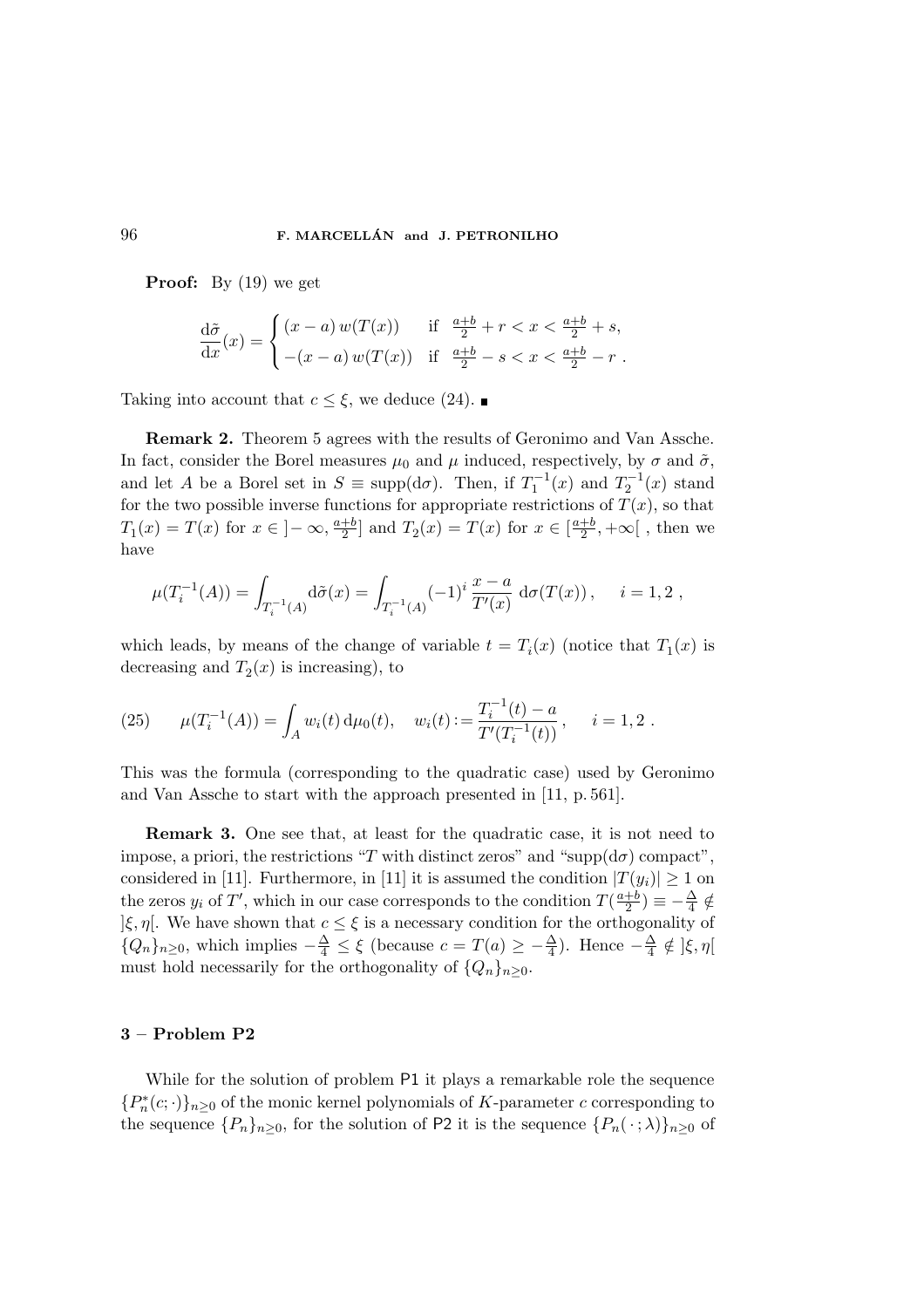the so called co-recursive polynomials that plays the key role. These polynomials, which are defined by the relation

$$
P_n(x; \lambda) := P_n(x) - \lambda \, P_{n-1}^{(1)}(x)
$$

 $(\lambda \in \mathbb{C})$ , were introduced and studied by T.S. Chihara in [7] (we notice that some generalizations of these co-recursive polynomials were provided by H.A. Slim [24] and F. Marcellán, J.S. Dehesa, A. Ronveaux [15]). The polynomials of the sequence  ${P_n(\cdot; \lambda)}_{n\geq 0}$  satisfy the same recurrence relation (3) as  ${P_n}_{n\geq 0}$ , but with different initial conditions, namely,

(26) 
$$
P_{n+1}(x; \lambda) = (x - \beta_n) P_n(x; \lambda) - \gamma_n P_{n-1}(x; \lambda), \quad n = 1, 2, ...,
$$

$$
P_0(x; \lambda) = 1, \quad P_1(x; \lambda) = x - (\beta_0 + \lambda).
$$

Therefore,  $\{P_n(\cdot;\lambda)\}_{n\geq 0}$  is a MOPS with respect to some linear functional, which we will denote by  $\mathbf{u}(\lambda)$ .

If  $\lambda$  is real and **u** is a positive definite linear functional (and then so is  $u(\lambda)$  as well as the linear functional corresponding to the associated polynomials  $\{P_n^{(1)}\}_{n\geq 0}$ ), then denoting by  $x_{nj}$ ,  $x_{nj}^{(1)}$  and  $x_{nj}(\lambda)$   $(j=1,...,n)$  the zeros of  $P_n$ ,  $P_n^{(1)}$  and  $P_n(\cdot; \lambda)$ , respectively, ordered in such a way that  $x_{n,j} < x_{n,j+1}$ , it was stated in [7] that

(27) 
$$
\lambda < 0 \Rightarrow x_{n,j}(\lambda) < x_{n,j} < x_{n,j}^{(1)} < x_{n,j+1}(\lambda) < x_{n,j+1}, \quad j = 1, ..., n-1
$$
.

Therefore, denoting by  $[\xi(\lambda), \eta(\lambda)]$  the true interval of orthogonality of  ${P_n(\cdot; \lambda)}_{n>0}$ , it follows that, for  $\lambda < 0$ ,  $\xi(\lambda) \leq \xi < \eta(\lambda) \leq \eta$ . Let us prove that  $\xi(\lambda) \geq \xi + \lambda$ . We recall that, in general, the coefficient of  $x^{n-1}$  of the polynomial  $P_n$  of an MOPS  $\{P_n\}_{n\geq 0}$  satisfying a three-term recurrence relation such as (3) is equal to  $-\sum_{j=0}^{n-1} \beta_j$  (cf. [6, p. 19]) and then

(28) 
$$
\sum_{j=1}^{n} x_{nj} = \sum_{j=0}^{n-1} \beta_j, \quad n = 1, 2, ...
$$

Hence, using (28) and the corresponding property for  $P_n(\cdot; \lambda)$ , we can write  $\sum_{j=1}^{n} x_{nj}(\lambda) = (\beta_0 + \lambda) + \sum_{j=1}^{n-1} \beta_j = \lambda + \sum_{j=0}^{n-1} \beta_j = \lambda + \sum_{j=1}^{n} x_{nj}$ , so that, taking into account (27),

$$
x_{11}(\lambda) = \lambda + x_{11}, \quad x_{n1}(\lambda) = \lambda + x_{n1} + \sum_{j=2}^{n} (x_{nj} - x_{nj}(\lambda)) > \lambda + x_{n1}, \quad n \ge 2.
$$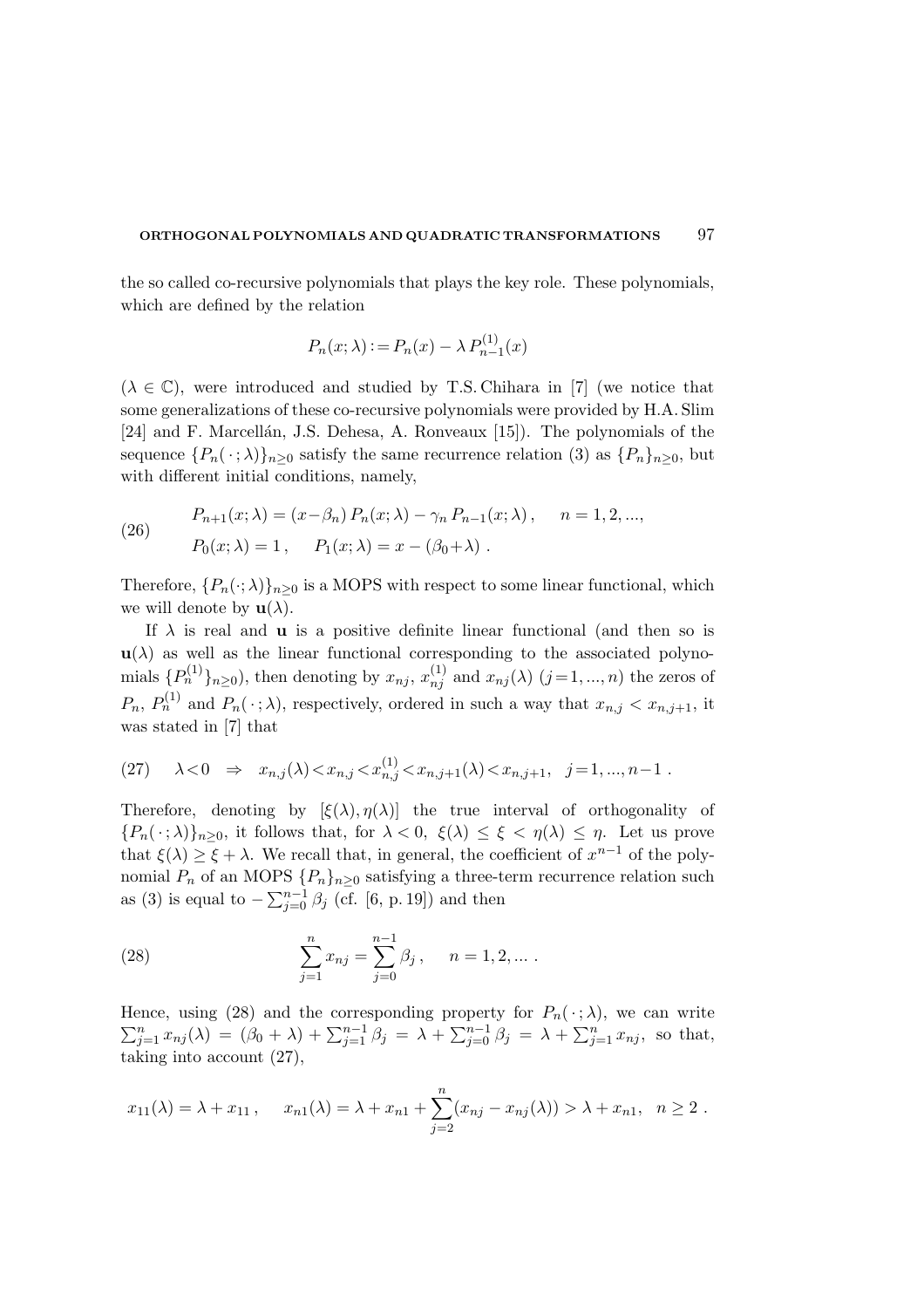Therefore,  $\xi(\lambda) = \lim_{n \to \infty} x_{n1}(\lambda) \geq \lambda + \lim_{n \to \infty} x_{n1} = \lambda + \xi$ . We conclude that, in general, the true interval of orthogonality of  $\{P_n(\cdot; \lambda)\}_{n>0}$  is contained in  $[\xi + \lambda, \eta]$ , if  $\lambda < 0$ . However, for any  $\lambda$ , it was proved in [7] that the zeros of  $P_n(\cdot; \lambda)$  are all in  $|\xi, \eta|$  for all n if and only if

$$
\lim_{n \to +\infty} \frac{P_n(\xi)}{P_{n-1}^{(1)}(\xi)} \equiv A \le \lambda \le B \equiv \lim_{n \to +\infty} \frac{P_n(\eta)}{P_{n-1}^{(1)}(\eta)},
$$

where A (B) must be replaced by  $-\infty$  (+ $\infty$ ) in case  $\xi = -\infty$  ( $\eta = +\infty$ ).

The co-recursive polynomials are important in order to establish the regularity conditions for a linear functional associated with an inverse polynomial modification of a regular functional (Maroni, [17]). In fact, if **u** is regular, for fixed  $\lambda, c \in \mathbb{C}$ and being  $\mathbf{u}(\lambda, c)$  defined by the distributional equation  $(x - c) \mathbf{u}(\lambda, c) = -\lambda \mathbf{u}$ , i.e.,

(29) 
$$
\mathbf{u}(\lambda, c) = u_0 \, \delta_c - \lambda (x - c)^{-1} \, \mathbf{u} \ ,
$$

where  $\delta_c$  stands for the Dirac measure at the point c and  $(x-c)^{-1}$ **u** is the linear functional defined by

$$
\langle (x-c)^{-1} \mathbf{u}, f \rangle := \langle \mathbf{u}, \frac{f(x) - f(c)}{x - c} \rangle
$$
,

it was shown in [17] that  $\mathbf{u}(\lambda, c)$  is regular if and only if  $\lambda \neq 0$  and  $P_n(c; \lambda) \neq 0$  for all  $n=0, 1, 2, ...$  In such conditions, the corresponding MOPS,  $\{P_n(\cdot; \lambda, c)\}_{n\geq 0}$ , is given by

$$
P_n(x; \lambda, c) := P_n(x) - \frac{P_n(c; \lambda)}{P_{n-1}(c; \lambda)} P_{n-1}(x), \quad n \ge 0.
$$

For the set of the coefficients  $\{\beta_n(\lambda, c), \gamma_{n+1}(\lambda, c)\}_{n>0}$  of the corresponding threeterm recurrence relation we have the relations

(30) 
$$
\beta_0(\lambda, c) = \beta_0 + P_1(c; \lambda), \quad \beta_n(\lambda, c) = \beta_n + \frac{P_{n+1}(c; \lambda)}{P_n(c; \lambda)} - \frac{P_n(c; \lambda)}{P_{n-1}(c; \lambda)},
$$

(31) 
$$
\gamma_1(\lambda, c) = \lambda P_1(c; \lambda), \quad \gamma_{n+1}(\lambda, c) = \gamma_n \frac{P_{n+1}(c; \lambda) P_{n-1}(c; \lambda)}{P_n^2(c; \lambda)},
$$

for  $n = 1, 2, ...$ .

**Theorem 7.** Let  $\{P_n\}_{n\geq 0}$  be an MOPS and  $\{Q_n\}_{n\geq 0}$  a simple set of monic polynomials such that

$$
Q_2(a) = \lambda
$$
,  $Q_{2n+1}(x) = (x - a) P_n(T(x))$ ,  $n \ge 0$ ,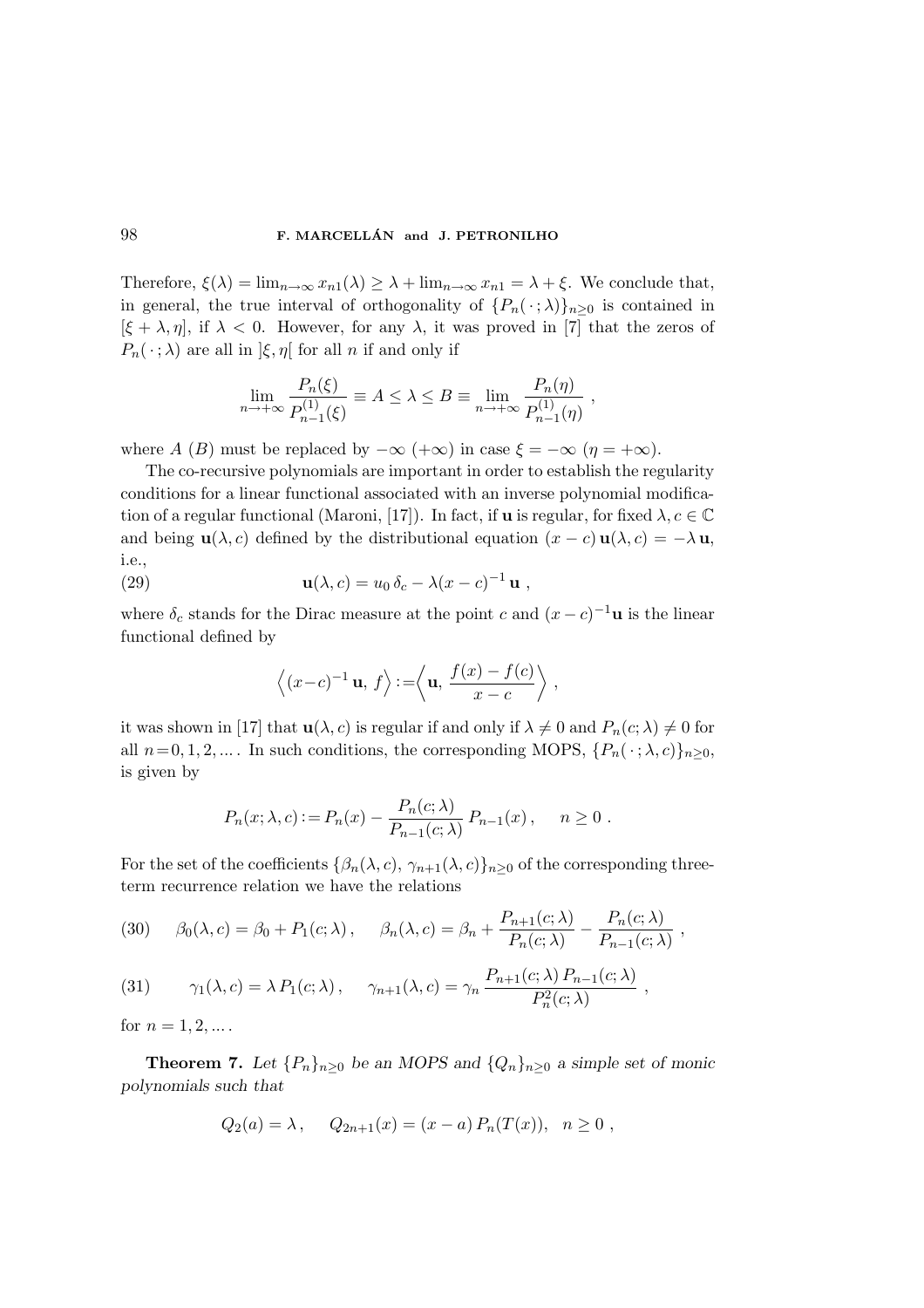where  $T(x)$  is a monic polynomial of degree 2 and  $a, \lambda \in \mathbb{C}$ . Without loss of generality, write

$$
T(x) = (x - a) (x - b) + c.
$$

Then,  $\{Q_n\}_{n>0}$  is a MOPS if and only if

(32) 
$$
\lambda \neq 0, \quad P_n(c; \lambda) \neq 0, \quad Q_{2n}(x) = P_n(T(x); \lambda, c), \quad n \geq 0.
$$

In such conditions, if  $\{P_n\}_{n>0}$  satisfies the three-term recurrence relation (3), then the coefficients  $\tilde{\beta}_n$  and  $\tilde{\gamma}_n$  for the corresponding three-term recurrence relation for  ${Q_n}_{n>0}$  can be determined according to the relations

(33) 
$$
\tilde{\beta}_{2n} = a, \quad \tilde{\beta}_{2n+1} = b, \quad n \ge 0,
$$

(34) 
$$
\tilde{\gamma}_1 = -\lambda, \quad \tilde{\gamma}_{2n} = -\frac{P_n(c;\lambda)}{P_{n-1}(c;\lambda)}, \quad \tilde{\gamma}_{2n+1} = -\gamma_n \frac{P_{n-1}(c;\lambda)}{P_n(c;\lambda)}, \quad n \ge 1.
$$

Moreover, if  $\{P_n\}_{n\geq 0}$  is orthogonal with respect to the linear functional **u**, then  ${Q_n}_{n>0}$  is orthogonal with respect to a linear functional **v** defined on the basis { $T<sup>n</sup>(x)$ ,  $(x-a)T<sup>n</sup>(x)$ }<sub>n≥0</sub> of  $\mathbb P$  by the relations

(35) 
$$
\langle \mathbf{v}, T^n(x) \rangle = \langle \mathbf{u}(\lambda, c), x^n \rangle, \quad \langle \mathbf{v}, (x-a) T^n(x) \rangle = 0, \quad n \ge 0.
$$

**Proof:** Expand the polynomial  $T$  as

$$
T(x) = x2 + px + q
$$
,  $p := -(a + b)$ ,  $q := ab + c$ .

Assume that  $\{Q_n\}_{n\geq 0}$  is a MOPS. Thus, it satisfies a three-term recurrence relation

(36) 
$$
x Q_n(x) = Q_{n+1}(x) + \tilde{\beta}_n Q_n(x) + \tilde{\gamma}_n Q_{n-1}(x), \quad n = 1, 2, ... ,
$$

$$
Q_0(x) = 1, \quad Q_1(x) = x - \tilde{\beta}_0 ,
$$

with  $\tilde{\gamma}_n \neq 0$  for  $n \geq 1$ . It is clear that  $\tilde{\beta}_0 = a$  and  $\tilde{\gamma}_1 = -\lambda$ . Then  $\lambda \neq 0$ . In the three-term recurrence relation (3) for  $\{P_n\}_{n\geq 0}$  replace x by  $x^2 + px + q$  and then multiply by  $x-a$ , so that

$$
(37) \qquad (x^2+px+q)Q_{2n+1}(x) = Q_{2n+3}(x) + \beta_n Q_{2n+1}(x) + \gamma_n Q_{2n-1}(x), \quad n \ge 0.
$$

Now, use successively (36) to expand  $x Q_{2n+1}(x)$  and  $x^2 Q_{2n+1}(x)$  as a linear combination of the  $Q_i(x)$  and then substitute the obtained expressions in the left hand side of (37). This yields a linear combination of elements of the sequence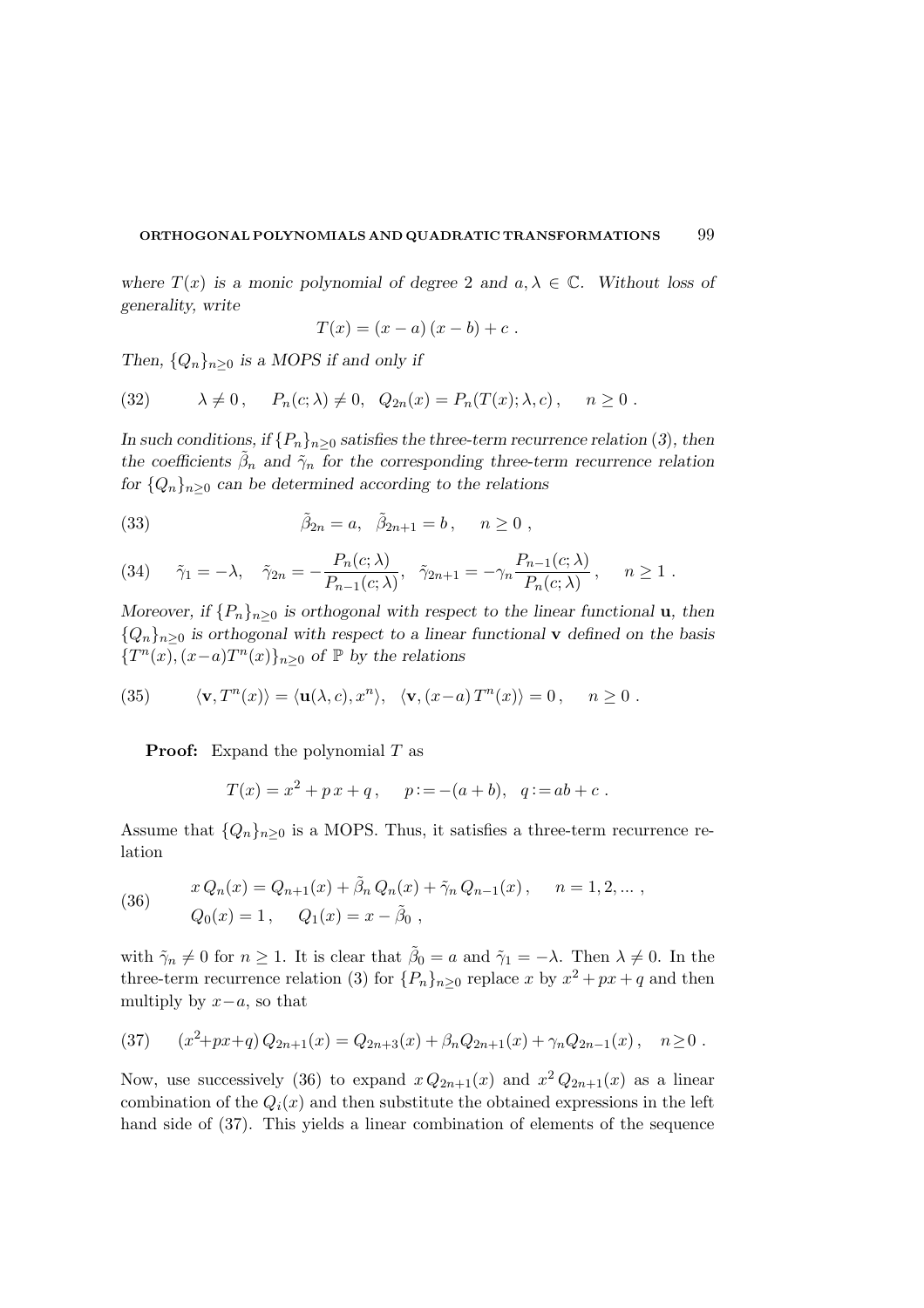${Q_n}_{n\geq 0}$  which vanishes identically. Therefore, since this sequence is a basis for P, we find the following relations:

(38) 
$$
\tilde{\beta}_{2n+2} + \tilde{\beta}_{2n+1} + p = 0, \quad n \ge 0,
$$

(39) 
$$
\tilde{\gamma}_{2n+2} + \tilde{\beta}_{2n+1}^2 + \tilde{\gamma}_{2n+1} + p \tilde{\beta}_{2n+1} + q = \beta_n, \quad n \ge 0,
$$

(40)  $\tilde{\beta}_{2n+1} + \tilde{\beta}_{2n} + p = 0, \quad n \ge 0,$ 

(41) 
$$
\tilde{\gamma}_{2n} \tilde{\gamma}_{2n+1} = \gamma_n, \quad n \ge 1.
$$

Combining (40) (after the change of indices  $n \to n+1$ ) with (38) it leads to  $\tilde{\beta}_{2n+3} = \tilde{\beta}_{2n+1}$  for  $n \ge 0$ , so that  $\tilde{\beta}_{2n+1} = \tilde{\beta}_1 = b \ (n \ge 0)$  and, consequently, from (38),  $\tilde{\beta}_{2n} = -b - p = a \ (n \ge 0)$ . Hence, we can rewrite (39) as  $\tilde{\gamma}_{2n+2} + \tilde{\gamma}_{2n+1} = \beta_n - c$  $(n\geq 0)$ , or, according to  $(41)$ ,

(42) 
$$
\tilde{\gamma}_{2n+2} + \frac{\gamma_n}{\tilde{\gamma}_{2n}} = \beta_n - c, \quad n \ge 1.
$$

Now, define recurrently a sequence  $\{y_n\}_{n\geq 0}$  by

$$
y_0 = 1
$$
,  $y_{n+1} = -\tilde{\gamma}_{2n+2} y_n$ ,  $n \ge 0$ .

Remark that  $y_n \neq 0$  for all  $n \geq 0$ , hence  $\tilde{\gamma}_{2n+2} = -y_{n+1}/y_n$  for  $n \geq 0$ ; if we substitute in (42), we can deduce

(43) 
$$
y_{n+1} = (c - \beta_n) y_n - \gamma_n y_{n-1}, \quad n \ge 1.
$$

For  $n = 0$ , we have  $y_1 = -\tilde{\gamma}_2 = -(\beta_0 - c - \tilde{\gamma}_1) = -(\beta_0 - c + \lambda)$ , so that

(44) 
$$
y_0 = 1, \quad y_1 = c - (\beta_0 + \lambda).
$$

It follows from (43) and (44) that  $y_n = P_n(c; \lambda)$  for  $n \geq 0$  and, therefore,

$$
P_n(c;\lambda) \neq 0\,, \quad n \geq 0\;.
$$

Furthermore, we have

$$
\tilde{\gamma}_{2n+2} = -\frac{y_{n+1}}{y_n} = -\frac{P_{n+1}(c;\lambda)}{P_n(c;\lambda)}, \quad \tilde{\gamma}_{2n+3} = \frac{\gamma_{n+1}}{\tilde{\gamma}_{2n+2}} = -\gamma_{n+1} \frac{P_n(c;\lambda)}{P_{n+1}(c;\lambda)}, \quad n \ge 0.
$$

Now, using these relations, the change of indices  $n \to 2n$  in the recurrence relation (36) yields

$$
(x-a) Q_{2n}(x) = (x-a) P_n(T(x)) - \frac{P_n(c; \lambda)}{P_{n-1}(c; \lambda)} (x-a) P_{n-1}(T(x)), \quad n \ge 0,
$$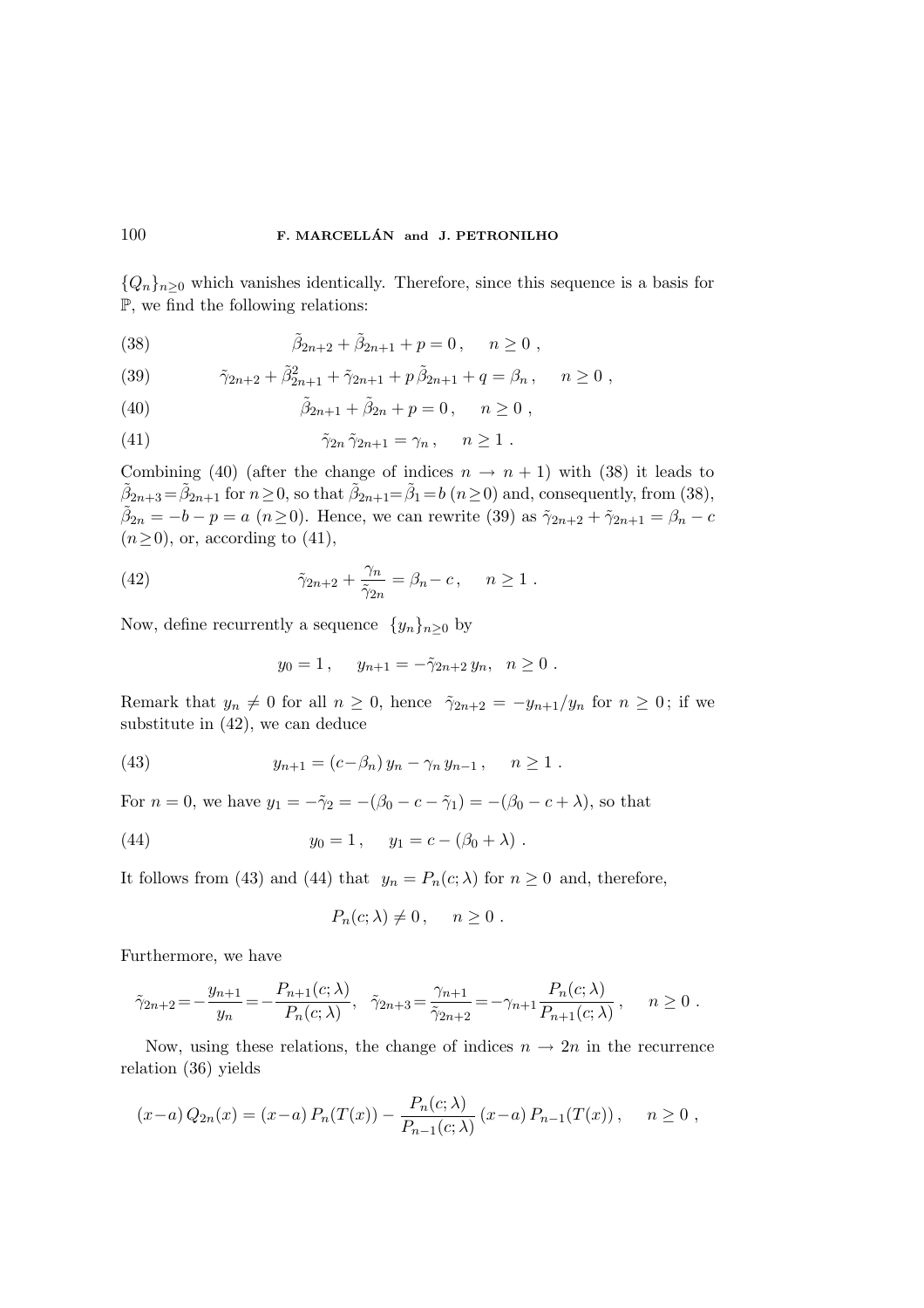and then the expression for  $Q_{2n}(x)$  as in (32) follows. Thus, conditions (32) are necessary for the orthogonality of the sequence  $\{Q_n\}_{n\geq 0}$ . We also have proved that relations (33) and (34) hold.

Conversely, it is straightforward to verify that conditions (32) are sufficient in order to guarantee that  ${Q_n}_{n>0}$  be a MOPS. For that, define complex numbers  $\tilde{\beta}_n$  and  $\tilde{\gamma}_n$  by formulas (33) and (34). These parameters are well defined, according to the hypothesis that  $P_n(c; \lambda) \neq 0$  for all  $n \geq 0$ , and, in addition,  $\tilde{\gamma}_n \neq 0$  for all  $n \geq 1$ . Then  $\{Q_n\}_{n>0}$  satisfies the three-term recurrence relation (36), so that, by Favard's theorem, it is a MOPS.

Finally, if conditions (32) are satisfied, we prove that  $\{Q_n\}_{n>0}$  is orthogonal with respect to the linear functional **v** defined by (35). For this, since  $\{Q_n\}_{n>0}$ is a MOPS, it is sufficient to show that

$$
\langle \mathbf{v}, 1 \rangle \neq 0, \quad \langle \mathbf{v}, Q_n \rangle = 0, \quad n \ge 1.
$$

If we set  $n = 0$  in the first relation of (35), then  $\langle \mathbf{v}, 1 \rangle = \langle \mathbf{u}(\lambda, c), 1 \rangle \neq 0$  follows because  $\mathbf{u}(\lambda, c)$  is regular. Next, notice that

$$
\langle \mathbf{v}, (x-a) f(T(x)) \rangle = 0, \quad \langle \mathbf{v}, f(T(x)) \rangle = \langle \mathbf{u}(\lambda, c), f(x) \rangle
$$

for all  $f \in \mathbb{P}$ . Hence  $\langle \mathbf{v}, Q_{2n+1}(x) \rangle = \langle \mathbf{v}, (x-a)P_n(T(x)) \rangle = 0$  and  $\langle \mathbf{v}, Q_{2n+2}(x) \rangle =$  $\langle \mathbf{v}, P_{n+1}(T(x);\lambda, c)\rangle = \langle \mathbf{u}(\lambda, c), P_{n+1}(x;\lambda, c)\rangle = 0$  holds for  $n = 0, 1, 2, \dots$ , which completes the proof.

Corollary 8. Under the conditions of Theorem 7, the coefficients of the threeterm recurrence relation verified by the MOPS's  $\{P_n\}_{n\geq 0}$ ,  $\{P_n(\cdot; \lambda, c)\}_{n\geq 0}$  and  ${Q_n}_{n>0}$  are related by

$$
(45)
$$

$$
\beta_0(\lambda, c) = \tilde{\gamma}_1 + c, \quad \beta_n(\lambda, c) = \tilde{\gamma}_{2n+1} + \tilde{\gamma}_{2n} + c, \quad n \ge 1,
$$
  
\n
$$
\gamma_n(\lambda, c) = \tilde{\gamma}_{2n-1} \tilde{\gamma}_{2n}, \quad n \ge 1,
$$
  
\n
$$
\beta_n = \tilde{\gamma}_{2n+1} + \tilde{\gamma}_{2n+2} + c, \quad n \ge 0,
$$
  
\n
$$
\gamma_n = \tilde{\gamma}_{2n} \tilde{\gamma}_{2n+1}, \quad n \ge 1.
$$

In order to provide an answer for question c) in P2, we establish some preliminar lemmas.

Lemma 9. Under the conditions of Theorem 7,

$$
Q_{2n-1}^{(1)}(x) = (x - b) P_{n-1}^{(1)}(T(x); \lambda, c), \quad n = 1, 2, ...
$$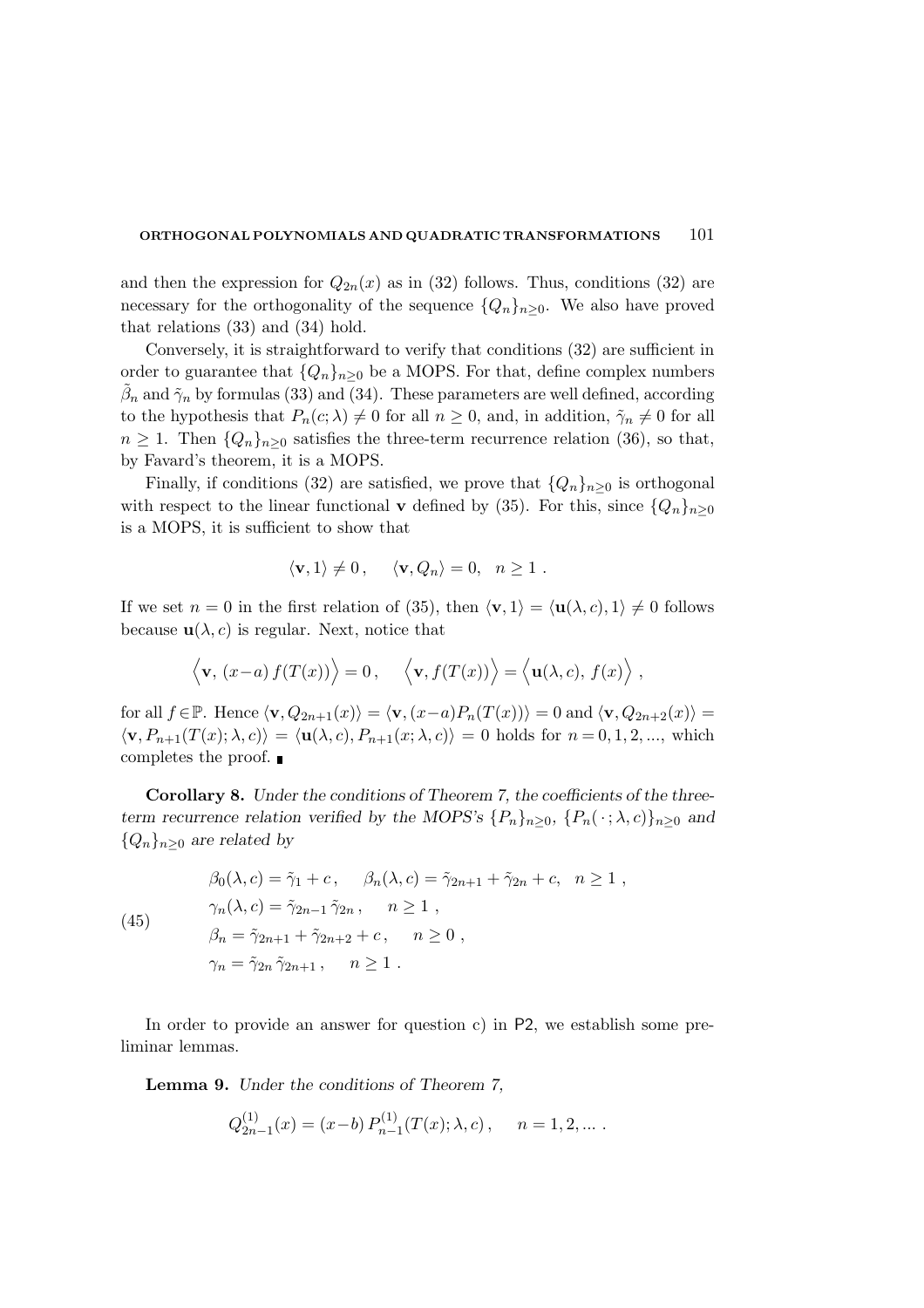**Proof:** We begin by putting  $P_n(x; \lambda, c) \equiv \sum_{i=0}^n a_i^{(n)} x^i$  and then, mutatis mutandis, we follow the same steps as in the proof of Lemma 3.

**Lemma 10.** Under the conditions of Lemma 4, if  $c \leq \xi$  and  $\int_{\xi}^{\eta}$  $\frac{d\sigma(x)}{|x-c|}<+\infty,$ then

(46) 
$$
\int_{T^{-1}(|\xi,\eta|)} x^{2n} \frac{d\sigma(T(x))}{|x-a| T'(x)} < +\infty, \quad n = 0, 1, 2, ...
$$

**Proof:** First, assume  $c < \xi$ . Then, we can write

$$
\int_{T^{-1}(\xi,\eta)} x^{2n} \frac{d\sigma(T(x))}{|x-a|T'(x)} = \int_{T^{-1}(\xi,\eta)} \frac{x^{2n}}{|T(x)-c|} \frac{|x-b|}{T'(x)} d\sigma(T(x))
$$
\n
$$
\leq \frac{1}{\xi-c} \int_{T^{-1}(\xi,\eta)} x^{2n} \frac{|x-b|}{T'(x)} d\sigma(T(x)) < +\infty
$$

where the last inequality follows from Lemma 4, interchanging the roles of a and b. Suppose now that  $c = \xi$ . Since we can write  $x^{2n} = \sum_j [a_{nj} + b_{nj}(x-a)] T^j(x)$ , to prove (46) it is sufficient to show that

(47) 
$$
\int_{T^{-1}(|\xi,\eta|)} |T(x)|^n \frac{d\sigma_T(x)}{|x-a| T'(x)} < +\infty
$$

and

(48) 
$$
\int_{T^{-1}(\xi,\eta)} |T(x)|^n \frac{d\sigma_T(x)}{T'(x)} < +\infty
$$

for all  $n=0, 1, 2, \ldots$ . In fact, using

$$
\frac{1}{|T(x)-c|} \left(1 \pm \frac{a-b}{2\sqrt{T(x)+\Delta/4}}\right) = \frac{2}{(x-a) T'(x)}, \quad x \in T^{-1}(|\xi, \eta|) ,
$$

where we take the sign + if  $x > \frac{a+b}{2}$  $\frac{+b}{2}$  and the sign – if  $x < \frac{a+b}{2}$  $\frac{+b}{2}$ , we can verify that

$$
\int_{T^{-1}(\xi,\eta)} |T(x)|^n \frac{d\sigma(T(x))}{|x-a|T'(x)} \, \leq \, 2\bigg(1 + \frac{|b-a|}{2r}\bigg) \, \int_{\xi}^{\eta} \frac{|y|^n}{|y-c|} \, d\sigma(y) \, < +\infty \, .
$$

The last integral is finite since, for each fixed  $n$ , we can find nonnegative numbers  $k_j$   $(j = 0, ..., n+1)$  such that  $|y|^n/|y - c| \le k_0/|y - c| + \sum_{j=0}^n k_{j+1}|y|^j$ , and because  $\int_{\xi}^{\eta}$  $\frac{d\sigma(x)}{|x-c|}$  < + $\infty$ . Hence (47) is proved. To prove (48), observe first that if  $\xi > -\frac{\Delta}{4}$ 4 then  $a \neq b$ , hence  $1/|T'(x)| = 1/2\sqrt{T(x) + \Delta/4} \leq 1/2r$ , so that

$$
\int_{T^{-1}(\xi,\eta)} |T(x)|^n \frac{d\sigma(T(x))}{T'(x)} \, \leq \, \frac{1}{r} \int_{\xi}^{\eta} |y|^n \, d\sigma(y) \, < +\infty \; ;
$$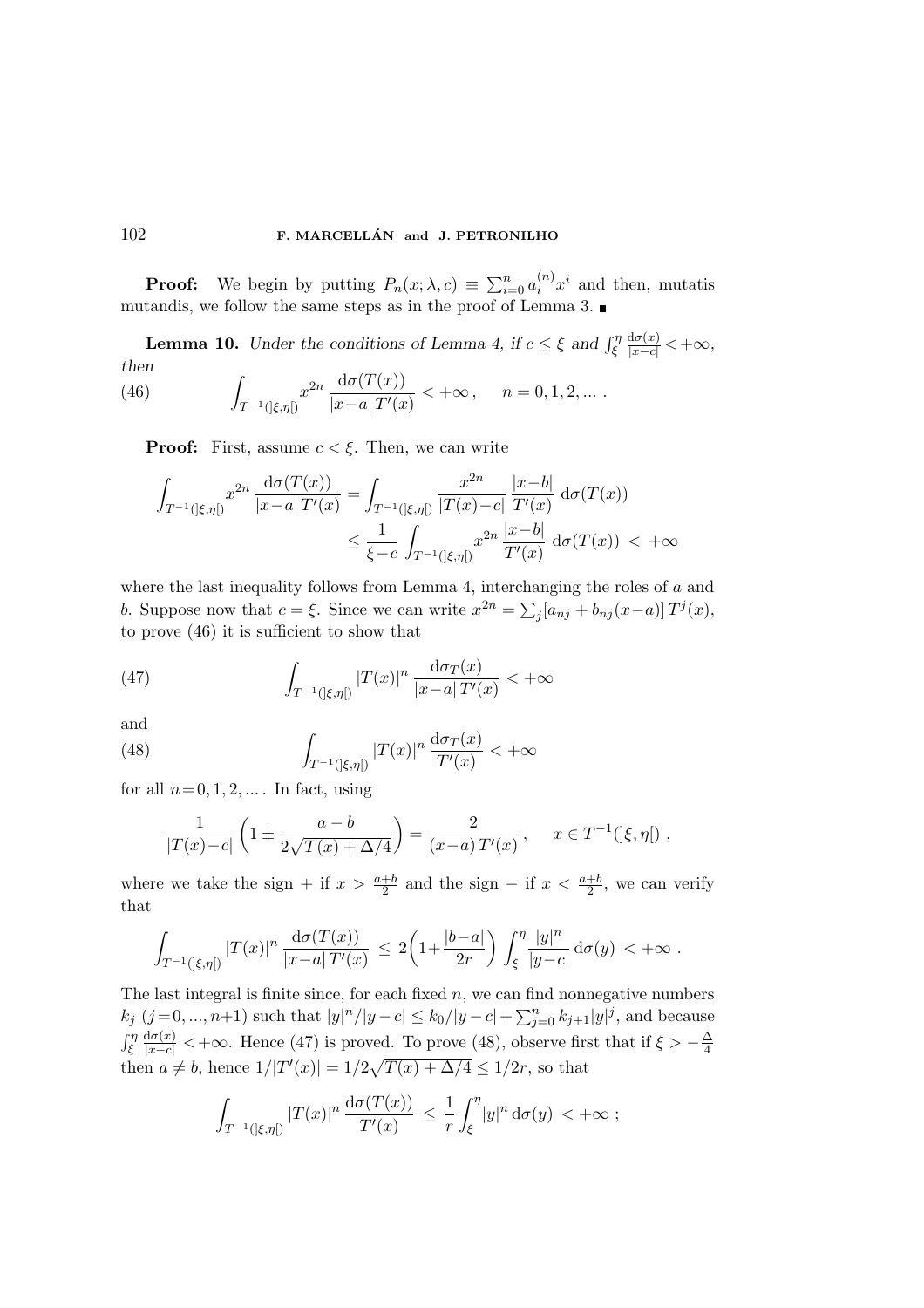and, if  $\xi = -\frac{\Delta}{4}$  $\frac{\Delta}{4}$  then  $c = -\frac{\Delta}{4}$  $\frac{\Delta}{4}$  and  $a = b$ , hence  $(x-a)T'(x) = 2[T(x)-c]$  and  $|T(x)|^n|x-a| \leq (|T(x)|^{2n}+|x-a|^2)/2 = (|T(x)|^{2n}+|T(x)-c|)/2$ , so that

$$
\int_{T^{-1}(\xi,\eta)} |T(x)|^n \frac{d\sigma(T(x))}{T'(x)} = \int_{T^{-1}(\xi,\eta)} |T(x)|^n |x-a| \frac{d\sigma(T(x))}{|x-a| T'(x)} \n\le \frac{1}{2} \int_{\xi}^{\eta} \left(1 + \frac{|y|^{2n}}{|y-c|}\right) d\sigma(y) < +\infty.
$$

**Remark 4.** If  $c < \xi$ , then the condition  $\int_{\xi}^{\eta}$  $\frac{d\sigma(x)}{|x-c|} < +\infty$  in (46) holds.

**Theorem 11.** Let  $\{P_n\}_{n\geq 0}$  be a MOPS with respect to some uniquely determined distribution function  $d\sigma(x)$  and let  $[\xi, \eta]$  be the true interval of orthogonality of  $\{P_n\}_{n\geq 0}$ , with  $-\infty < \xi \leq +\infty$ . Let a and  $\lambda$  be fixed real numbers,  $T(x) \equiv (x-a)(x-b)+c$  a real polynomial of degree two and put  $\Delta := (b-a)^2 - 4c$ . Let  $\{Q_n\}_{n\geq 0}$  be a sequence of polynomials such that

$$
Q_2(a) = \lambda
$$
,  $Q_{2n+1}(x) = (x - a) P_n(T(x))$ 

for all  $n=0, 1, 2, \ldots$ . Assume that one of the following two conditions hold:

(i)  $c \leq \xi + \lambda$ ;

(ii) 
$$
c \le \xi
$$
,  $-\infty < \lim_{n \to +\infty} \frac{P_n(\xi)}{P_{n-1}^{(1)}(\xi)} \equiv A \le \lambda \le B \equiv \lim_{n \to +\infty} \frac{P_n(\eta)}{P_{n-1}^{(1)}(\eta)}$   
(with  $B \equiv +\infty$  if  $\eta = +\infty$ ).

 $P_{n}$ 

Then,  $\{Q_n\}_{n\geq 0}$  is a MOPS with respect to a positive definite linear functional if and only if

(49) 
$$
\lambda < 0, \quad Q_{2n}(x) = P_n(T(x); \lambda, c),
$$

hold for all  $n=0, 1, 2, ...$ .

In these conditions,  $\{Q_n\}_{n\geq 0}$  is orthogonal with respect to the uniquely determined distribution function  $\tilde{\sigma}$  defined as

(50) 
$$
d\tilde{\sigma}(x) = M \, \delta_a(x) - \frac{\lambda}{|x-a|} \, \frac{d\sigma(T(x))}{T'(x)}, \quad r < |x - \frac{a+b}{2}| < s \,,
$$

where

$$
M := u_0 + \lambda F(c; \sigma) \ge 0
$$
,  $r := \sqrt{\xi + \frac{\Delta}{4}}$ ,  $s := \sqrt{\eta + \frac{\Delta}{4}}$ .

**Proof:** Suppose that  $\{Q_n\}_{n>0}$  is a MOPS with respect to a positive definite linear functional. It follows immediately from Theorem 7 that  $\lambda = -\tilde{\gamma}_1 < 0$  and  $Q_{2n+1}(x)$  is given as in (49).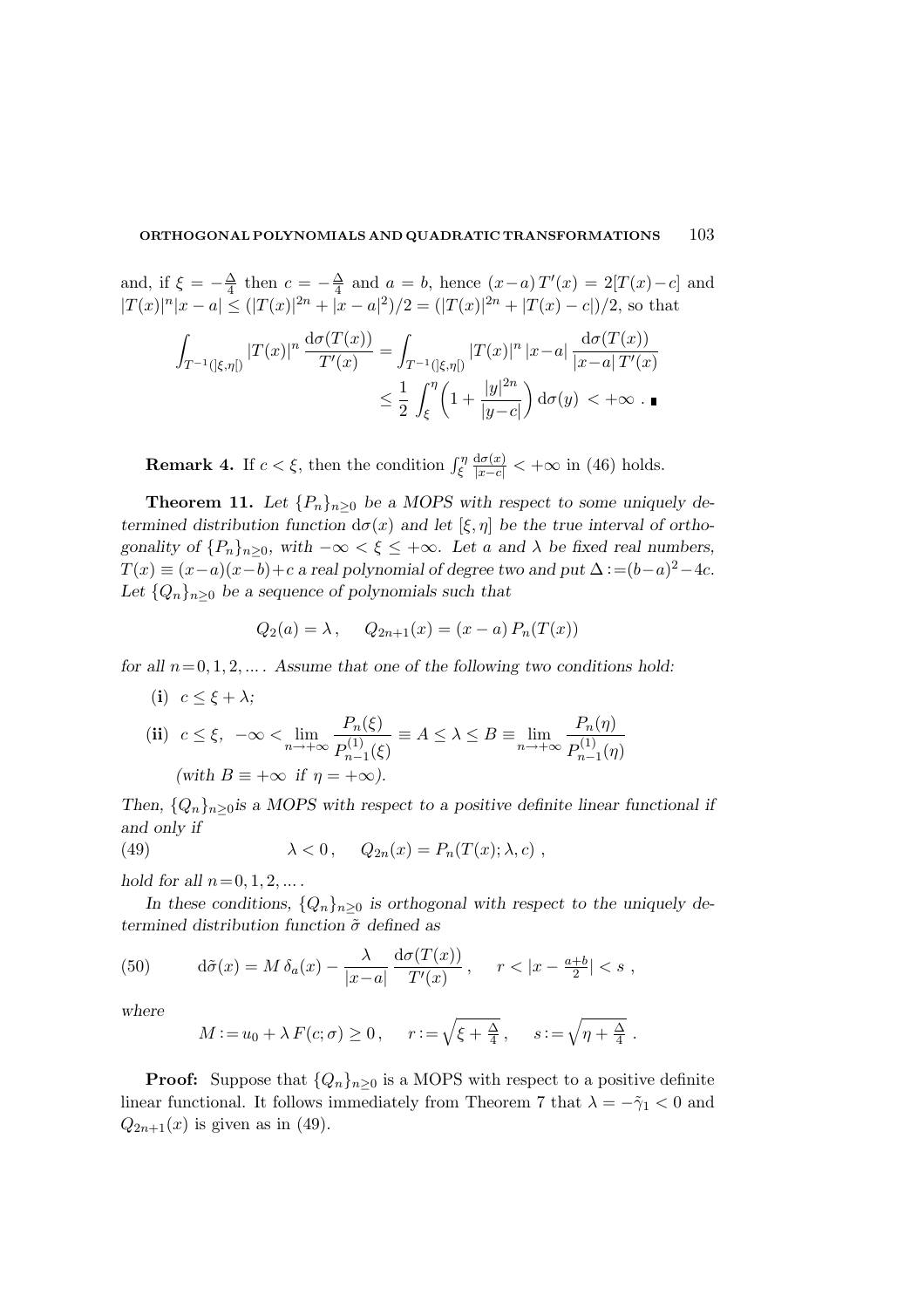Conversely, assume that conditions (49) hold. We will show that  $\{Q_n\}_{n>0}$  is a MOPS with respect to a positive definite linear functional if (i) or (ii) hold. Assume that (i) holds. Since, for  $\lambda < 0$ , the zeros of  $P_n(\cdot; \lambda)$  belong to  $|\xi + \lambda, \eta|$ , then the condition  $c \leq \xi + \lambda$  implies that  $P_n(c; \lambda) \neq 0$  for all  $n = 0, 1, 2, ...$ . Hence, from Theorem 7,  ${Q_n}_{n>0}$  is a MOPS. Now, it is obvious from (33) that  $\tilde{\beta}_n$  is real for every  $n = 0, 1, 2, ...$  and, using again the fact that all the zeros of  $P_n(\cdot; \lambda)$  are in  $]\xi + \lambda, \eta[$ , so that  $\text{sgn } P_n(x; \lambda) = (-1)^n$  for  $x \leq \xi + \lambda$ , then  $P_n(c; \lambda)/P_{n-1}(c; \lambda) < 0$  holds and (34) gives  $\tilde{\gamma}_n > 0$  for all  $n = 1, 2, ...$  Thus,  ${Q_n}_{n\geq 0}$  is a MOPS with respect to a positive definite linear functional in the case (i). Assume now that (ii) holds. Then, the zeros of  $P_n(\cdot; \lambda)$  are in  $|\xi, \eta|$ , and so the condition  $c \leq \xi$  implies that  $P_n(c; \lambda) \neq 0$  for all  $n = 0, 1, 2, \dots$ , hence  ${Q_n}_{n\geq 0}$  is a MOPS. As before, we can show that  $\tilde{\beta}_n$  is real and  $\tilde{\gamma}_n > 0$  for all n, so that  $\{Q_n\}_{n\geq 0}$  is a MOPS in the positive definite sense, also in situation (ii).

It remains to show that the distribution function,  $\tilde{\sigma}$ , with respect to which  ${Q_n}_{n>0}$  is orthogonal is given by (50). As for problem P1, one can easily show that  $\tilde{\sigma}$  is uniquely determined. Now, observe that, since  $\lambda < 0$ , condition (i) implies that  $c < \xi$ . On the other hand, conditions (ii) imply  $\int_{\xi}^{\eta}$  $\frac{d\sigma(t)}{|t-c|} < +\infty$ . In fact, by hypothesis  $-\infty < \lim_{n \to +\infty} \frac{P_n(\xi)}{P_{n-1}^{(1)}(\xi)}$  $\frac{P_n(\xi)}{P_{n-1}^{(1)}(\xi)} \equiv A \le \lambda < 0$ , then  $\lim_{n \to +\infty} \frac{P_{n-1}^{(1)}(\xi)}{P_n(\xi)}$  $\frac{\binom{n-1}{k}}{P_n(\xi)} \equiv \frac{1}{A}$  $\frac{1}{A}$ hence there exists the integral  $\int_{-\infty}^{+\infty}$  $\frac{d\sigma(t)}{t-\xi} \,\equiv\, F(\xi;\sigma) \,=\, -\frac{u_0}{A}, \,\,\text{so that}\,\,\int_{\xi}^{\eta}$  $\frac{\mathrm{d}\sigma(t)}{|t-c|} =$  $\int_{\xi}^{\eta}$  $\frac{\mathrm{d}\sigma(t)}{t-c} \leq \int_{\xi}^{\eta}$  $\frac{d\sigma(t)}{t-\xi}$  < + $\infty$ . We have shown that the hypotheses of Lemma 10 are verified, in both situations (i) and (ii). Thus, we can define a distribution function,  $\sigma_1$ , such that

$$
d\sigma_1(x) := \frac{d\sigma(T(x))}{|x-a| T'(x)},
$$

with supp $(d\sigma_1) \subset T^{-1}([\xi, \eta])$ . Let's show that

(51) 
$$
F(z; \sigma_1) = \frac{1}{z-a} \left[ F(T(z); \sigma) - F(c; \sigma) \right], \quad z \in \mathbb{C} \backslash T^{-1}(\mathcal{F}, \eta)
$$

In fact, with the notations of the proof of Lemma 4, for  $z \in \mathbb{C} \backslash T^{-1}(\mathcal{F}, \eta)$  we can write

(52) 
$$
F(z; \sigma_1) = \int_{-\infty}^{+\infty} \frac{1}{t-z} d\sigma_1(t) = \int_{-\infty}^{+\infty} \frac{1}{t-z} \frac{d\sigma(T(t))}{|t-a| T'(t)} = I_1(z) + I_2(z)
$$

where

$$
I_1(z) := \int_{\frac{a+b}{2}+r}^{\frac{a+b}{2}+s} \frac{d\sigma(T(t))}{(t-z)(t-a) T'(t)}, \qquad I_2(z) := -\int_{\frac{a+b}{2}-s}^{\frac{a+b}{2}-r} \frac{d\sigma(T(t))}{(t-z)(t-a) T'(t)}.
$$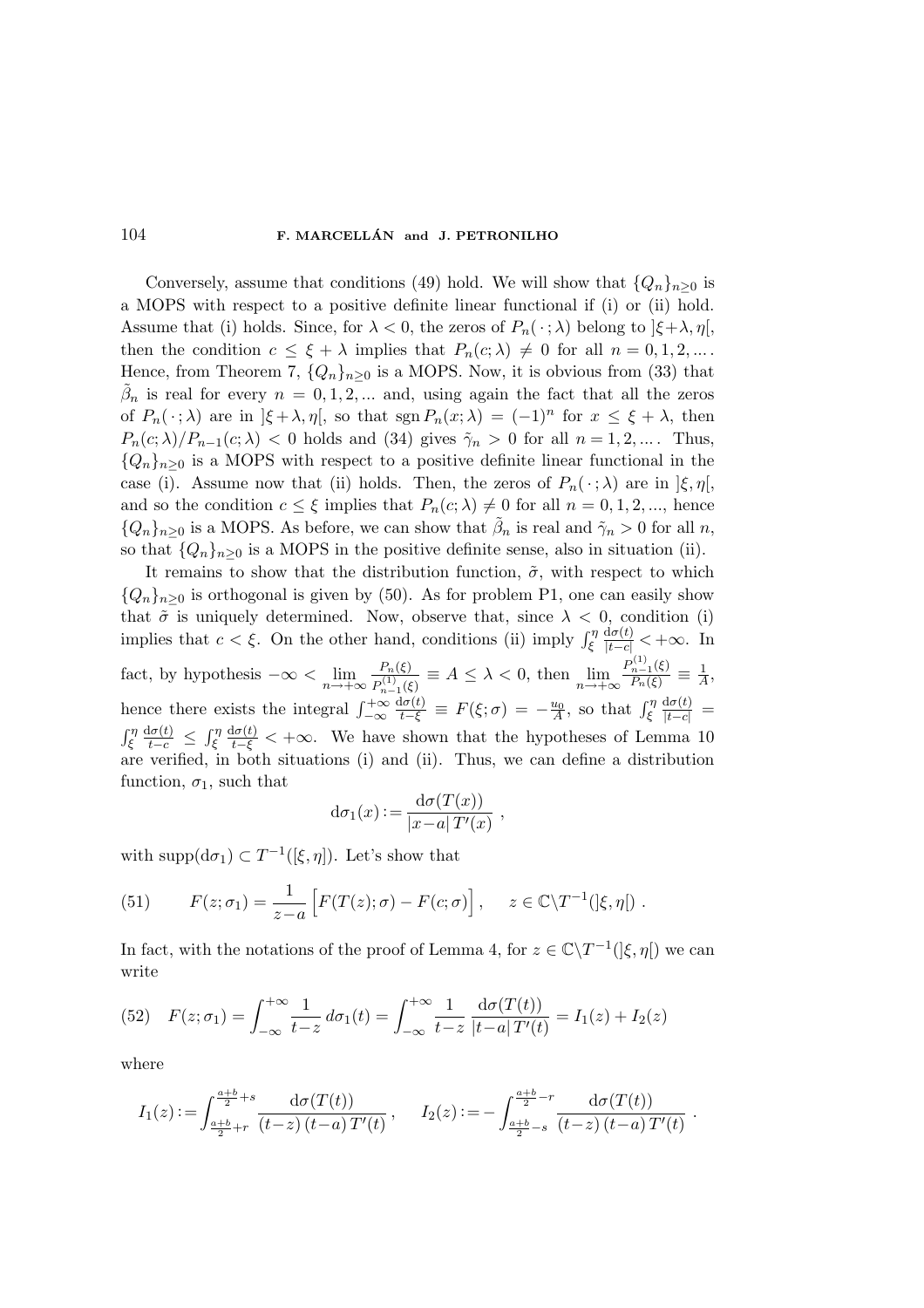Now, by hypothesis, we have  $\xi \geq c \geq -\Delta/4$ . Hence, if  $\xi > -\Delta/4$  then also  $y > -\Delta/4$  for  $y \in [\xi, \eta]$ , and since for  $y > -\Delta/4$  it holds

$$
\frac{1}{(z-a)(y-T(z))} = \frac{1}{z-a} \frac{1}{y-c}
$$
\n
$$
- \frac{1}{2(z-\frac{a+b}{2}-\sqrt{y+\Delta/4})(\frac{b-a}{2}+\sqrt{y+\Delta/4})\sqrt{y+\Delta/4}}
$$
\n
$$
+ \frac{1}{2(z-\frac{a+b}{2}+\sqrt{y+\Delta/4})(\frac{b-a}{2}-\sqrt{y+\Delta/4})\sqrt{y+\Delta/4}},
$$

integrating both sides of this equality with respect to  $\sigma(y)$  over  $[\xi, \eta]$  we get

(53) 
$$
\frac{1}{z-a} \int_{\xi}^{\eta} \frac{d\sigma(y)}{y-T(z)} = \frac{1}{z-a} \int_{\xi}^{\eta} \frac{d\sigma(y)}{y-c} + I_1(z) + I_2(z) .
$$

We have used the relations

$$
T'(t) = 2\operatorname{sign}(T'(t))\sqrt{T(t) + \Delta/4}, \quad t - a = \frac{b-a}{2} + \frac{1}{2}T'(t) ,
$$
  

$$
t - z = -(z - \frac{a+b}{2} - \frac{1}{2}T'(t)), \quad T(\frac{a+b}{2} \pm r) = \xi, \quad T(\frac{a+b}{2} \pm s) = \eta ,
$$

as well as the substitution  $y = T(t)$  in the above integrals  $I_1$  and  $I_2$  in order to show that

$$
I_1(z) = -\frac{1}{2} \int_{\xi}^{\eta} \frac{\mathrm{d}\sigma(y)}{\left(z - \frac{a+b}{2} - \sqrt{y + \Delta/4}\right) \left(\frac{b-a}{2} + \sqrt{y + \Delta/4}\right) \sqrt{y + \Delta/4}},
$$

$$
I_2(z) = \frac{1}{2} \int_{\xi}^{\eta} \frac{\mathrm{d}\sigma(y)}{\left(z - \frac{a+b}{2} + \sqrt{y + \Delta/4}\right) \left(\frac{b-a}{2} - \sqrt{y + \Delta/4}\right) \sqrt{y + \Delta/4}}.
$$

Therefore, (51) follows from (52) and (53), in case  $\xi > -\Delta/4$ . Consider now the other possible case,  $\xi = -\Delta/4$ . Then, also  $c = -\Delta/4$ , so that  $a = b$ ,  $(t - a) T'(t) =$ 2[T(t)-c],  $t - z = a - z + \sqrt{T(t) - c}$  if  $t > a$  and  $t - z = a - z - \sqrt{T(t) - c}$  if  $t < a$ . Hence, it follows directly from the definition of  $I_1$  and  $I_2$ , again after the change of variable  $y = T(t)$ ,

$$
I_1(z) = -\frac{1}{2} \int_{\xi}^{\eta} \frac{d\sigma(y)}{(z - a - \sqrt{y - c})(y - c)}, \quad I_2(z) = -\frac{1}{2} \int_{\xi}^{\eta} \frac{d\sigma(y)}{(z - a + \sqrt{y - c})(y - c)}
$$

and, consequently,

$$
F(z; \sigma_1) = I_1(z) + I_2(z) = -\frac{1}{2} \int_{\xi}^{\eta} \left( \frac{1}{z - a - \sqrt{y - c}} + \frac{1}{z - a + \sqrt{y - c}} \right) \frac{d\sigma(y)}{y - c} =
$$
  
=  $(z - a) \int_{\xi}^{\eta} \frac{d\sigma(y)}{(y - T(z)) (y - c)} = \frac{1}{z - a} \left[ \int_{\xi}^{\eta} \frac{d\sigma(y)}{y - T(z)} - \int_{\xi}^{\eta} \frac{d\sigma(y)}{y - c} \right],$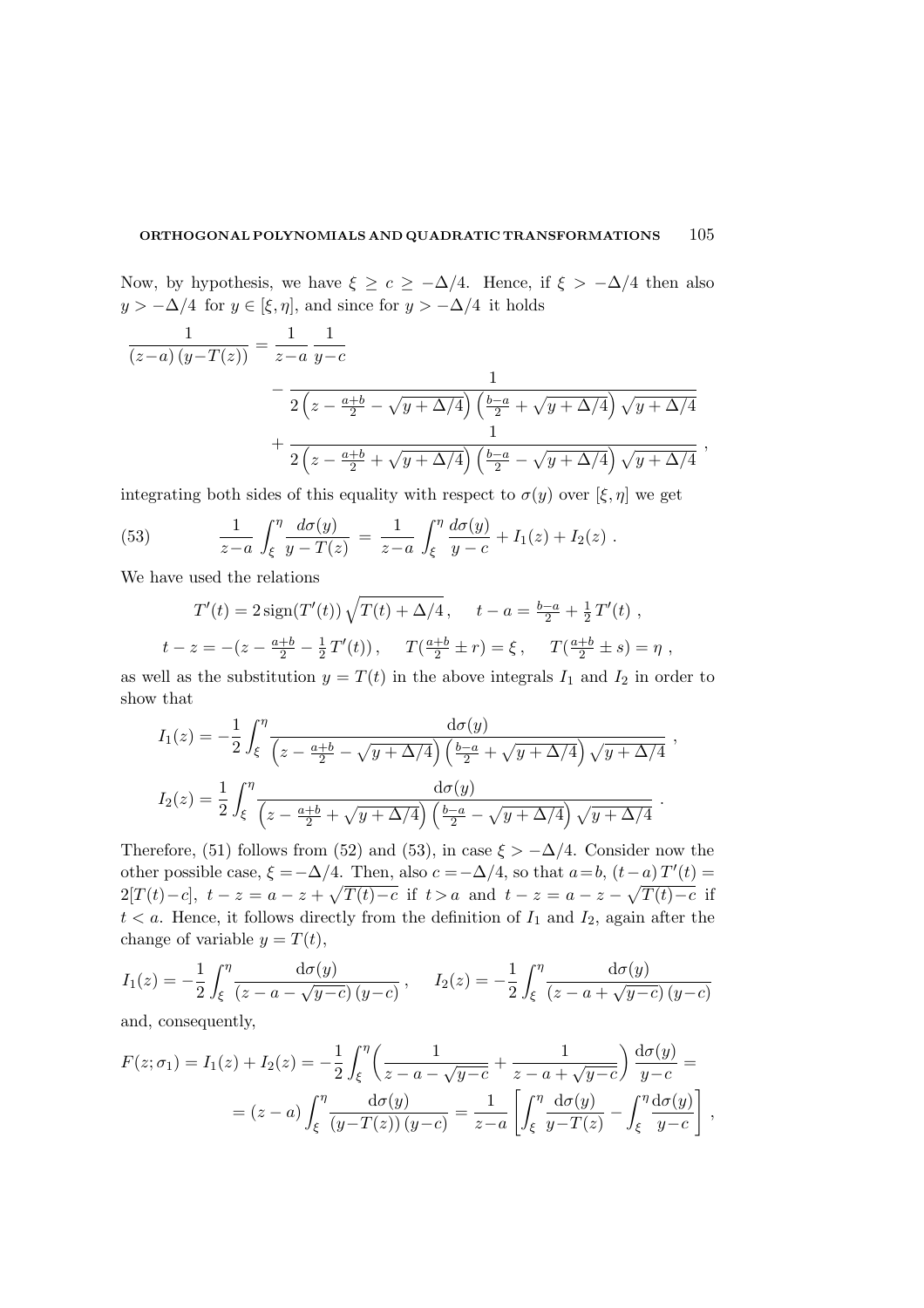which completes the proof of  $(51)$ . Now, we proceed by finding the relationship between the Stieltjes functions  $F(\cdot;\sigma)$  and  $F(\cdot;\tilde{\sigma})$ . By Markov Theorem and Lemma 9 we can write

$$
F(z; \tilde{\sigma}) = (z - b) F(T(z); \sigma_{\lambda, c}),
$$

where  $\sigma_{\lambda,c}$  is the distribution function with respect to which the sequence  ${P_n(\cdot; \lambda, c)}_{n\geq 0}$  is orthogonal, and since (Marcellán [14, p. 116])

$$
F(z; \sigma_{\lambda,c}) = -\frac{1}{z-c} [u_0 + \lambda F(z; \sigma)] ,
$$

we obtain

(54) 
$$
F(z;\tilde{\sigma}) = -\frac{u_0}{z-a} - \frac{\lambda}{z-a} F(T(z);\sigma) = -\frac{u_0 + \lambda F(c;\sigma)}{z-a} - \lambda F(z;\sigma_1).
$$

One see that  $\tilde{\sigma}$  has, possibly, a mass point at  $x = a$ , with jump  $M := u_0 + \lambda F(c; \sigma)$ . Combining  $(54)$  with  $(51)$ , we obtain  $(50)$ . Finally, we show that the jump M is nonnegative. In fact, in situation (i), we have  $0 < 1/(t - c) \leq 1/(\xi - c)$ , for  $t \in [\xi, \eta]$ , so that

$$
0 \le \int_{\xi}^{\eta} \frac{1}{t-c} d\sigma(t) \le \int_{\xi}^{\eta} \frac{1}{\xi-c} d\sigma(t) \implies 0 \le F(c; \sigma) \le \frac{u_0}{\xi-c} = -\frac{u_0}{\lambda} \frac{-\lambda}{\xi-c} \le -\frac{u_0}{\lambda}
$$

(notice that  $0 < \frac{-\lambda}{\xi-c} \leq 1$  because it holds  $0 < -\lambda \leq \xi-c$ ), hence  $u_0 + \lambda F(c; \sigma) \geq 0$ ; and, in situation (ii), we deduce  $F(c; \sigma) \leq F(\xi; \sigma) = -u_0/A \leq -u_0/\lambda$  (remark that  $-\infty < A \leq \lambda < 0$ ) and so, again,  $u_0 + \lambda F(c; \sigma) \geq 0$ .

**Remark 5.** One can deduce that  $d\tilde{\sigma}$  has a mass point at  $x = a$ , with jump  $M \equiv u_0 + \lambda F(c; \sigma)$ , by showing that

$$
\left[\sum_{n=0}^{+\infty} q_n^2(a)\right]^{-1} = M , \qquad q_n(x) := \left(v_0 \prod_{i=1}^n \tilde{\gamma}_i\right)^{-1/2} Q_n(x) .
$$

In fact, using the well known identity  $P_n(c) P_{n-}^{(1)}$  $P_{n-2}^{(1)}(c) - P_{n-1}(c) P_{n-1}^{(1)}(c)$  $\binom{N+1}{n-1}(c) =$  $-\prod_{i=1}^{n-1} \gamma_i$   $(n \geq 1)$ , it is straightforward to verify that  $P_n(c) P_{n-1}(c; \lambda)$  –  $P_n(c; \lambda) P_{n-1}(c) = \lambda \prod_{i=1}^{n-1} \gamma_i \ (n \ge 1)$ , and so we easily get  $Q_{2n}(a) = P_n(c; \lambda, c)$  $\lambda \prod_{i=1}^{n-1} \gamma_i / P_{n-1}(c; \lambda)$ ,  $Q_{2n+1}(a) = 0$ . Therefore, since, by Theorem 7,  $\prod_{i=1}^{2n} \tilde{\gamma}_i =$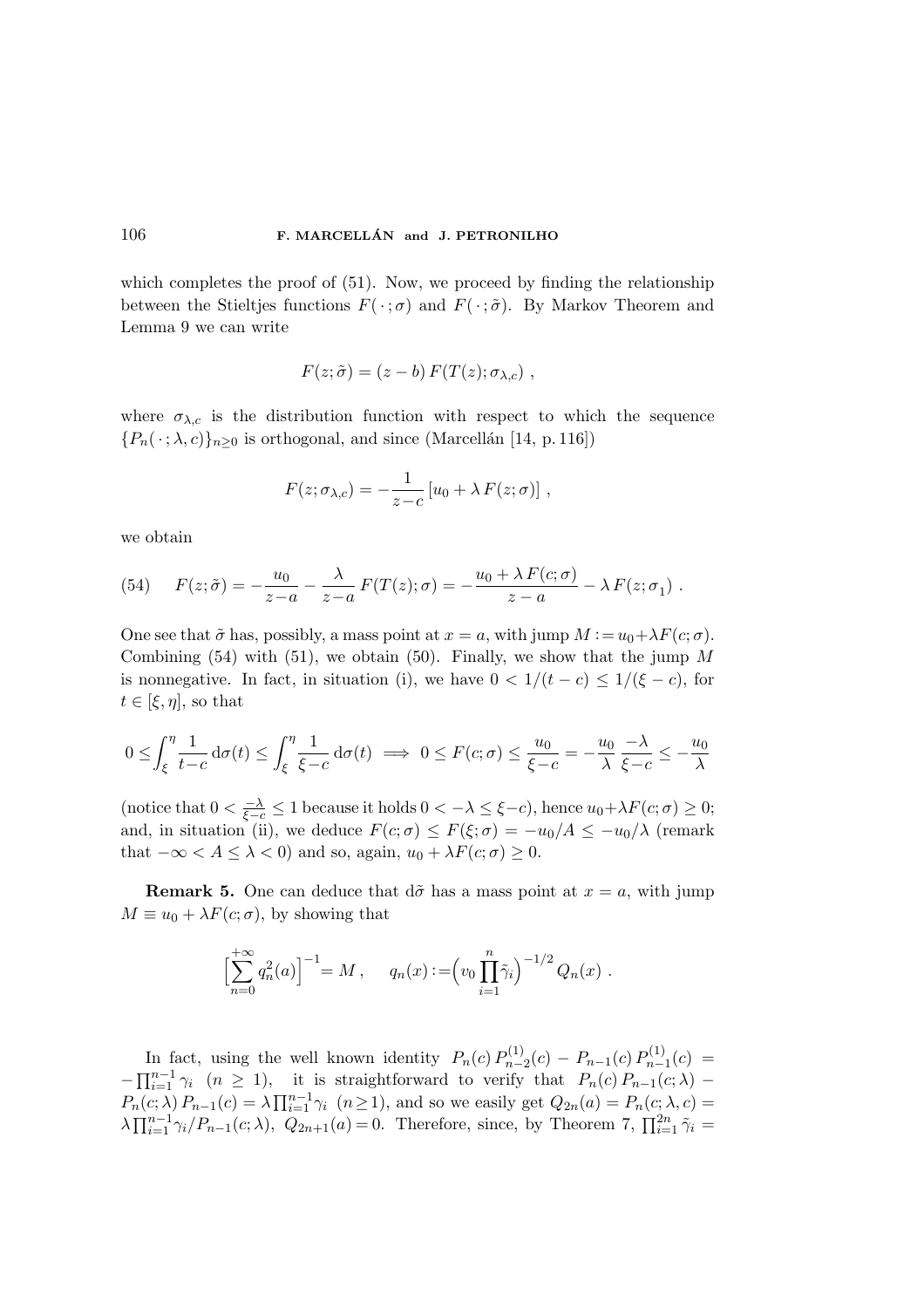$\lambda \prod_{i=1}^{n-1} \gamma_i P_n(c; \lambda) / P_{n-1}(c; \lambda)$ , we can write

$$
\sum_{n=0}^{+\infty} q_n^2(a) = \frac{1}{v_0} + \sum_{n=1}^{+\infty} \frac{Q_{2n}^2(a)}{v_0 \prod_{i=1}^{2n} \tilde{\gamma}_i} = \frac{1}{u_0} + \frac{1}{u_0} \sum_{n=1}^{+\infty} \frac{\lambda \prod_{i=1}^{n-1} \gamma_i}{P_{n-1}(c; \lambda) P_n(c; \lambda)} =
$$
  
\n
$$
= \frac{1}{u_0} + \frac{1}{u_0} \sum_{n=1}^{+\infty} \left( \frac{P_n(c)}{P_n(c; \lambda)} - \frac{P_{n-1}(c)}{P_{n-1}(c; \lambda)} \right) = \frac{1}{u_0} \lim_{n \to +\infty} \frac{P_n(c)}{P_n(c; \lambda)} =
$$
  
\n
$$
= \frac{1}{u_0} \lim_{n \to +\infty} \frac{P_n(c)}{P_n(c) - \lambda P_{n-1}^{(1)}(c)} = \left[ u_0 \left( 1 - \lambda \lim_{n \to +\infty} \frac{P_{n-1}^{(1)}(c)}{P_n(c)} \right) \right]^{-1},
$$

hence, if  $1 \neq \lambda \lim P_{n \to \infty}^{(1)}$  $n_{n-1}^{(1)}(c)/P_n(c)$ , then there exists a mass point at  $x = a$ , with jump  $u_0[1-\lambda \lim P_{n-}^{(1)}]$  $p_{n-1}^{(1)}(c)/P_n(c)]=u_0+\lambda F(c;\sigma).$ 

Remark 6. In Theorem 3 in [11] is described how the Stieltjes transforms associated with  $\sigma^{(1)}$  and  $\tilde{\sigma}^{(1)}$ , the orthogonality measures for  $\{P_n^{(1)}\}_{n\geq 0}$  and  $\{Q_n^{(1)}\}_{n\geq 0}$ , respectively, are related. Our result gives a direct proof of the relation between  $\sigma$  and  $\tilde{\sigma}$ .

Corollary 12. Under the conditions of Theorem 11, if  $\sigma$  is absolutely continuous, i.e.,  $d\sigma(x) = w(x) dx$  and w is supported on the interval  $[\xi, \eta]$ , then

(55) 
$$
d\tilde{\sigma}(x) = M\delta_a(x) dx - \frac{\lambda}{|x-a|} w(T(x)) dx
$$

with

$$
\text{supp}(\text{d}\tilde{\sigma}) \subset \left[\frac{a+b}{2} - s, \frac{a+b}{2} - r\right] \cup \{a\} \cup \left[\frac{a+b}{2} + r, \frac{a+b}{2} + s\right].
$$

# 4 – Examples

As an application of Theorem 11, we can find examples of families of orthogonal polynomials  $\{Q_n\}_{n>0}$  such that there exist mass points located at the interior of the support of the absolutely continuous part of the corresponding measure. This fact was observed by Geronimo and Van Assche [11, p. 580] by starting with some families of Jacobi polynomials. We also refer that, in a very interesting work [5], J. Charris, G. Salas and V. Silva studied another family of orthogonal polynomials,  $\{R_n\}_{n\geq 0}$ , for which this fact appears. Consider

$$
x R_{2n} = R_{2n+1} + \frac{n+2}{4(n+1)} R_{2n-1}, \quad x R_{2n+1} = R_{2n+2} + \frac{n+1}{4(n+2)} R_{2n}
$$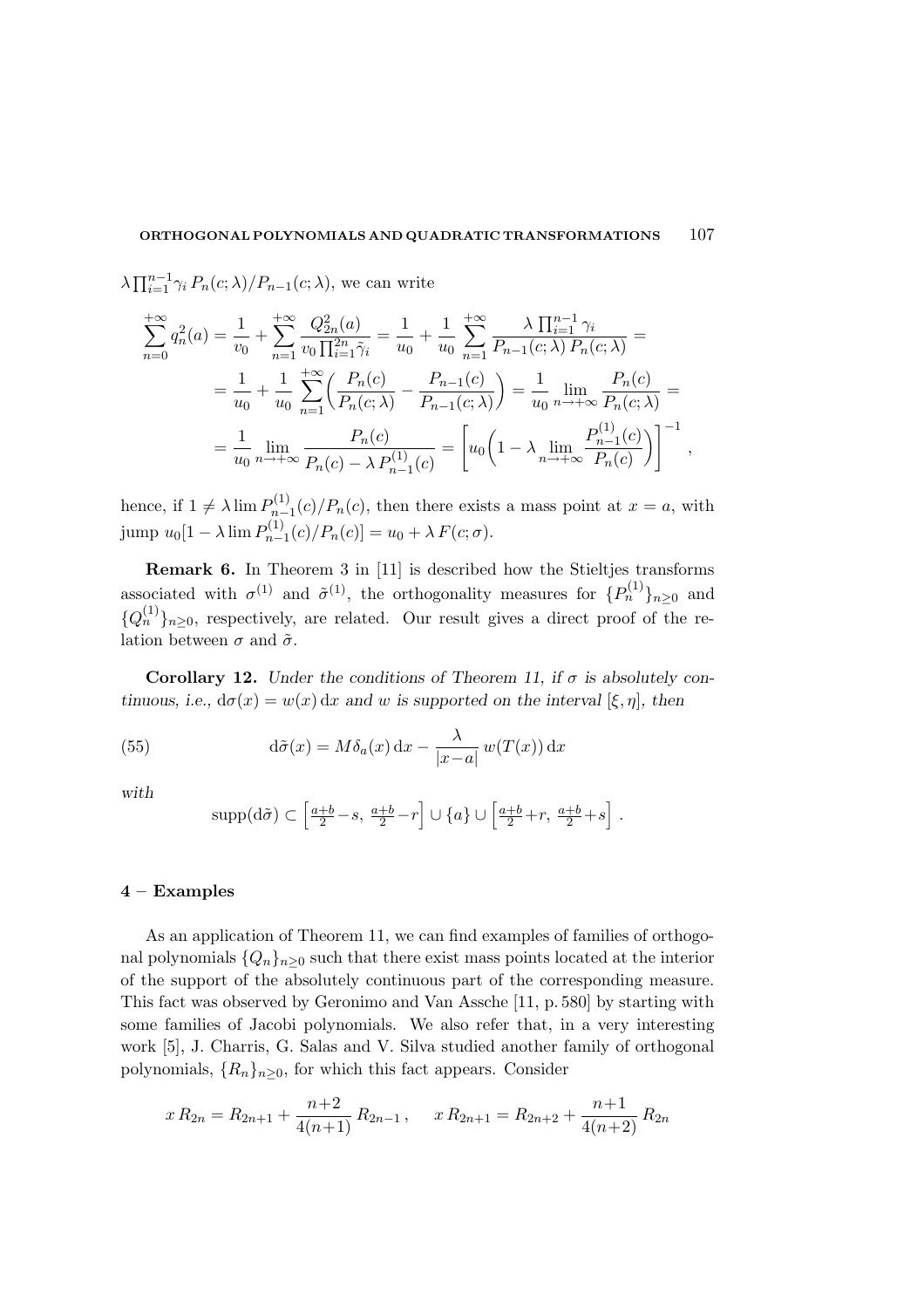$(n \geq 0)$ , with initial conditions  $R_{-1} = 0$  and  $R_0 = 1$ . They found that  $\{R_n\}_{n\geq 0}$ is orthogonal with respect to  $d\mu = \frac{1}{\pi}$ π  $\sqrt{1-x^2} dx + \frac{1}{2}$  $\frac{1}{2} \delta_0(x) dx$ ,  $-1 \le x \le 1$ . We will find this sequence  $\{R_n\}_{n\geq 0}$  in our next example 1, for the particular choice  $\alpha = 1/2, \lambda = -1/8.$ 

**Example 1.** Consider the sequence  ${U_n}_{n>0}$  of the Chebyshev polynomials of second kind,  $U_n(\cos \theta) := \sin(n+1)\theta/\sin \theta$   $(n \ge 0)$ , which is orthogonal (in the positive definite sense) with respect to  $2\pi^{-1}\sqrt{1-x^2} dx$ ,  $-1 \le x \le 1$ . The monic polynomials  $\{\widehat{U}_n\}_{n\geq 0}$  corresponding to  $\{U_n\}_{n\geq 0}$  are given by  $\widehat{U}_n = 2^{-n} U_n(x)$ and satisfy the three-term recurrence relation  $x\,\hat{U}_n = \hat{U}_{n+1} + \frac{1}{4}$  $\frac{1}{4}U_{n-1}$   $(n \geq 1),$ with initial conditions  $U_0 = 1, U_1 = x$ . Let  ${P_n}_{n\geq 0}$  be a MOPS defined by  $P_n(x) \equiv \alpha^n \,\widehat{U}_n(\frac{x}{\alpha})$  $\frac{x}{\alpha}$ ), with  $\alpha > 0$ . Therefore, we easily check that  $\{P_n\}_{n \geq 0}$  satisfies the three-term recurrence relation (3), with  $\beta_n := 0$ ,  $\gamma_{n+1} := \alpha^2/4$  ( $n = 0, 1, ...$ ). Let  $\lambda \in \mathbb{R}$  and  $\{Q_n\}_{n\geq 0}$  a sequence of monic polynomials such that

(56) 
$$
Q_2(0) := \lambda
$$
,  $Q_{2n+1}(x) := x P_n(x^2 - \alpha) \equiv \alpha^n x \widehat{U}_n\left(\frac{x^2 - \alpha}{\alpha}\right)$ ,  $n = 0, 1, 2, ...$ 

Hence, we have  $T(x) = x^2 - \alpha$ ,  $a = b = 0$ ,  $c = -\alpha$  (with the notations of Theorem 7). Using  $\widehat{U}_n(1) = (n+1)/2^n = (-1)^n \widehat{U}_n(-1)$  and  $U_n^{(1)} \equiv U_n$ , we see that  $P_n(-\alpha; \lambda) = \alpha^n \,\hat{U}_n(-1) - \lambda \,\alpha^{n-1} \,\hat{U}_{n-1}(-1) = (-\alpha/2)^n [1 + n(1+2\lambda/\alpha)].$ Then, by Theorem 7,  ${Q_n}_{n>0}$  is a MOPS with respect to a quasi-definite linear functional if and only if

$$
\lambda \neq 0
$$
,  $1 + n(1+2\lambda/\alpha) \neq 0$ ,  $Q_{2n}(x) = \alpha^n \widehat{U}_n\left(\frac{x^2 - \alpha}{\alpha}; \lambda, -\alpha\right)$ ,

hold for all  $n = 0, 1, 2, \dots$ . In this case, the coefficients of the corresponding three-term recurrence relation are explicitly given by

$$
\tilde{\beta}_n = 0
$$
,  $\tilde{\gamma}_{2n+1} = \frac{\alpha}{2} \frac{1 + (n-1)(1+2\lambda/\alpha)}{1 + n(1+2\lambda/\alpha)}$ ,  $\tilde{\gamma}_{2n+2} = \frac{\alpha}{2} \frac{1 + (n+1)(1+2\lambda/\alpha)}{1 + n(1+2\lambda/\alpha)}$ ,

for all  $n=0, 1, \ldots$ .

In order to determine conditions for  $\{Q_n\}_{n\geq 0}$  to be orthogonal in the positivedefinite sense, notice first that  $\{P_n\}_{n\geq 0}$  is orthogonal with respect to  $d\sigma(x)$ :  $w(x) dx$ , where w is the weight function

$$
w(x) := \frac{2}{\pi \alpha^2} \sqrt{\alpha^2 - x^2}, \quad -\alpha \le x \le \alpha.
$$

The corresponding Stieltjes function is given by  $F(z; \sigma) = -2\alpha^{-2}(z - \sqrt{z^2 - \alpha^2}),$ where the square root is such that  $|z + \sqrt{z^2 - \alpha^2}| > \alpha$  whenever  $z \in \mathbb{C} \setminus [-\alpha, \alpha]$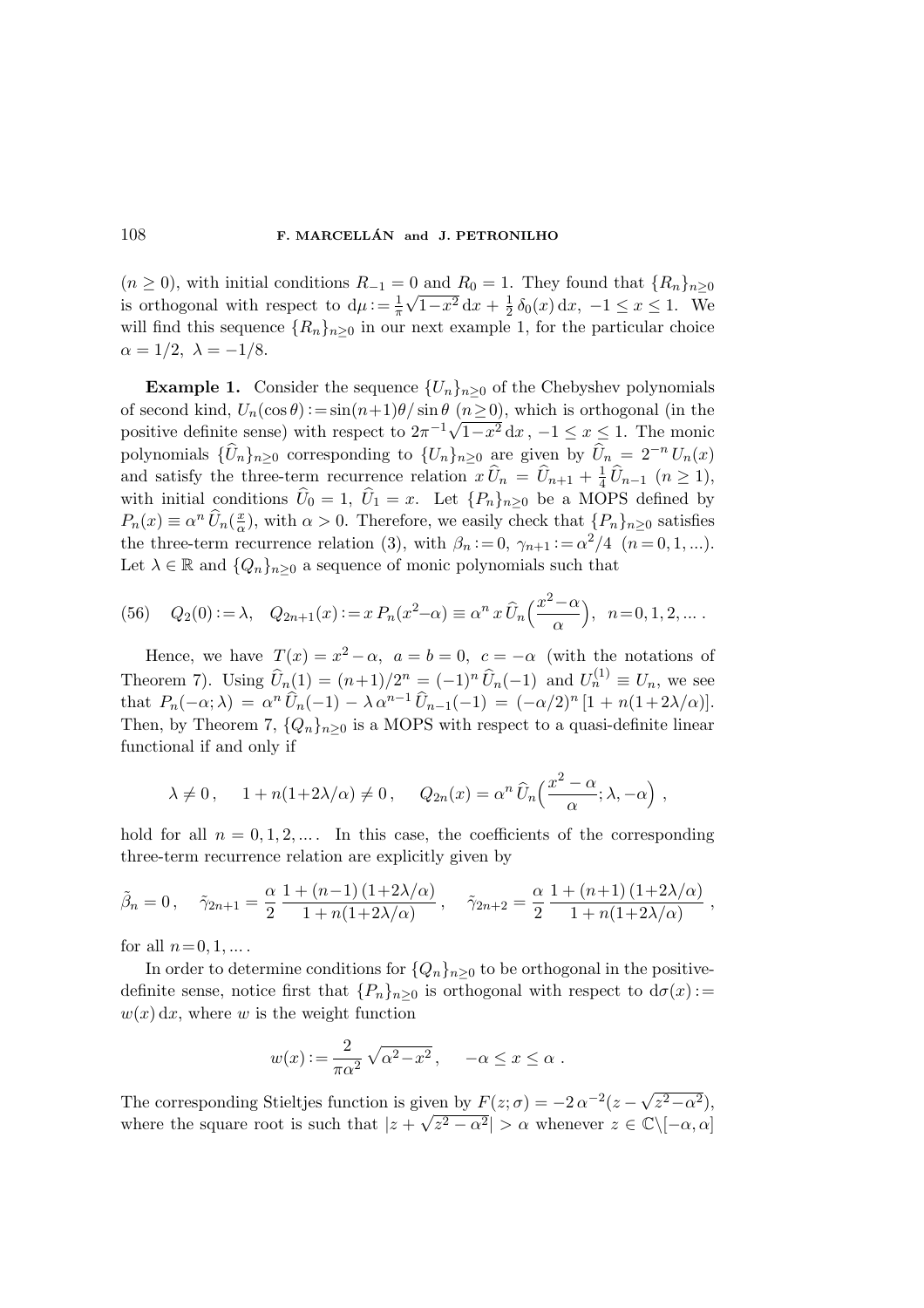(cf. [26, p. 176]). Thus,  $u_0 \equiv \int_{-\alpha}^{\alpha} d\sigma(t) = 1$ ,  $F(-\alpha; \sigma) = 2/\alpha$  and (with the notations of Theorem 11)  $A = -\alpha/2$ ,  $B = \alpha/2$ ,  $\xi = -\eta = -\alpha$ . Consequently, by Theorem 11,  $\{Q_n\}_{n\geq 0}$  satisfying (56) is an MOPS in the positive definite sense if

$$
-\frac{\alpha}{2} \leq \lambda < 0 \,, \quad Q_{2n}(x) = \alpha^n \,\widehat{U}_n\left(\frac{x^2 - \alpha}{\alpha}; \lambda, -\alpha\right), \quad n = 0, 1, 2, \dots \,.
$$

In such conditions, according to Corollary 12,  $\{Q_n\}_{n>0}$  is orthogonal with respect to the distribution function

$$
d\tilde{\sigma}(x) := \left(1 + \frac{2\lambda}{\alpha}\right)\delta_0(x) dx - \frac{2\lambda}{\pi\alpha^2}\sqrt{2\alpha - x^2} dx, \quad -\sqrt{2\alpha} \le x \le \sqrt{2\alpha}.
$$

Notice that choosing  $\lambda = -\alpha/2$ , then  $d\tilde{\sigma}(x) = (\pi \alpha)^{-1} \sqrt{2\alpha - x^2} dx$ ,  $-\sqrt{2\alpha} \le x \le \alpha$  $\sqrt{2\alpha}$ , so that  $\{Q_n\}_{n\geq 0}$  is also defined by a linear transformation in the variable of the Chebyshev polynomials:  $Q_n(x) \equiv (2\alpha)^{n/2} \hat{U}_n(x/\sqrt{2\alpha})$ . In this case, there is no mass point at  $x = 0$ . However, if we choose  $\lambda$  such that  $-\alpha/2 < \lambda < 0$ , then there is always a mass point, located at  $x = 0$ , which is an interior point of the support of the absolutely continuous part of the measure  $d\tilde{\sigma}(x)$ .

Example 2. We recover a result by Van Assche [25]. We omit the details (see [1]). Consider the sequence of monic polynomials  $\{Q_n\}_{n>0}$  defined by a three-term recurrence relation with recurrence coefficients

$$
\tilde{\beta}_{2n} := a
$$
,  $\tilde{\beta}_{2n+1} := b$ ,  $\tilde{\gamma}_{2n+1} := g$ ,  $\tilde{\gamma}_{2n+2} := h$   $(n = 0, 1, ...)$ ,

where  $a, b \in \mathbb{R}$  and  $g, h > 0$ . Let  $T(x) := (x-a)(x-b)$  and  $\lambda := -g$ . Starting with  $P_n(x) \equiv \alpha^n \,\hat{U}_n(\frac{x-\beta}{\alpha})$  $\frac{a-\beta}{\alpha}$ ,  $\alpha := 2\sqrt{gh}$ ,  $\beta := g+h$ , one can use Theorem 11 to derive the representations

$$
Q_{2n+1}(x) = (gh)^{n/2} (x-a) U_n(z), \qquad Q_{2n}(x) = (gh)^{n/2} \left[ U_n(z) + \sqrt{\frac{g}{h}} U_{n-1}(z) \right],
$$

where  $z := [(x-a)(x-b) - g - h] (4gh)^{-1/2}$ ,  ${Q_n}_{n \ge 0}$  being orthogonal with respect to the distribution function

$$
d\tilde{\sigma}(x) := \pi \sqrt{\frac{h}{g}} \left( 1 - \frac{\min(g, h)}{h} \right) \delta_a(x) + \frac{\chi_E(x)}{|x - a|} \left\{ 1 - \frac{[(x - a)(x - b) - g - h]^2}{4gh} \right\}^{1/2} dx
$$

(in fact, this is the expression of  $d\tilde{\sigma}(x)$  given by (55) up to the factor  $\sqrt{g/h}/\pi$ ), where  $\chi_E$  denotes the characteristic function of the set

$$
E := \left[\frac{a+b}{2} - s, \frac{a+b}{2} - r\right] \cup \left[\frac{a+b}{2} + r, \frac{a+b}{2} + s\right],
$$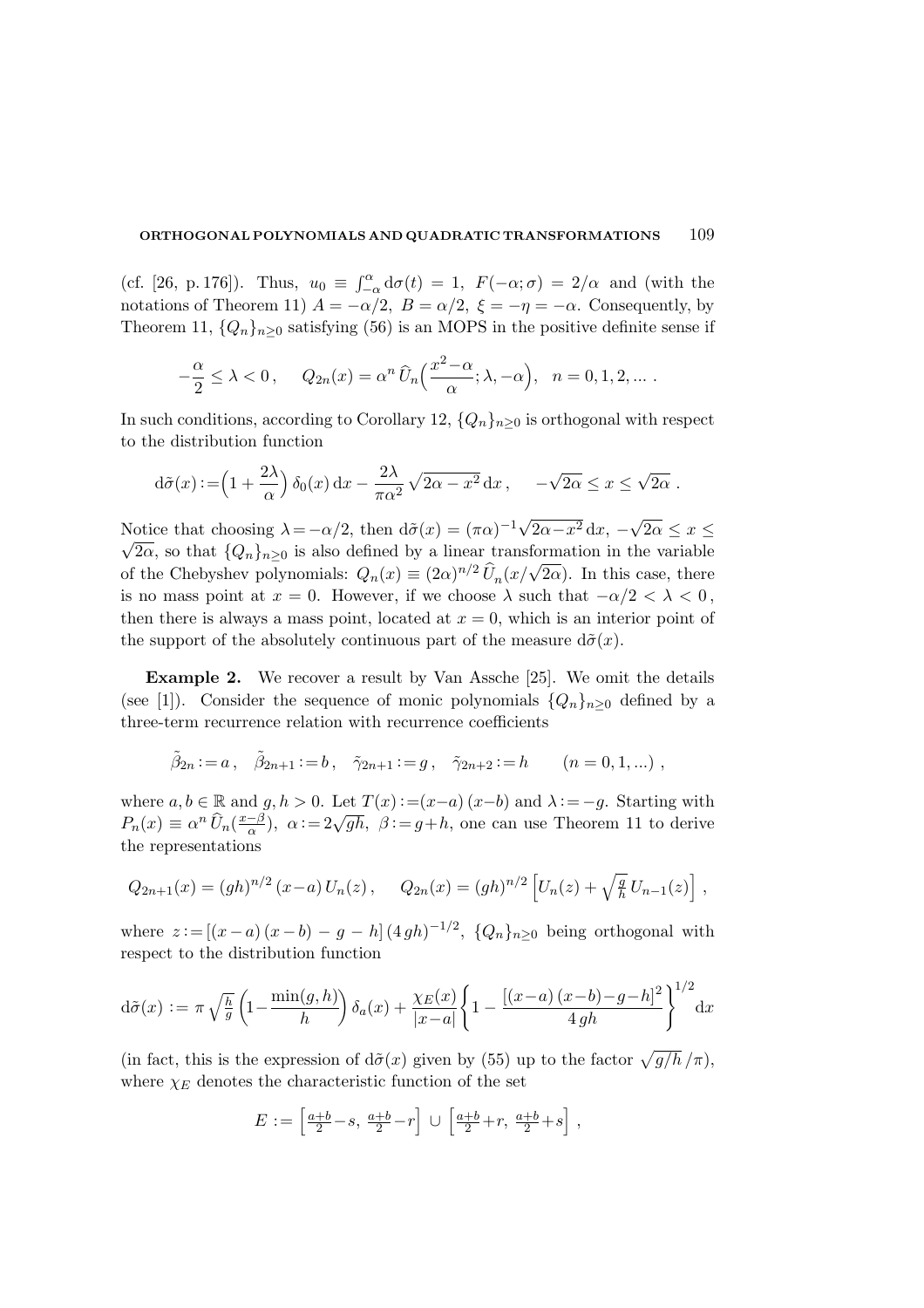r and s being defined by

$$
r := \left( |\sqrt{g} - \sqrt{h}|^2 + |\frac{a-b}{2}|^2 \right)^{1/2}, \quad s := \left( |\sqrt{g} + \sqrt{h}|^2 + |\frac{a-b}{2}|^2 \right)^{1/2}.
$$

In this example, notice that there is a mass point located at  $x = 0$  if  $g < h$ , and there is no mass point if  $g \geq h$ . For  $a = b = 0$ , we recover a result by Chihara [6, p. 91].

**Example 3.** Now, let  $\{P_n\}_{n\geq 0}$  be the sequence of the monic Laguerre polynomials,  $P_n \equiv L_n^{(\nu)}$ . They can be defined by a three-term recurrence relation as (3), with  $\beta_n := 2n + \nu + 1$  and  $\gamma_{n+1} := (n+1)(n + \nu + 1)$  for  $n = 0, 1, ...$ provided that  $\nu \neq -1, -2, ...$  (orthogonality conditions [19]). Consider  $\lambda \in \mathbb{R}$  and a sequence of monic polynomials  $\{Q_n\}_{n\geq 0}$  such that

(57) 
$$
Q_2(0) := \lambda
$$
,  $Q_{2n+1}(x) := x L_n^{(\nu)}(x^2)$ ,  $n = 0, 1, 2, ...$ 

With the notations of Theorem 7, we have  $T(x) = x^2$ ,  $a = b = c = 0$ . Moreover, using the explicit representation  $L_n^{(\nu)}(x) = (-1)^n n! \sum_{k=0}^n {n+\nu \choose n-k}$  $_{n-k}^{n+\nu}$ )  $(-x)^k/k!$ , we can deduce  $L_n^{(\nu)}(0) = (-1)^n (\nu+1)_n$  and  $(L_{n-1}^{(\nu)})$  $_{n-1}^{(\nu)}$  $)^{(1)}(0) = (-1)^n n! \sum_{k=1}^n$  $\binom{n+\nu}{n-k}$  $_{n-k}^{n+\nu}$ )  $(-1)^k$ .  $\cdot(\nu+1)_k/k!$ , where  $(\alpha)_0:=1$ ,  $(\alpha)_n:=\alpha(\alpha+1)\cdots(\alpha+n-1)=\Gamma(n+\alpha)/\Gamma(\alpha)$  for  $\alpha \neq 0, -1, -2, \dots$  (Γ denotes the Gamma function). Hence, by Theorem 7, we find that  ${Q_n}_{n>0}$  is a MOPS with respect to a quasi-definite linear functional if and only if

$$
\lambda \neq 0
$$
,  $\sum_{k=1}^{n} {n+\nu \choose n-k} (-1)^k \frac{n!}{k!} \frac{(\nu+1)_k}{(\nu+1)_n} \neq \frac{1}{\lambda}$ ,  $Q_{2n}(x) = L_n^{(\nu)}(x^2; \lambda, 0)$ ,

hold for all  $n=0, 1, 2, \ldots$ .

In order to have orthogonality in the positive definite sense, we must impose  $\nu > -1$ , and in this case  ${L_n^{(\nu)}}_{n \geq 0}$  is orthogonal with respect to  $d\sigma(x) := w(x) dx$ , where

$$
w(x) := x^{\nu} e^{-x}
$$
,  $0 \le x < +\infty$ 

(then  $\xi = 0$ ,  $\eta = +\infty$ ). If  $\nu > 0$ , we have  $F(0; \sigma) = \int_0^{+\infty} t^{\nu-1} e^{-t} dt = \Gamma(\nu) =$  $\Gamma(\nu+1)/\nu = u_0/\nu$  and  $A = -u_0/F(0;\sigma) = -\nu$ ,  $B \equiv +\infty$ . Therefore, by Theorem 11,  $\{Q_n\}_{n\geq 0}$  satisfying (57) is an MOPS in the positive definite sense if

$$
-\nu \le \lambda < 0, \quad Q_{2n}(x) = L_n^{(\nu)}(x^2; \lambda, 0), \quad n = 0, 1, 2, \dots.
$$

In such conditions, according to Corollary 12,  $\{Q_n\}_{n>0}$  is orthogonal with respect to the distribution function

$$
d\tilde{\sigma}(x) := \Gamma(\nu+1) \left(1 + \frac{\lambda}{\nu}\right) \delta_0(x) dx - \lambda |x|^{2\nu-1} e^{-x^2} dx, \quad -\infty < x < +\infty.
$$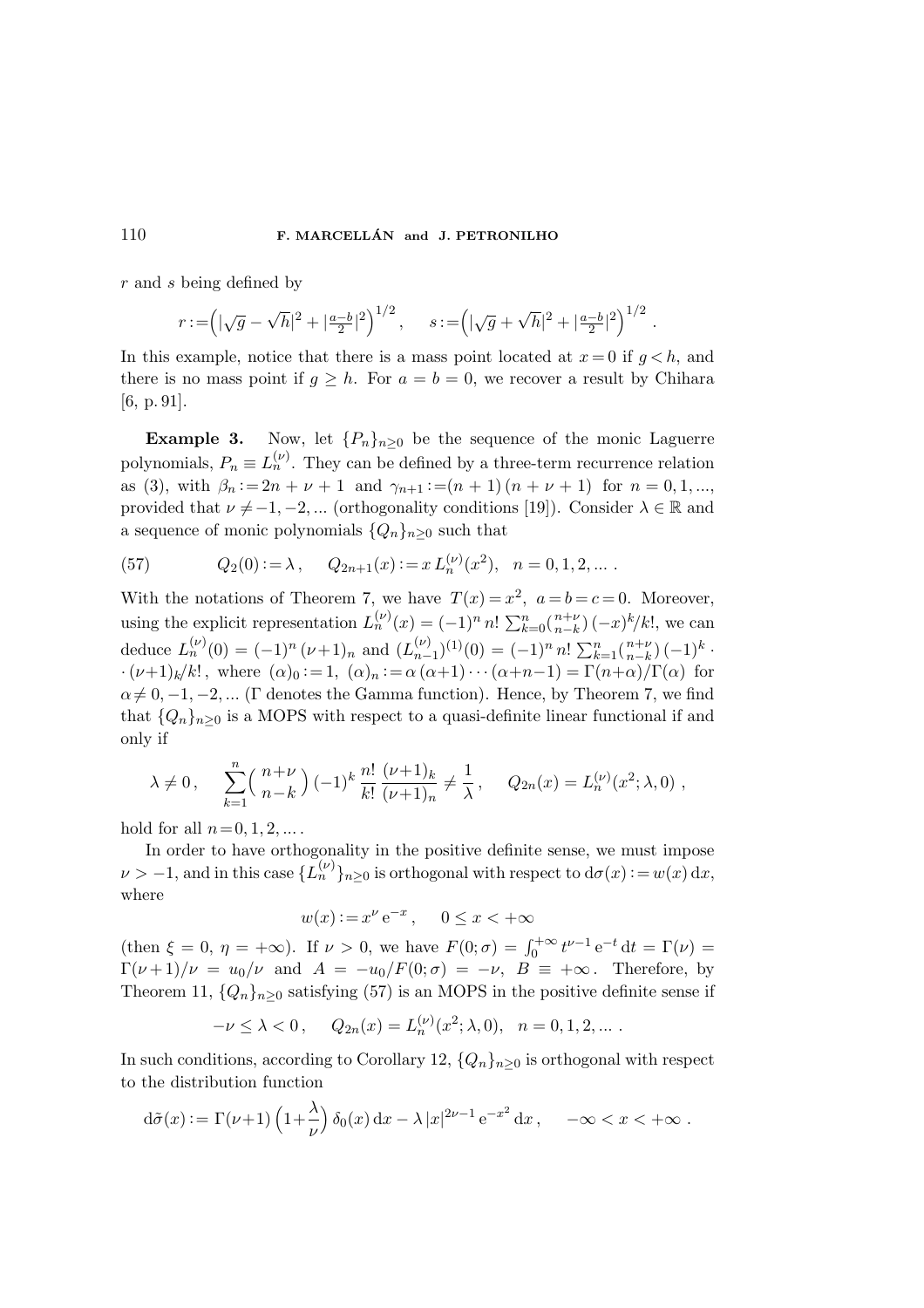Choosing  $\lambda = -\nu$ , then  $d\tilde{\sigma}(x) = \nu |x|^{2\mu} e^{-x^2} dx$ , with  $\mu := \nu - \frac{1}{2}$  $\frac{1}{2}$ , hence  $\{Q_n\}_{n\geq 0}$ is the sequence of the generalized Hermite polynomials:  $Q_n \equiv H_n^{(\mu)}$ ,  $\mu > -\frac{1}{2}$ 2 (cf. [6, p. 157]). However, if we choose  $\lambda$  such that  $-\nu < \lambda < 0$ , then there is always a mass point, located at  $x = 0$ .

Remark 7. The quadratic transformations studied here give us new examples of families of semiclassical orthogonal polynomials (for details about this class of orthogonal polynomials, see, e.g., [19] and [14]). In fact, it can be proved that if the starting MOPS  $\{P_n\}_{n\geq 0}$  is semiclassical, then  $\{Q_n\}_{n\geq 0}$  as defined in problems P1 or P2 is also semiclassical. In particular, related to problem P1, in [16] the classification of all possible sequences  ${Q_n}_{n>0}$  in case that  ${P_n}_{n>0}$  be a classical MOPS has been given.

ACKNOWLEDGEMENTS – We thank the referee for their valuable comments and remarks.

This paper was finished during a stay of the second author in Departamento de Matem´aticas, Universidad Carlos III de Madrid, with financial support of a Grant from Junta Nacional de Investigação Científica e Tecnológica (JNITC) — BD976 — and Centro de Matemática da Universidade de Coimbra (CMUC) of Portugal. The work of the first author was supported by the Dirección General de Enseñanza Superior (DGES) of Spain  $-$  PB96-0120-C03-01.

#### REFERENCES

- [1] ALVAREZ-NODARSE, R., MARCELLÁN, F. and PETRONILHO,  $J. On Some Polu$ nomial Mappings for Measures. Applications, In "Proceedings of the International Workshop on Orthogonal Polynomials in Mathematical Physics 96" (M. Alfaro, R. Álvarez-Nodarse, G.L. Lagomasino, F. Marcellán, Eds.), Leganés, Madrid, 1997, 1–22.
- [2] Berg, C. Markov's theorem revisited, J. Approx. Theory., 78 (1994), 260–275.
- [3] Bessis, D. and Moussa, P. Orthogonality properties of iterated polynomial mappings, Comm. Math. Phys., 88 (1983), 503–529.
- [4] Charris, J., Ismail, M.H. and Monsalve, S. On sieved orthogonal polynomials, X: general blocks of recurrence relations, Pacific J. of Math., 163(2) (1994), 237–267.
- [5] Charris, J., Salas, G. and Silva, V. Polinomios ortogonales relacionados con problemas espectrales, Rev. Col. de Mat., 27 (1991), 35–80.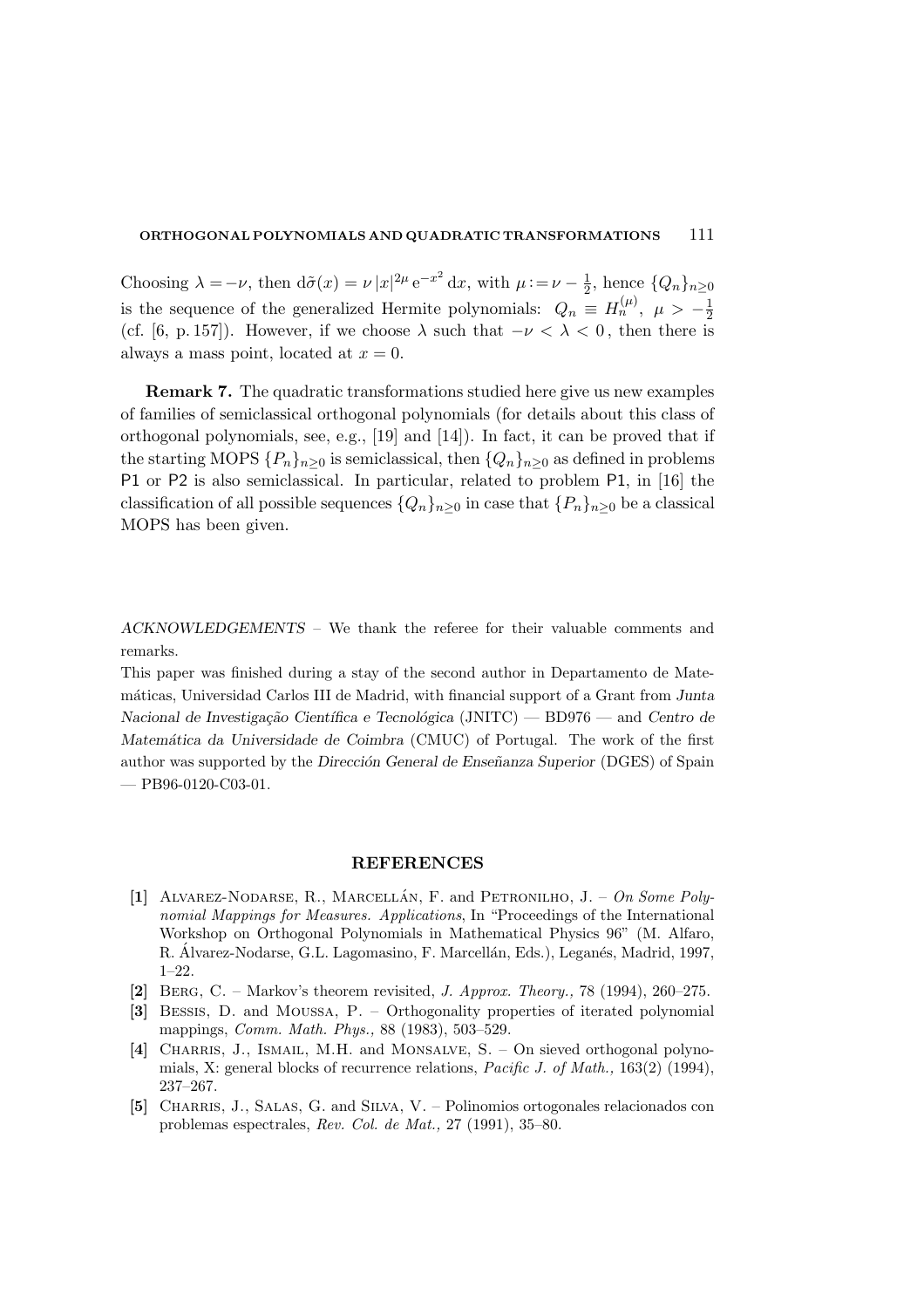- [6] Chihara, T.S. On co-recursive orthogonal polynomials, Proc. Amer. Math. Soc., 8 (1957), 899–905.
- [7] Chihara, T.S. An Introduction to Orthogonal Polynomials, Gordon and Breach, New York, 1978.
- [8] Chihara, L.M. and Chihara, T.S. A class of nonsymmetric orthogonal polynomials, J. Math. Anal. and Applic., 126 (1987), 275–291.
- [9] CRAMÉR, H. Mathematical Methods of Statistics, Princeton University Press, Princeton, 1946.
- [10] FREUD, G. Orthogonal Polynomials, Pergamon Press, Oxford, 1971.
- [11] Geronimo, J. and Van Assche, W. Orthogonal polynomials on several intervals via a polynomial mapping, Trans. Amer. Math. Soc., 308(2) (1988), 559–581.
- [12] Gover, M.J.C. The eigenproblem of a tridiagonal 2-Toeplitz matrix, Linear Alg. and Its Applic., 197-198 (1994), 63–78.
- [13] Ismail, M.H. On sieved orthogonal polynomials, III: orthogonality on several intervals, Trans. Amer. Math. Soc., 249(1) (1986), 89–111.
- $[14]$  MARCELLÁN,  $F = Polinomios$  ortogonales semiclásicos. Una aproximación constructiva, In "Actas V Simposium Polinomios Ortogonales" (A. Cachafeiro, E. Godoy, Eds.), Vigo (Spain), 1988, 100–123.
- [15] MARCELLÁN, F., DEHESA, J.S. and RONVEAUX, A. On orthogonal polynomials with perturbed recurrence relations, J. Comp. Appl. Math., 30 (1990), 203-212.
- [16] MARCELLAN, F. and PETRONILHO, J. Eigenproblems for tridiagonal 2-Toeplitz matrices and quadratic polynomial mappings, Linear Alg. and Its Applic., 260 (1997), 169–208.
- [17] MARONI, P. Sur la suite de polynômes orthogonaux associée à la forme  $\mathbf{u} =$  $\delta_c + \lambda (x-c)^{-1} \mathcal{L}$ , Periodica Mathematica Hungarica, 21(3) (1990), 223-248.
- [18] MARONI,  $P S$ ur la décomposition quadratique d'une suite de polynômes orthogonaux I, Riv. di Mat. Pura ed Appl., 6 (1990), 19–53.
- [19] MARONI, P. Une théorie algébrique des polynômes orthogonaux. Application aux polynômes orthogonaux semi-classiques, In "Orthogonal Polynomials and Their Applications" (C. Brezinski, L. Gori, A. Ronveaux, Eds.), Proc., Erice, 1990, IMACS. Ann. Comp. Appl. Math., 9 (1991), 95–130.
- [20] MARONI,  $P S$ ur la décomposition quadratique d'une suite de polynômes orthogonaux II, Port. Math., 50(3) (1993), 305–329.
- [21] Moussa, P. Iteration des polynômes et proprietés d'orthogonalité, Ann. Inst. Henri Poincaré, 44 (1986), 315–325.
- [22] PEHERSTORFER, F. On Bernstein–Szegö orthogonal polynomials on several intervals, SIAM J. Math. Anal., 21 (1990), 461–482.
- [23] Peherstorfer, F. On Bernstein–Szeg¨o orthogonal polynomials on several intervals II, J. Approx. Theory, 64 (1991), 123–161.
- [24] Slim, H.A. On co-recursive orthogonal polynomials and their application to potential scattering, J. Math. Anal. and Applic., 136 (1988), 1–19.
- [25] Van Assche, W. Asymptotics properties of orthogonal polynomials from their recurrence formula, I, J. Approx. Theory, 44 (1985), 258–276.
- [26] Van Assche, W. Asymptotics for Orthogonal Polynomials, Lecture Notes in Mathematics, 1265, Springer-Verlag, Berlin, 1987.